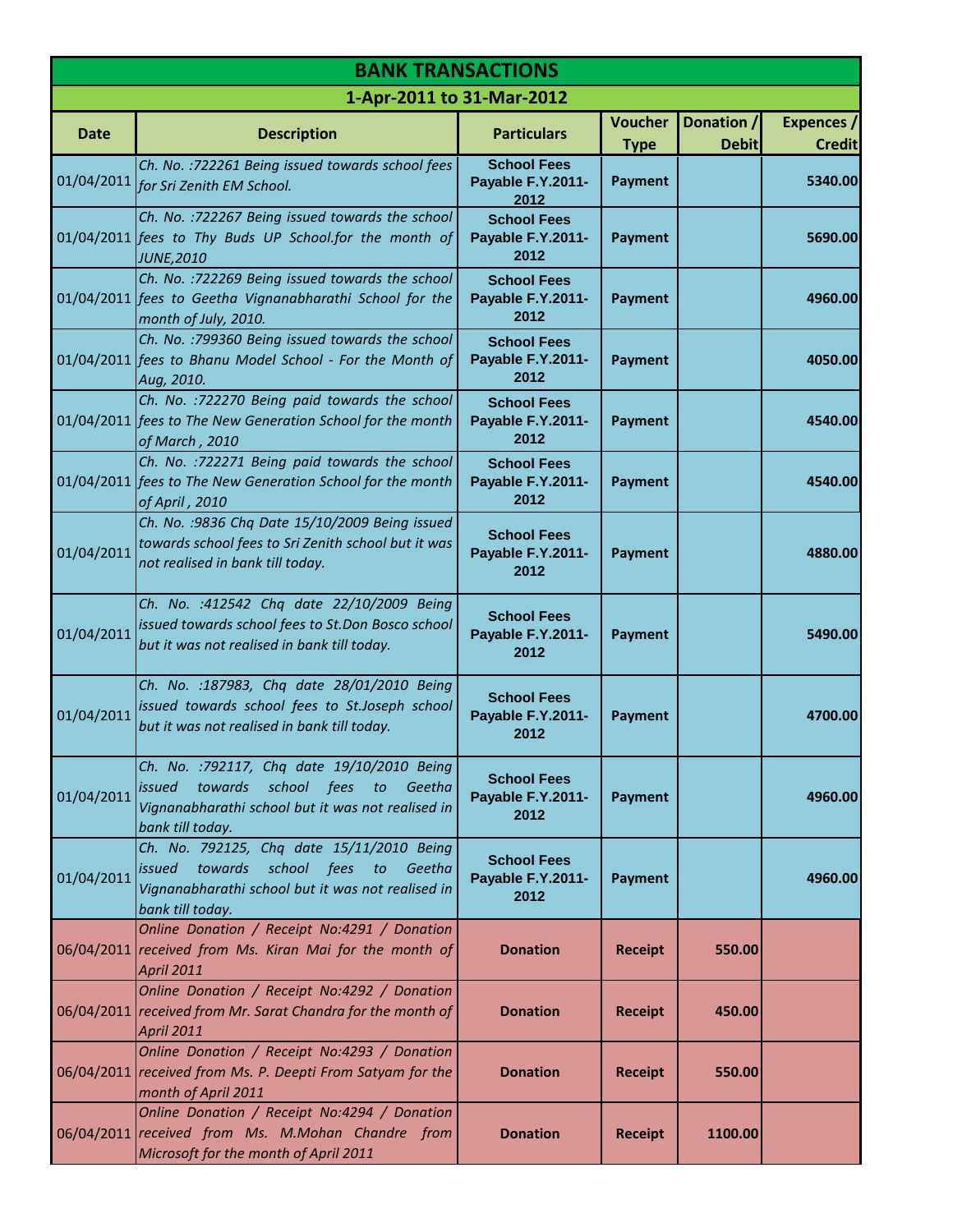| Online Donation / Receipt No:4296 / Donation<br>06/04/2011 received from Mr. John Prasanth for the month of<br><b>April 2011</b>          | <b>Donation</b> | <b>Receipt</b> | 550.00  |  |
|-------------------------------------------------------------------------------------------------------------------------------------------|-----------------|----------------|---------|--|
| Online Donation / Receipt No:4295 / Donation<br>06/04/2011 received from Mr. Trivikrama Aditya BKP for the<br>month of April 2011         | <b>Donation</b> | <b>Receipt</b> | 550.00  |  |
| ECS payment received from Mr. Trivikrama Aditya<br>06/04/2011 BKP for english medium education for the month<br>of April, 2011.           | <b>Donation</b> | <b>Receipt</b> | 550.00  |  |
| Online Donation / Receipt No:4297 / Donation<br>07/04/2011 received from Mr. TV.Rama Krishna Murthy for<br>the month of April 2011        | <b>Donation</b> | <b>Receipt</b> | 550.00  |  |
| Online Donation / Receipt No:4298 / Donation<br>07/04/2011 received from Ms. V.Madhavi for the month of<br><b>April 2011</b>              | <b>Donation</b> | <b>Receipt</b> | 1100.00 |  |
| Online Donation / Receipt No:4299 / Donation<br>07/04/2011 received from Mr. B.Venkata Prasadi for the<br>month of April 2011             | <b>Donation</b> | <b>Receipt</b> | 1100.00 |  |
| Online Donation / Receipt No:4300 / Donation<br>07/04/2011 received from M/s Holystic Health care Pvt, Ltd<br>for the month of April 2011 | <b>Donation</b> | <b>Receipt</b> | 1100.00 |  |
| Online Donation / Receipt No:4301 / Donation<br>07/04/2011 received from Mr. Prabhat Mehrotra for the<br>month of April 2011              | <b>Donation</b> | <b>Receipt</b> | 450.00  |  |
| Online Donation / Receipt No:4302 / Donation<br>07/04/2011 received from Ms. Kavitha Elango for the month<br>of April 2011                | <b>Donation</b> | <b>Receipt</b> | 1100.00 |  |
| Online Donation / Receipt No:4303 / Donation<br>07/04/2011 received from Mr. S.V.S.Sainath for the month of<br><b>April 2011</b>          | <b>Donation</b> | <b>Receipt</b> | 450.00  |  |
| Online Donation / Receipt No:4304 / Donation<br>07/04/2011 received from Mr. Addepally Kesava Deekshit for<br>the month of April 2011     | <b>Donation</b> | <b>Receipt</b> | 450.00  |  |
| Online Donation / Receipt No:4305 / Donation<br>07/04/2011 received from Ms. Vani Kumari Lakkakula for the<br>month of April 2011         | <b>Donation</b> | <b>Receipt</b> | 550.00  |  |
| Online Donation / Receipt No:4306 / Donation<br>07/04/2011 received from Ms. Pranitha Polsani for the month<br>of April 2011              | <b>Donation</b> | <b>Receipt</b> | 450.00  |  |
| Online Donation / Receipt No:4307 / Donation<br>07/04/2011 received from Ms. Sunitha mangshetty for the<br>month of April 2011            | <b>Donation</b> | <b>Receipt</b> | 450.00  |  |
| Online Donation / Receipt No:4308 / Donation<br>07/04/2011 received from Mr. Vainu Madhav Kulkarni for the<br>month of April 2011         | <b>Donation</b> | <b>Receipt</b> | 450.00  |  |
| Online Donation / Receipt No:4309 / Donation<br>07/04/2011 received from Mr. Balaji Avanash for the month<br>of April 2011                | <b>Donation</b> | <b>Receipt</b> | 450.00  |  |
| Online Donation / Receipt No:4310 / Donation<br>07/04/2011 received from Ms. Mary Priscialla Francis for the<br>month of April 2011       | <b>Donation</b> | <b>Receipt</b> | 450.00  |  |
| Online Donation / Receipt No:4311 / Donation<br>07/04/2011 received from Mr. Venugopal Siripuram for the<br>month of April 2011           | <b>Donation</b> | <b>Receipt</b> | 450.00  |  |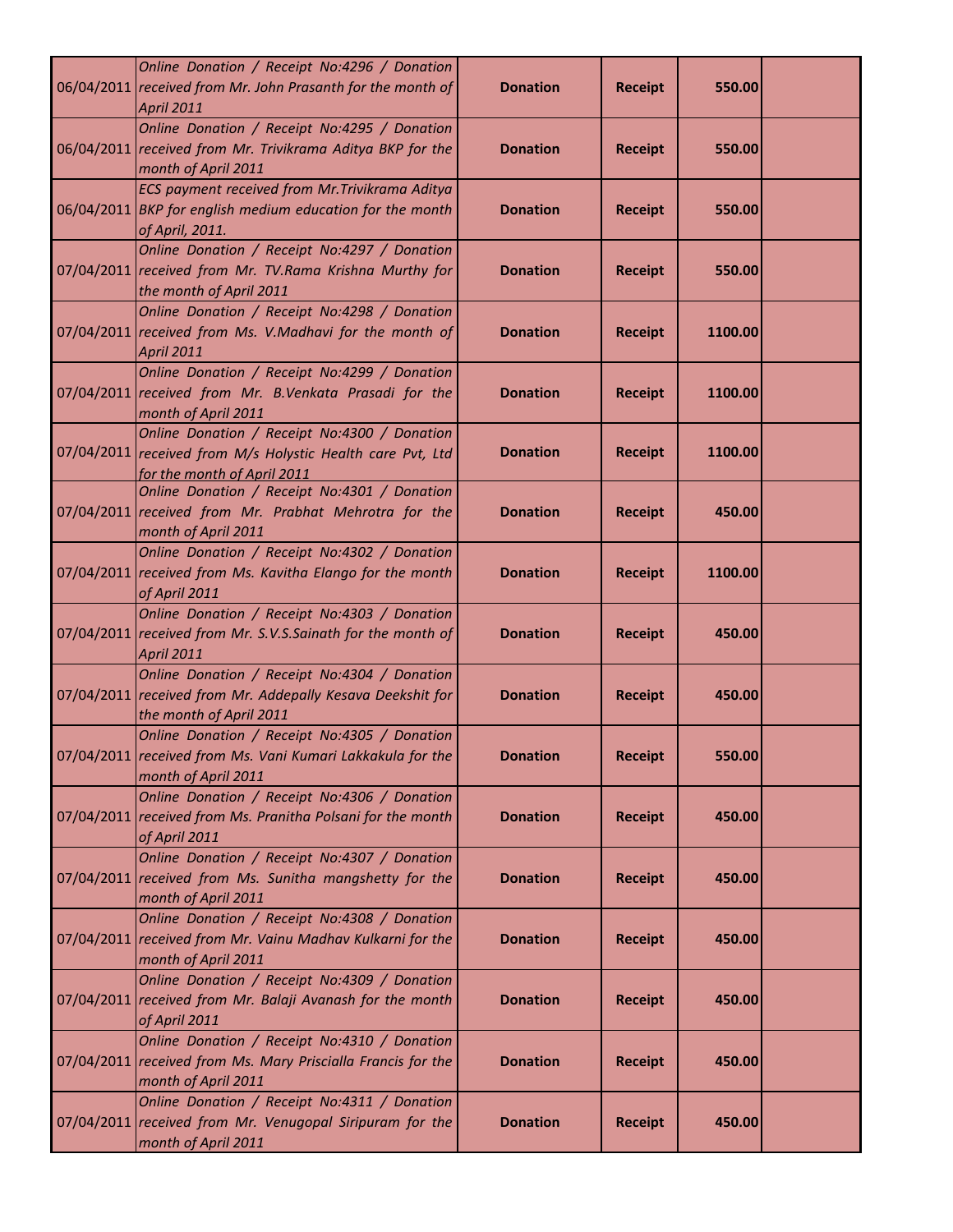| Online Donation / Receipt No:4312 / Donation<br>07/04/2011 received from Mr. Sanjeev Vanaparthy for the<br>month of April 2011                     | <b>Donation</b> | <b>Receipt</b> | 550.00  |  |
|----------------------------------------------------------------------------------------------------------------------------------------------------|-----------------|----------------|---------|--|
| Online Donation / Receipt No:4313 / Donation<br>07/04/2011 received from Mr. Basabdatta DE for the month<br>of April 2011                          | <b>Donation</b> | <b>Receipt</b> | 450.00  |  |
| Online Donation / Receipt No:4314 / Donation<br>07/04/2011 received from Ms. Siresha Prithivi for the month<br>of April 2011                       | <b>Donation</b> | <b>Receipt</b> | 550.00  |  |
| Online Donation / Receipt No:4315 / Donation<br>07/04/2011 received from Mr. Tajvender Singh for the month<br>of April 2011                        | <b>Donation</b> | <b>Receipt</b> | 1100.00 |  |
| Online Donation / Receipt No:4316 / Donation<br>07/04/2011 received from Ms. Pavani Kumar Srinivasa Sai<br>Kasinadhuni for the month of April 2011 | <b>Donation</b> | <b>Receipt</b> | 550.00  |  |
| Online Donation / Receipt No:4317 / Donation<br>07/04/2011 received from Ms. Priyanka Jhawar for the month<br>of April 2011                        | <b>Donation</b> | <b>Receipt</b> | 550.00  |  |
| Online Donation / Receipt No:4318 / Donation<br>07/04/2011 received from Mr. Aditya Sohani for the month of<br><b>April 2011</b>                   | <b>Donation</b> | <b>Receipt</b> | 550.00  |  |
| Online Donation / Receipt No:4319 / Donation<br>07/04/2011 received from Ms/ Greghiton Goolomier for the<br>month of April 2011                    | <b>Donation</b> | <b>Receipt</b> | 550.00  |  |
| Online Donation / Receipt No:4320 / Donation<br>07/04/2011 received from Mr.Sanjeev Nathan for the month<br>of April 2011                          | <b>Donation</b> | <b>Receipt</b> | 550.00  |  |
| Online Donation / Receipt No:4321 / Donation<br>07/04/2011 received from Mr.Souvik Dhar for the month of<br><b>April 2011</b>                      | <b>Donation</b> | <b>Receipt</b> | 550.00  |  |
| Online Donation / Receipt No:4323 / Donation<br>07/04/2011 received from Ms. Uma Duddu for the month of<br><b>April 2011</b>                       | <b>Donation</b> | <b>Receipt</b> | 550.00  |  |
| Online Donation / Receipt No:4324 / Donation<br>07/04/2011 received from Mr. Pally Ashok for the month of<br><b>April 2011</b>                     | <b>Donation</b> | <b>Receipt</b> | 550.00  |  |
| Online Donation / Receipt No:4325 / Donation<br>07/04/2011 received from Mr. Manoj Kumar for the month of<br><b>April 2011</b>                     | <b>Donation</b> | <b>Receipt</b> | 550.00  |  |
| Online Donation / Receipt No:4327 / Donation<br>07/04/2011 received from Ms. R.Malathi Supriya for the<br>month of April 2011                      | <b>Donation</b> | <b>Receipt</b> | 550.00  |  |
| Online Donation / Receipt No:4328 / Donation<br>07/04/2011 received from Ms. Sunitha Sirolikar for the<br>month of April 2011                      | <b>Donation</b> | <b>Receipt</b> | 550.00  |  |
| Online Donation / Receipt No:4329 / Donation<br>07/04/2011 received from Ms. Neeraja Reddy for the month<br>of April 2011                          | <b>Donation</b> | <b>Receipt</b> | 550.00  |  |
| Online Donation / Receipt No:4330 / Donation<br>07/04/2011 received from Ms. Sandra Santosh for the month<br>of April 2011                         | <b>Donation</b> | <b>Receipt</b> | 550.00  |  |
| Online Donation / Receipt No:4331 / Donation<br>07/04/2011 received from Ms. Shivani Batra for the month of<br>April 2011                          | <b>Donation</b> | <b>Receipt</b> | 550.00  |  |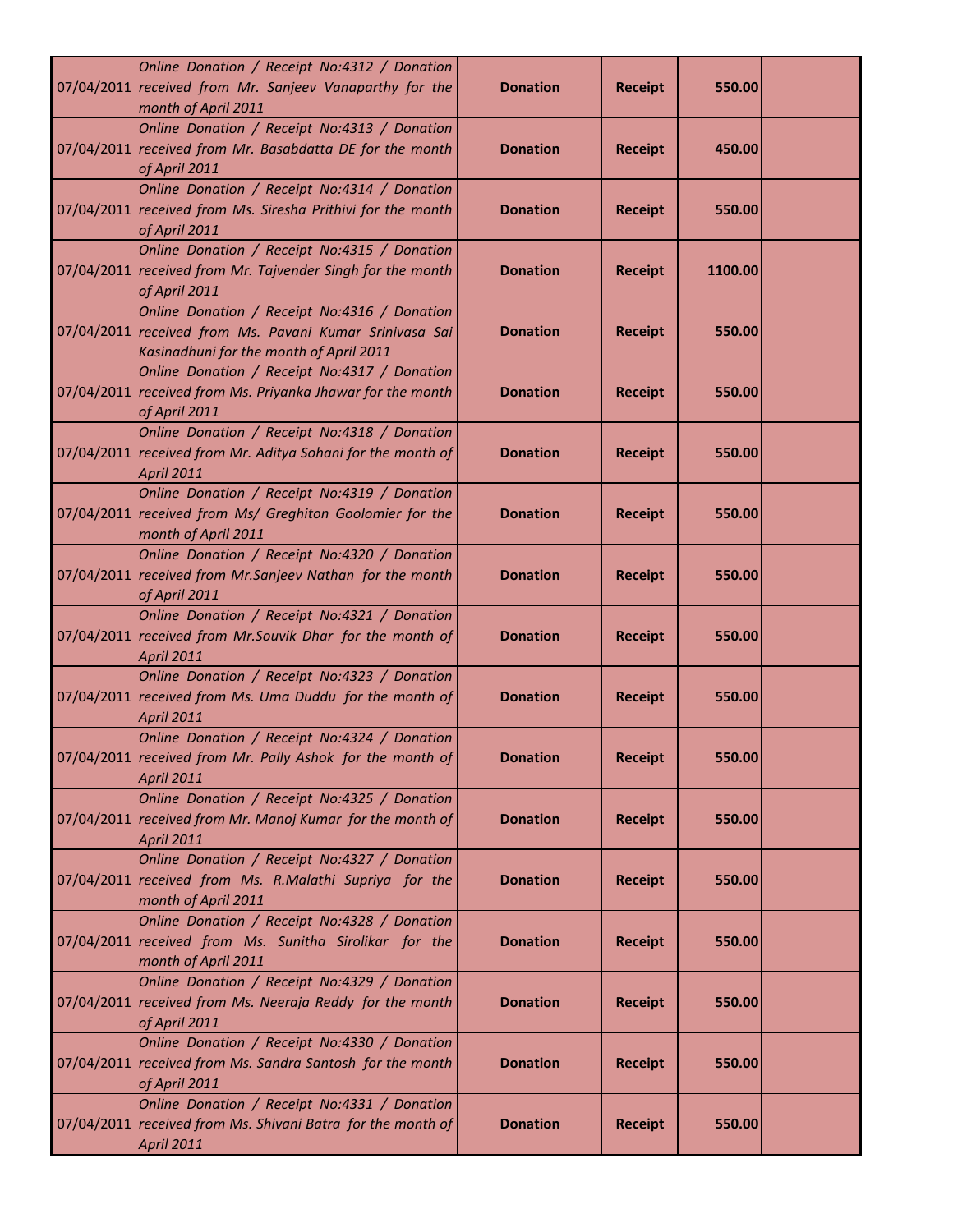|            | Online Donation / Receipt No:4333 / Donation<br>07/04/2011 received from Ms. Santhi Sree for the month of<br><b>April 2011</b>                                                  | <b>Donation</b>                                 | <b>Receipt</b> | 1100.00 |         |
|------------|---------------------------------------------------------------------------------------------------------------------------------------------------------------------------------|-------------------------------------------------|----------------|---------|---------|
|            | Online Donation / Receipt No:4334 / Donation<br>07/04/2011 received from Ms. Gouri Bhanjar for the month<br>of April 2011                                                       | <b>Donation</b>                                 | <b>Receipt</b> | 550.00  |         |
|            | Online Donation / Receipt No:4335 / Donation<br>07/04/2011 received from Ms. Garvita Kapoor for the month<br>of April 2011                                                      | <b>Donation</b>                                 | <b>Receipt</b> | 550.00  |         |
|            | Online Donation / Receipt No:4336 / Donation<br>07/04/2011 received from Mr. G.Jockhim Arogyam from<br>TATA Capital for the month of April 2011                                 | <b>Donation</b>                                 | <b>Receipt</b> | 550.00  |         |
|            | Online Donation / Receipt No:4337 / Donation<br>07/04/2011 received from Mr. Subramanial Bharathi Rajesh<br>for the month of April 2011                                         | <b>Donation</b>                                 | <b>Receipt</b> | 550.00  |         |
|            | Online Donation / Receipt No:4338 / Donation<br>07/04/2011 received from Mr. John Kenneth from I for the<br>month of April 2011                                                 | <b>Donation</b>                                 | <b>Receipt</b> | 550.00  |         |
|            | Online Donation / Receipt No:4387 / Donation<br>07/04/2011 received from Mr. Sunil P John for the month of<br>May 2011                                                          | <b>Donation</b>                                 | <b>Receipt</b> | 550.00  |         |
| 10/04/2011 | Ch. No. : 722268 issued towards the school fees<br>for 14 children from Khammam village studying<br>in HM Sri Vani Vidyaniketan High School for the<br>month of AUGUST, 2010    | <b>School Fees</b><br>Payable F.Y.2011-<br>2012 | <b>Payment</b> |         | 3300.00 |
| 10/04/2011 | Ch. No. : 722268 issued towards the Bus fare for<br>14 children from Khammam village studying in<br>HM Sri Vani Vidyaniketan High School for the<br>month of AUGUST, 2010       | <b>Bus Fare Payable</b>                         | <b>Payment</b> |         | 3000.00 |
| 14/04/2011 | cheque No:252966 / Paid Towards the School<br>fees to Serenity Model School for 37 children<br>from Madhapur Village for the month of Sept,<br>2010                             | <b>School Fees</b><br>Payable F.Y.2011-<br>2012 | <b>Payment</b> |         | 6190.00 |
| 14/04/2011 | Ch. No. : 252970 Being issued toward the school<br>fees for the month of Sept, 2010 for 24 children<br>from Padgal village studying in Bhanu Model<br>School.                   | <b>School Fees</b><br>Payable F.Y.2011-<br>2012 | <b>Payment</b> |         | 4050.00 |
| 14/04/2011 | Ch. No. : 252972 Being issued towards the school<br>fees for 25 children from Venkatapur village<br>studying in Thy Buds UP School for the month of<br><b>JULY, 2010</b>        | <b>School Fees</b><br>Payable F.Y.2011-<br>2012 | <b>Payment</b> |         | 5690.00 |
| 14/04/2011 | Ch. No. : 252968 Being issued towards the school<br>fees for 28 children from Aipoor Village studying<br>in GeethaGeetha Vignana Bharathi School for<br>the month of Aug, 2010. | <b>School Fees</b><br>Payable F.Y.2011-<br>2012 | <b>Payment</b> |         | 4960.00 |
|            | Ch. No. : 252967 Being issued towards the school<br>14/04/2011 fees for The New Generation School for the<br>month of June, 2010                                                | <b>School Fees</b><br>Payable F.Y.2011-<br>2012 | <b>Payment</b> |         | 4540.00 |
|            | Ch. No. : 799359 Being issued towards the school<br>14/04/2011 fees to KVR Talent School for the month of JULY,<br>2010                                                         | <b>School Fees</b><br>Payable F.Y.2011-<br>2012 | <b>Payment</b> |         | 4250.00 |
|            | Online Donation / Receipt No:4339 / Donation<br>06/05/2011 received from Mr. TV.Ramakrishna Murthy from<br>for the month of May 2011                                            | <b>Donation</b>                                 | <b>Receipt</b> | 550.00  |         |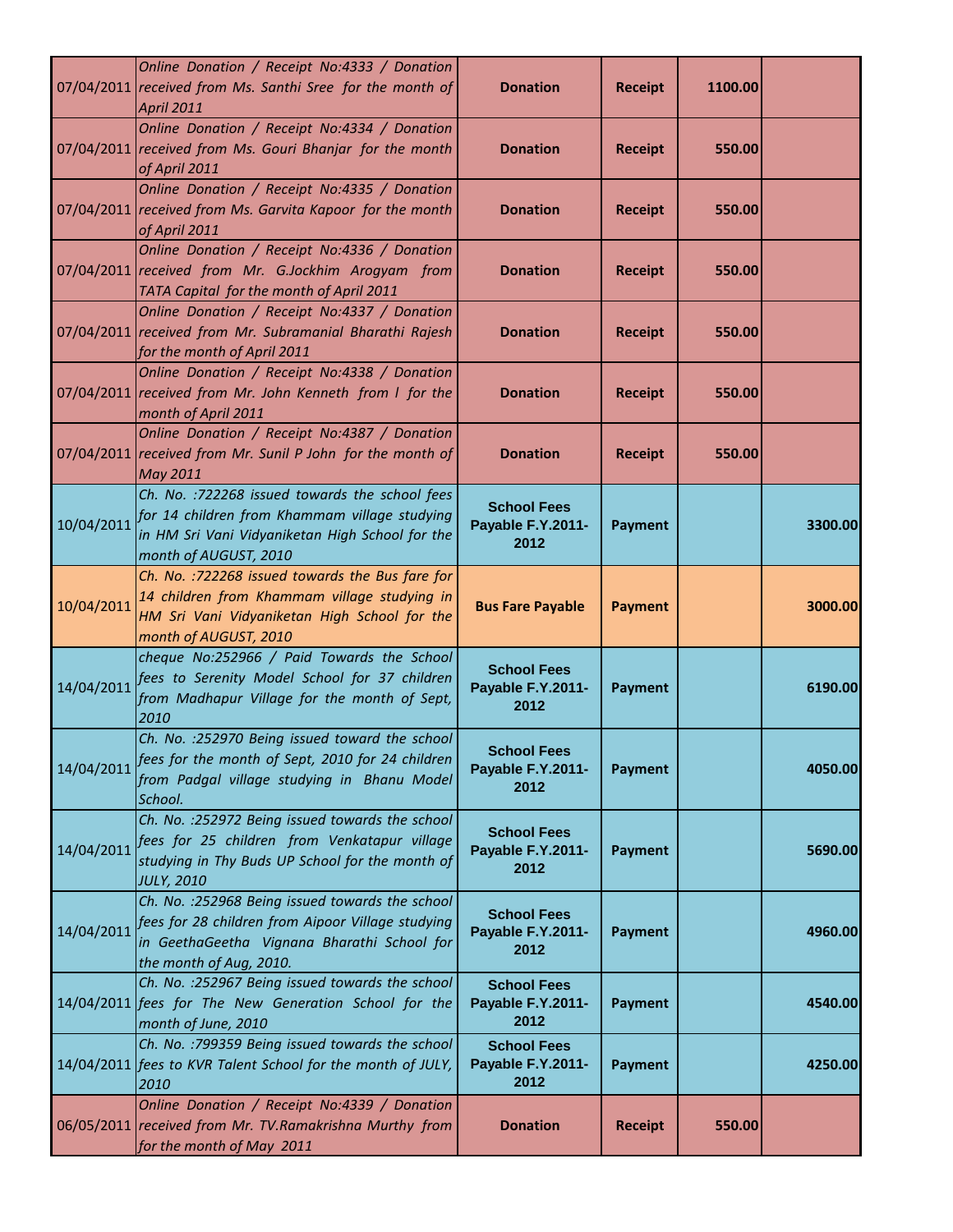| Online Donation / Receipt No:4340 / Donation<br>06/05/2011 received from Ms. V.Madhavi from I for the<br>month of May 2011           | <b>Donation</b> | <b>Receipt</b> | 1100.00 |  |
|--------------------------------------------------------------------------------------------------------------------------------------|-----------------|----------------|---------|--|
| Online Donation / Receipt No:4341 / Donation<br>06/05/2011 received from Mr. Prabhat Mehrotra from I for<br>the month of May 2011    | <b>Donation</b> | <b>Receipt</b> | 450.00  |  |
| Online Donation / Receipt No:4342 / Donation<br>06/05/2011 received from Ms. R.L.Kiran Mai Arora from I for<br>the month of May 2011 | <b>Donation</b> | <b>Receipt</b> | 550.00  |  |
| Online Donation / Receipt No:4343 / Donation<br>06/05/2011 received from Ms. Kavitha Elangol for the month<br>of May 2011            | <b>Donation</b> | <b>Receipt</b> | 1100.00 |  |
| Online Donation / Receipt No:4344 / Donation<br>06/05/2011 received from Mr. S.V.S.Sainath for the month of<br><b>May 2011</b>       | <b>Donation</b> | <b>Receipt</b> | 450.00  |  |
| Online Donation / Receipt No:4345 / Donation<br>06/05/2011 received from Mr. Addepalli Kesava Deekshit for<br>the month of May 2011  | <b>Donation</b> | <b>Receipt</b> | 450.00  |  |
| Online Donation / Receipt No:4346 / Donation<br>06/05/2011 received from Mr. C.Sarat Chandra for the month<br>of May 2011            | <b>Donation</b> | <b>Receipt</b> | 450.00  |  |
| Online Donation / Receipt No:4347 / Donation<br>06/05/2011 received from Ms. Vani Kumari Lakkakula for the<br>month of May 2011      | <b>Donation</b> | <b>Receipt</b> | 550.00  |  |
| Online Donation / Receipt No:4348 / Donation<br>06/05/2011 received from Ms. Pranitha Polsani for the<br>month of May 2011           | <b>Donation</b> | <b>Receipt</b> | 450.00  |  |
| Online Donation / Receipt No:4349 / Donation<br>06/05/2011 received from Mr. Brijesh shukla for the month of<br>May 2011             | <b>Donation</b> | <b>Receipt</b> | 450.00  |  |
| Online Donation / Receipt No:4350 / Donation<br>06/05/2011 received from Ms. sunitha Mangshetty for the<br>month of May 2011         | <b>Donation</b> | <b>Receipt</b> | 450.00  |  |
| Online Donation / Receipt No:4351 / Donation<br>06/05/2011 received from Mr. Venu Madhav Kulkarni for the<br>month of May 2011       | <b>Donation</b> | <b>Receipt</b> | 450.00  |  |
| Online Donation / Receipt No:4352 / Donation<br>06/05/2011 received from Mr. R.Avinash Pai for the month of<br><b>May 2011</b>       | <b>Donation</b> | <b>Receipt</b> | 450.00  |  |
| Online Donation / Receipt No:4353 / Donation<br>06/05/2011 received from Ms. Mary Priscilla Francis for the<br>month of May 2011     | <b>Donation</b> | <b>Receipt</b> | 450.00  |  |
| Online Donation / Receipt No:4354 / Donation<br>06/05/2011 received from Mr. Venu Gopal Siripuram for the<br>month of May 2011       | <b>Donation</b> | <b>Receipt</b> | 450.00  |  |
| Online Donation / Receipt No:4355 / Donation<br>06/05/2011 received from Mr. Sanjeev Vanaparthy for the<br>month of May 2011         | <b>Donation</b> | <b>Receipt</b> | 550.00  |  |
| Online Donation / Receipt No:4356 / Donation<br>06/05/2011 received from Mr. Basabdatta DE for the month<br>of May 2011              | <b>Donation</b> | <b>Receipt</b> | 450.00  |  |
| Online Donation / Receipt No:4357 / Donation<br>06/05/2011 received from Ms. Siresh Prithivi for the month of<br><b>May 2011</b>     | <b>Donation</b> | <b>Receipt</b> | 550.00  |  |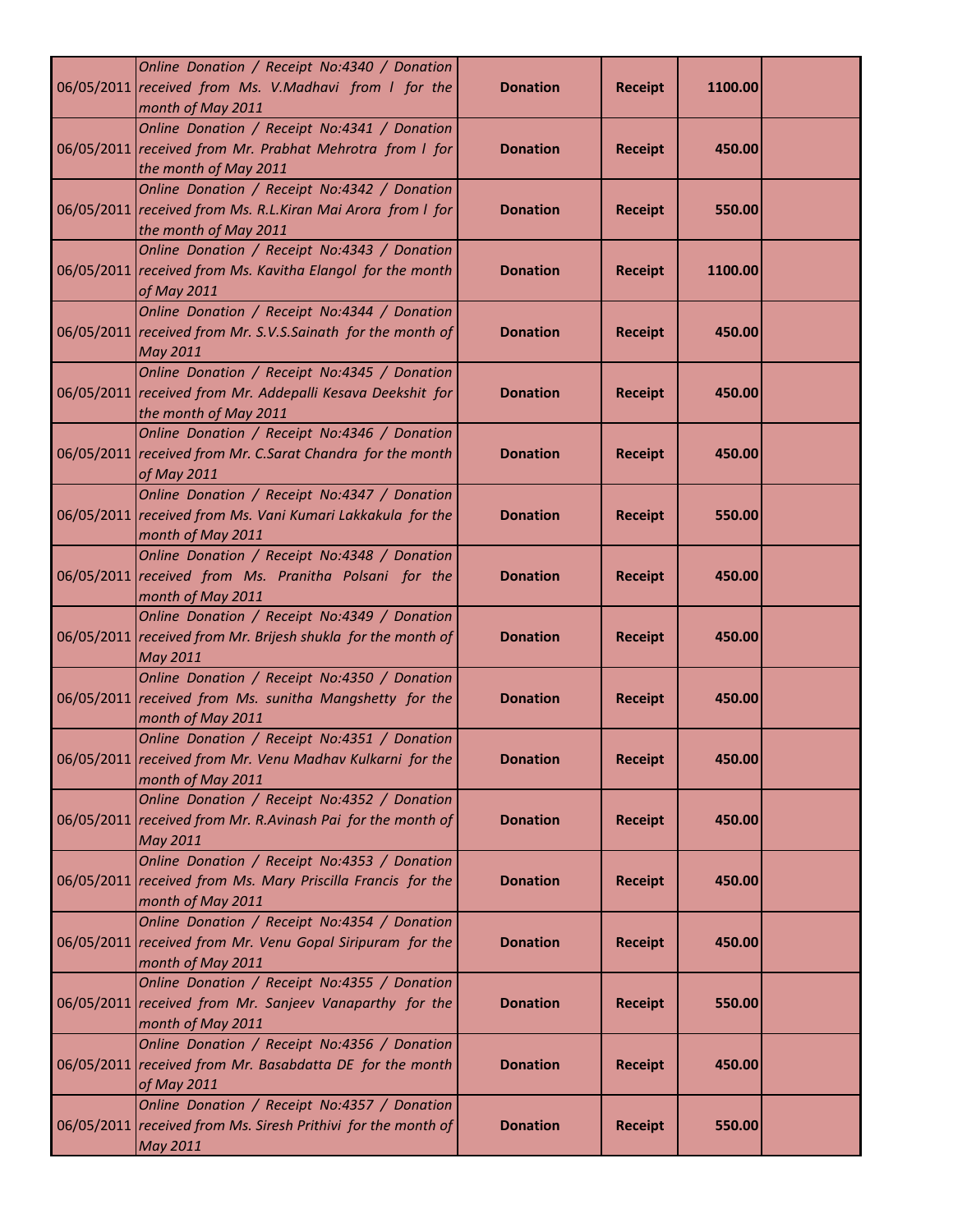| Online Donation / Receipt No:4358 / Donation<br>06/05/2011 received from Mr. Tajvinder Singh for the month<br>of May 2011                        | <b>Donation</b> | <b>Receipt</b> | 1100.00 |  |
|--------------------------------------------------------------------------------------------------------------------------------------------------|-----------------|----------------|---------|--|
| Online Donation / Receipt No:4359 / Donation<br>06/05/2011 received from Mr. Pavani Kumar Srinivasa Sai<br>Kasinadhuni for the month of May 2011 | <b>Donation</b> | <b>Receipt</b> | 550.00  |  |
| Online Donation / Receipt No:4360 / Donation<br>06/05/2011 received from Mr. Aditya Sohani for the month of<br><b>May 2011</b>                   | <b>Donation</b> | <b>Receipt</b> | 550.00  |  |
| Online Donation / Receipt No:4361 / Donation<br>06/05/2011 received from Ms. Priyanka Jhawar for the<br>month of May 2011                        | <b>Donation</b> | <b>Receipt</b> | 550.00  |  |
| Online Donation / Receipt No:4362 / Donation<br>06/05/2011 received from Mr. Greg Goolmier Hilton for the<br>month of May 2011                   | <b>Donation</b> | <b>Receipt</b> | 550.00  |  |
| Online Donation / Receipt No:4363 / Donation<br>06/05/2011 received from Mr. Sunil P John for the month of<br>May 2011                           | <b>Donation</b> | <b>Receipt</b> | 550.00  |  |
| Online Donation / Receipt No:4364 / Donation<br>06/05/2011 received from Mr. SAnjeev Nathan for the month<br>of May 2011                         | <b>Donation</b> | <b>Receipt</b> | 550.00  |  |
| Online Donation / Receipt No:4365 / Donation<br>06/05/2011 received from Mr. Souvik Dhar for the month of<br>May 2011                            | <b>Donation</b> | <b>Receipt</b> | 550.00  |  |
| Online Donation / Receipt No:4366 / Donation<br>06/05/2011 received from Ms. Komanduri Srinivasachari<br>Madhuri for the month of May 2011       | <b>Donation</b> | <b>Receipt</b> | 550.00  |  |
| Online Donation / Receipt No:4367 / Donation<br>06/05/2011 received from Ms. Uma Devi Duddu for the<br>month of May 2011                         | <b>Donation</b> | <b>Receipt</b> | 550.00  |  |
| Online Donation / Receipt No:4368 / Donation<br>06/05/2011 received from Mr. Pally Ashok for the month of<br>May 2011                            | <b>Donation</b> | <b>Receipt</b> | 550.00  |  |
| Online Donation / Receipt No:4369 / Donation<br>06/05/2011 received from Mr. Manoj Kumar for the month of<br><b>May 2011</b>                     | <b>Donation</b> | <b>Receipt</b> | 550.00  |  |
| Online Donation / Receipt No:4370 / Donation<br>06/05/2011 received from Ms. Raghavarapu Malathi Supriya<br>for the month of May 2011            | <b>Donation</b> | <b>Receipt</b> | 550.00  |  |
| Online Donation / Receipt No:4371 / Donation<br>06/05/2011 received from Ms. Sunitha Sirolikar for the<br>month of May 2011                      | <b>Donation</b> | <b>Receipt</b> | 550.00  |  |
| Online Donation / Receipt No:4372 / Donation<br>06/05/2011 received from Ms. S.Neeraja Reddu for the<br>month of May 2011                        | <b>Donation</b> | <b>Receipt</b> | 550.00  |  |
| Online Donation / Receipt No:4373 / Donation<br>06/05/2011 received from Ms. Sandra Santosh for the month<br>of May 2011                         | <b>Donation</b> | <b>Receipt</b> | 550.00  |  |
| Online Donation / Receipt No:4374 / Donation<br>06/05/2011 received from Ms. P.Deepti for the month of May<br>2011                               | <b>Donation</b> | <b>Receipt</b> | 550.00  |  |
| Online Donation / Receipt No:4375 / Donation<br>06/05/2011 received from Ms. Shivani Batra for the month of<br><b>May 2011</b>                   | <b>Donation</b> | <b>Receipt</b> | 550.00  |  |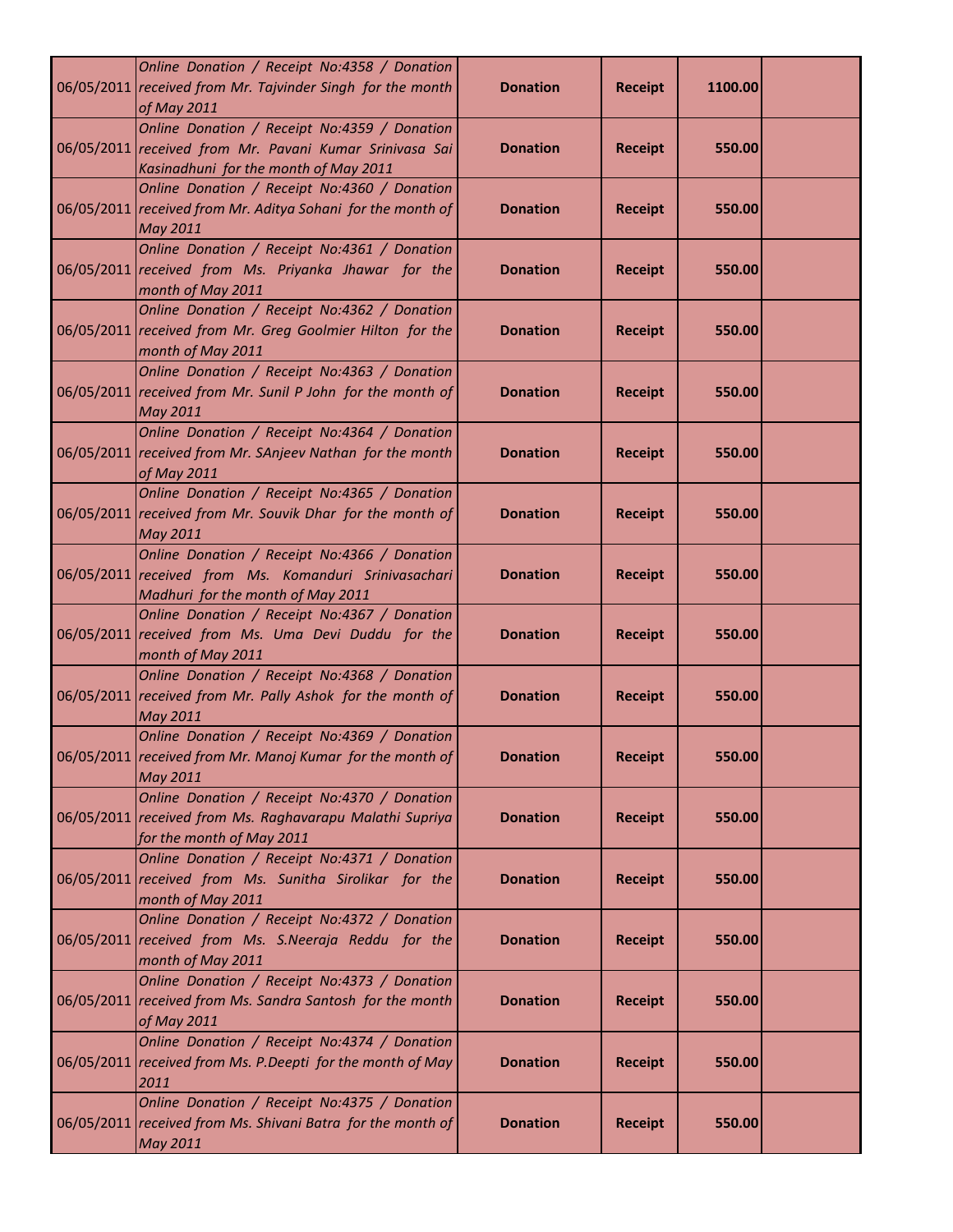|            | Online Donation / Receipt No:4376 / Donation<br>06/05/2011 received from Ms. Ayanti Reddy for the month of<br><b>May 2011</b>                                | <b>Donation</b>                                 | <b>Receipt</b> | 550.00   |         |
|------------|--------------------------------------------------------------------------------------------------------------------------------------------------------------|-------------------------------------------------|----------------|----------|---------|
|            | Online Donation / Receipt No:4377 / Donation<br>06/05/2011 received from Ms. V.Santhi Sree for the month of<br><b>May 2011</b>                               | <b>Donation</b>                                 | <b>Receipt</b> | 1100.00  |         |
|            | Online Donation / Receipt No:4378 / Donation<br>06/05/2011 received from Ms. Garvita Kapoor for the month<br>of May 2011                                     | <b>Donation</b>                                 | <b>Receipt</b> | 550.00   |         |
|            | Online Donation / Receipt No:4379 / Donation<br>06/05/2011 received from Mr. G.Jockhim Arogyam for the<br>month of May 2011                                  | <b>Donation</b>                                 | <b>Receipt</b> | 550.00   |         |
|            | Online Donation / Receipt No:4380 / Donation<br>06/05/2011 received from Mr. Subramanian Bharat Rajesh<br>for the month of May 2011                          | <b>Donation</b>                                 | <b>Receipt</b> | 550.00   |         |
|            | Online Donation / Receipt No:4381 / Donation<br>06/05/2011 received from Mr. M.Mohan Chandra for the<br>month of May 2011                                    | <b>Donation</b>                                 | <b>Receipt</b> | 1100.00  |         |
|            | Online Donation / Receipt No:4382 / Donation<br>06/05/2011 received from Mr. Trivikram Aditya for the<br>month of May 2011                                   | <b>Donation</b>                                 | <b>Receipt</b> | 550.00   |         |
|            | Online Donation / Receipt No:4383 / Donation<br>06/05/2011 received from Mr. John Kenneth for the month of<br><b>May 2011</b>                                | <b>Donation</b>                                 | <b>Receipt</b> | 550.00   |         |
|            | Online Donation / Receipt No:4384 / Donation<br>07/05/2011 received from Mr. John Prasanth for the month<br>of May 2011                                      | <b>Donation</b>                                 | <b>Receipt</b> | 550.00   |         |
| 09/05/2011 | Cheque No: 016445 / Payment made towards<br><b>FCRA to RK Khanna &amp; Associates</b>                                                                        | <b>Auditing Expences</b>                        | <b>Payment</b> |          | 2379.00 |
|            | Online Donation / Receipt No:4385 / Donation<br>09/05/2011 received from M/s. Holistic Health Care Pvt, Ltd.<br>for the month of May 2011                    | <b>Donation</b>                                 | <b>Receipt</b> | 1100.00  |         |
|            | Online Donation / Receipt No:4386 / Donation<br>09/05/2011 received from Mr. Venkat Prasad for the month<br>of May 2011                                      | <b>Donation</b>                                 | <b>Receipt</b> | 1100.00  |         |
|            | Online Donation / Receipt No:4434 / Donation<br>10/05/2011 received from Ms. Diptih for the month of May<br>2011                                             | <b>Donation</b>                                 | <b>Receipt</b> | 12000.00 |         |
| 20/05/2011 | Ch. No. : 252971 Being issued towards the school<br>for 17 children studying in KVR Talent School<br>from IDA Bollaram village for the month of Aug,<br>2010 | <b>School Fees</b><br>Payable F.Y.2011-<br>2012 | <b>Payment</b> |          | 4250.00 |
|            | Online Donation / Receipt No:4435 / Donation<br>24/05/2011 received from Mr.Kedar Choudhary for the month<br>of May 2011                                     | <b>Donation</b>                                 | <b>Receipt</b> | 30000.00 |         |
|            | Online Donation / Receipt No:4436 / Donation<br>26/05/2011 received from Mr.S.Ravi for the month of May<br>2011                                              | <b>Donation</b>                                 | <b>Receipt</b> | 100.00   |         |
|            | Ch. No. : 252969 Being issued towards the school<br>01/06/2011 fees to Sri H.M.Vani Vidyaniketan.for the month<br>of SEPTEMBER, 2010                         | <b>School Fees</b><br>Payable F.Y.2011-<br>2012 | <b>Payment</b> |          | 3300.00 |
|            | Ch. No. : 252969 Being issued towards the school<br>01/06/2011 fees to Sri H.M.Vani Vidyaniketan.for the month<br>of SEPTEMBER, 2010                         | <b>Bus Fare Payable</b>                         | <b>Payment</b> |          | 3000.00 |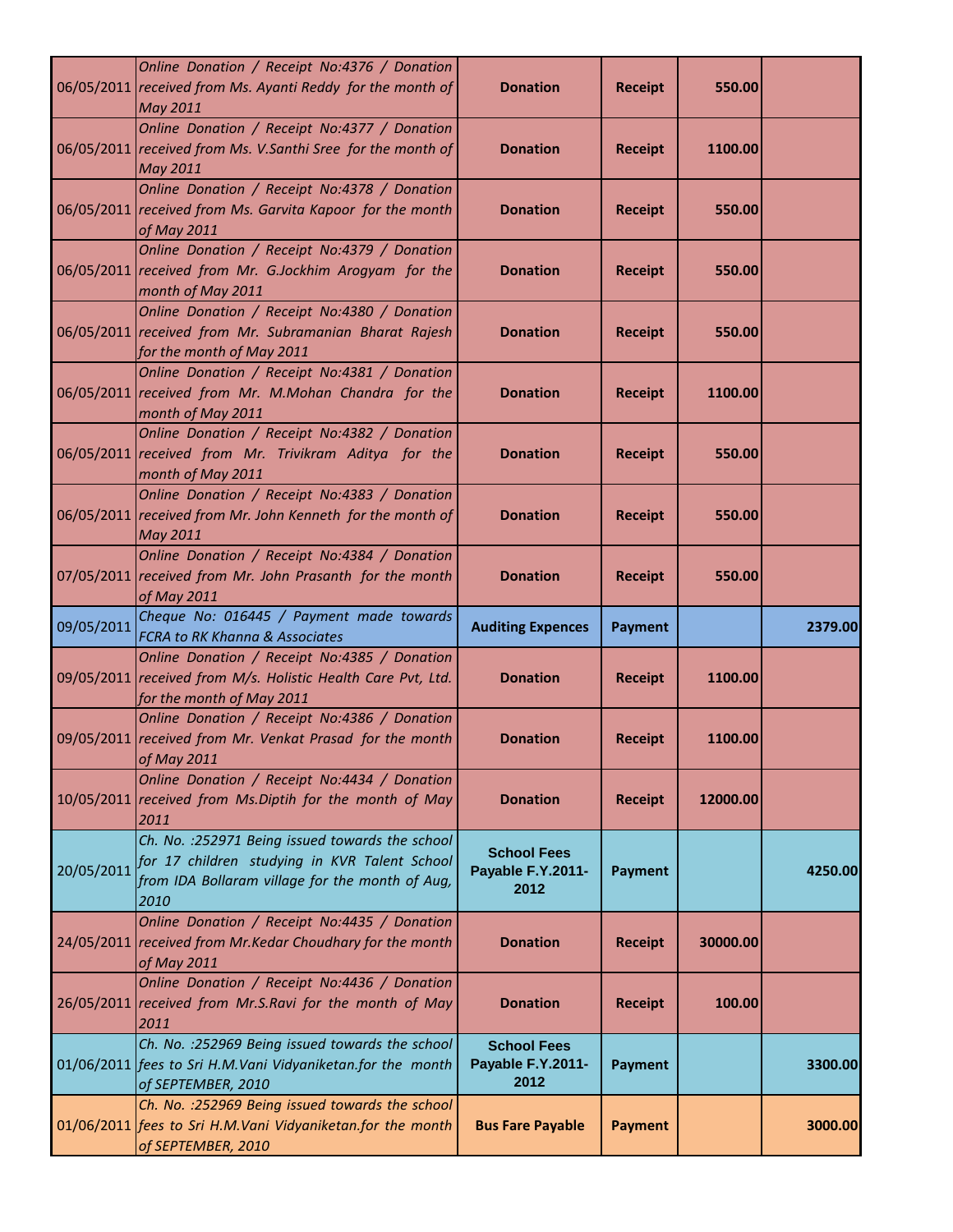| Online Donation / Receipt No:4388 / Donation<br>06/06/2011 received from Mr. Venkat Prasad for the month<br>of June 2011                    | <b>Donation</b> | <b>Receipt</b> | 1100.00 |  |
|---------------------------------------------------------------------------------------------------------------------------------------------|-----------------|----------------|---------|--|
| Online Donation / Receipt No:4390 / Donation<br>06/06/2011 received from Mr. T.V.Rama Krishna Murthy for<br>the month of June 2011          | <b>Donation</b> | <b>Receipt</b> | 550.00  |  |
| Online Donation / Receipt No:4391 / Donation<br>06/06/2011 received from Mr. V.Madhavi for the month of<br><b>June 2011</b>                 | <b>Donation</b> | <b>Receipt</b> | 1100.00 |  |
| Online Donation / Receipt No:4392 / Donation<br>06/06/2011 received from M/s. Holistic Health Care Pvt., Ltd.<br>for the month of June 2011 | <b>Donation</b> | <b>Receipt</b> | 1100.00 |  |
| Online Donation / Receipt No:4393 / Donation<br>06/06/2011 received from Mr. Prabhat Mehrotra for the<br>month of June 2011                 | <b>Donation</b> | <b>Receipt</b> | 450.00  |  |
| Online Donation / Receipt No:4394 / Donation<br>06/06/2011 received from Ms. Kiran Mai Arora for the month<br>of June 2011                  | <b>Donation</b> | <b>Receipt</b> | 550.00  |  |
| Online Donation / Receipt No:4395 / Donation<br>06/06/2011 received from Ms. Kavitha Elango for the month<br>of June 2011                   | <b>Donation</b> | <b>Receipt</b> | 1100.00 |  |
| Online Donation / Receipt No:4396 / Donation<br>06/06/2011 received from Mr. S.V.S.Sainath for the month of<br><b>June 2011</b>             | <b>Donation</b> | <b>Receipt</b> | 450.00  |  |
| Online Donation / Receipt No:4397 / Donation<br>06/06/2011 received from Mr. Addepalli Kesava Deekshit for<br>the month of June 2011        | <b>Donation</b> | <b>Receipt</b> | 450.00  |  |
| Online Donation / Receipt No:4398 / Donation<br>06/06/2011 received from Mr. C.Sarat Chandra for the month<br>of June 2011                  | <b>Donation</b> | <b>Receipt</b> | 450.00  |  |
| Online Donation / Receipt No:4399 / Donation<br>06/06/2011 received from Ms. Vani Kumari Lakkakula for the<br>month of June 2011            | <b>Donation</b> | <b>Receipt</b> | 550.00  |  |
| Online Donation / Receipt No:4400 / Donation<br>06/06/2011 received from Ms. Pranitha Polsani for the month<br>of June 2011                 | <b>Donation</b> | <b>Receipt</b> | 450.00  |  |
| Online Donation / Receipt N:4402 / Donation<br>06/06/2011 received from Ms. Swetha Mangshetty for the<br>month of June 2011                 | <b>Donation</b> | <b>Receipt</b> | 450.00  |  |
| Online Donation / Receipt No:4403 / Donation<br>06/06/2011 received from Mr. Vainu Madhav Kulkarni for the<br>month of June 2011            | <b>Donation</b> | <b>Receipt</b> | 450.00  |  |
| Online Donation / Receipt No:4404 / Donation<br>06/06/2011 received from Mr. Balaji avinash Pai for the<br>month of June 2011               | <b>Donation</b> | <b>Receipt</b> | 450.00  |  |
| Online Donation / Receipt No:4405 / Donation<br>06/06/2011 received from Ms. Mary Priscilla Francis Pai for<br>the month of June 2011       | <b>Donation</b> | <b>Receipt</b> | 450.00  |  |
| Online Donation / Receipt No:4406 / Donation<br>06/06/2011 received from Mr. Venu gopal Siripuram Pai for<br>the month of June 2011         | <b>Donation</b> | <b>Receipt</b> | 450.00  |  |
| Online Donation / Receipt No:4407 / Donation<br>06/06/2011 received from Ms. Shruti Murugan for the month<br>of June 2011                   | <b>Donation</b> | <b>Receipt</b> | 450.00  |  |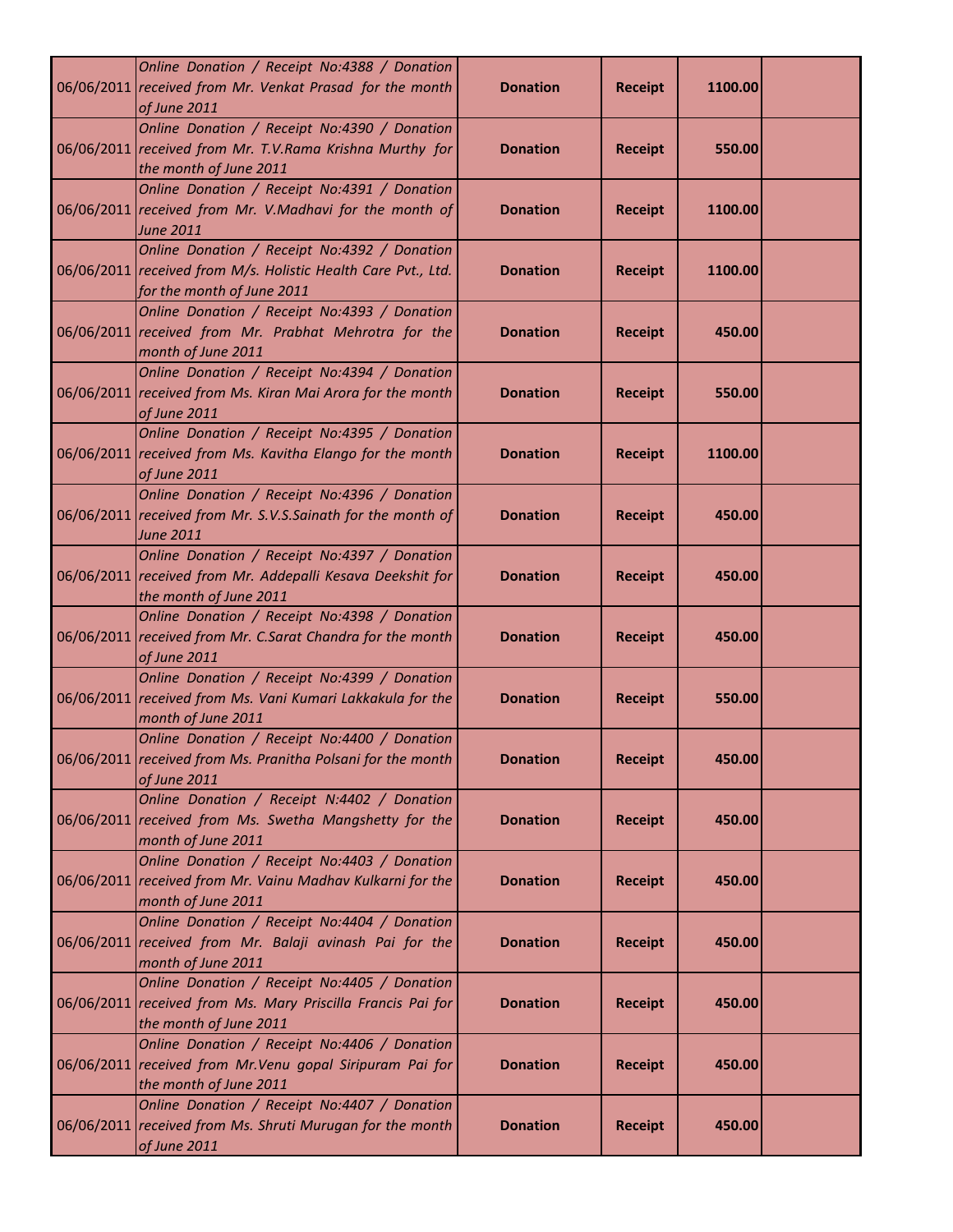| Online Donation / Receipt No:4401 / Donation<br>06/06/2011 received from Mr. Brejesh Shukla for the month<br>of June 2011                         | <b>Donation</b> | <b>Receipt</b> | 450.00  |  |
|---------------------------------------------------------------------------------------------------------------------------------------------------|-----------------|----------------|---------|--|
| Online Donation / Receipt No:4408 / Donation<br>06/06/2011 received from Mr. Sanjeev Vanaparthy for the<br>month of June 2011                     | <b>Donation</b> | <b>Receipt</b> | 550.00  |  |
| Online Donation / Receipt No:4409 / Donation<br>06/06/2011 received from Mr. Basabdatta DE for the month<br>of June 2011                          | <b>Donation</b> | <b>Receipt</b> | 450.00  |  |
| Online Donation / Receipt No:4410 / Donation<br>06/06/2011 received from Ms. Sireesha Prithivi for the month<br>of June 2011                      | <b>Donation</b> | <b>Receipt</b> | 550.00  |  |
| Online Donation / Receipt No:4411 / Donation<br>06/06/2011 received from Mr. Tajvinder Singh for the month<br>of June 2011                        | <b>Donation</b> | <b>Receipt</b> | 1100.00 |  |
| Online Donation / Receipt No:4412 / Donation<br>06/06/2011 received from Mr. Pavani Kumar Srinivasa Sai<br>Kasinadhuni for the month of June 2011 | <b>Donation</b> | <b>Receipt</b> | 550.00  |  |
| Online Donation / Receipt No:4413 / Donation<br>06/06/2011 received from Ms. Priyanka Jhawar for the month<br>of June 2011                        | <b>Donation</b> | <b>Receipt</b> | 550.00  |  |
| Online Donation / Receipt No:4414 / Donation<br>06/06/2011 received from Mr. Aditya Sohani for the month of<br>June 2011                          | <b>Donation</b> | <b>Receipt</b> | 550.00  |  |
| Online Donation / Receipt No:4415 / Donation<br>06/06/2011 received from Mr. Sunil P John for the month of<br><b>June 2011</b>                    | <b>Donation</b> | <b>Receipt</b> | 550.00  |  |
| Online Donation / Receipt No:4416 / Donation<br>06/06/2011 received from Mr. Sanjeev Nathan for the month<br>of June 2011                         | <b>Donation</b> | <b>Receipt</b> | 550.00  |  |
| Online Donation / Receipt No:4417 / Donation<br>06/06/2011 received from Mr. Souvik Dhar for the month of<br><b>June 2011</b>                     | <b>Donation</b> | <b>Receipt</b> | 550.00  |  |
| Online Donation / Receipt No:4418 / Donation<br>06/06/2011 received from Ms. Komanduri Srinivasachari<br>Madhuri for the month of June 2011       | Donation        | Receipt        | 550.00  |  |
| Online Donation / Receipt No:4419 / Donation<br>06/06/2011 received from Ms.Uma Devi Duddu for the month<br>of June 2011                          | <b>Donation</b> | <b>Receipt</b> | 550.00  |  |
| Online Donation / Receipt No:4420 / Donation<br>06/06/2011 received from Mr. Pally Ashok for the month of<br>June 2011                            | <b>Donation</b> | <b>Receipt</b> | 550.00  |  |
| Online Donation / Receipt No:4421 / Donation<br>06/06/2011 received from Mr. Manoj Kumar for the month of<br><b>June 2011</b>                     | <b>Donation</b> | <b>Receipt</b> | 550.00  |  |
| Online Donation / Receipt No:4422 / Donation<br>06/06/2011 received from Ms. Raghavarapu Malathi Supriya<br>for the month of June 2011            | <b>Donation</b> | <b>Receipt</b> | 550.00  |  |
| Online Donation / Receipt No:4423 / Donation<br>06/06/2011 received from Ms. Sunitha Sirolikar for the month<br>of June 2011                      | <b>Donation</b> | <b>Receipt</b> | 550.00  |  |
| Online Donation / Receipt No:4424 / Donation<br>06/06/2011 received from Ms. S. Neeraja Reddy for the month<br>of June 2011                       | <b>Donation</b> | <b>Receipt</b> | 550.00  |  |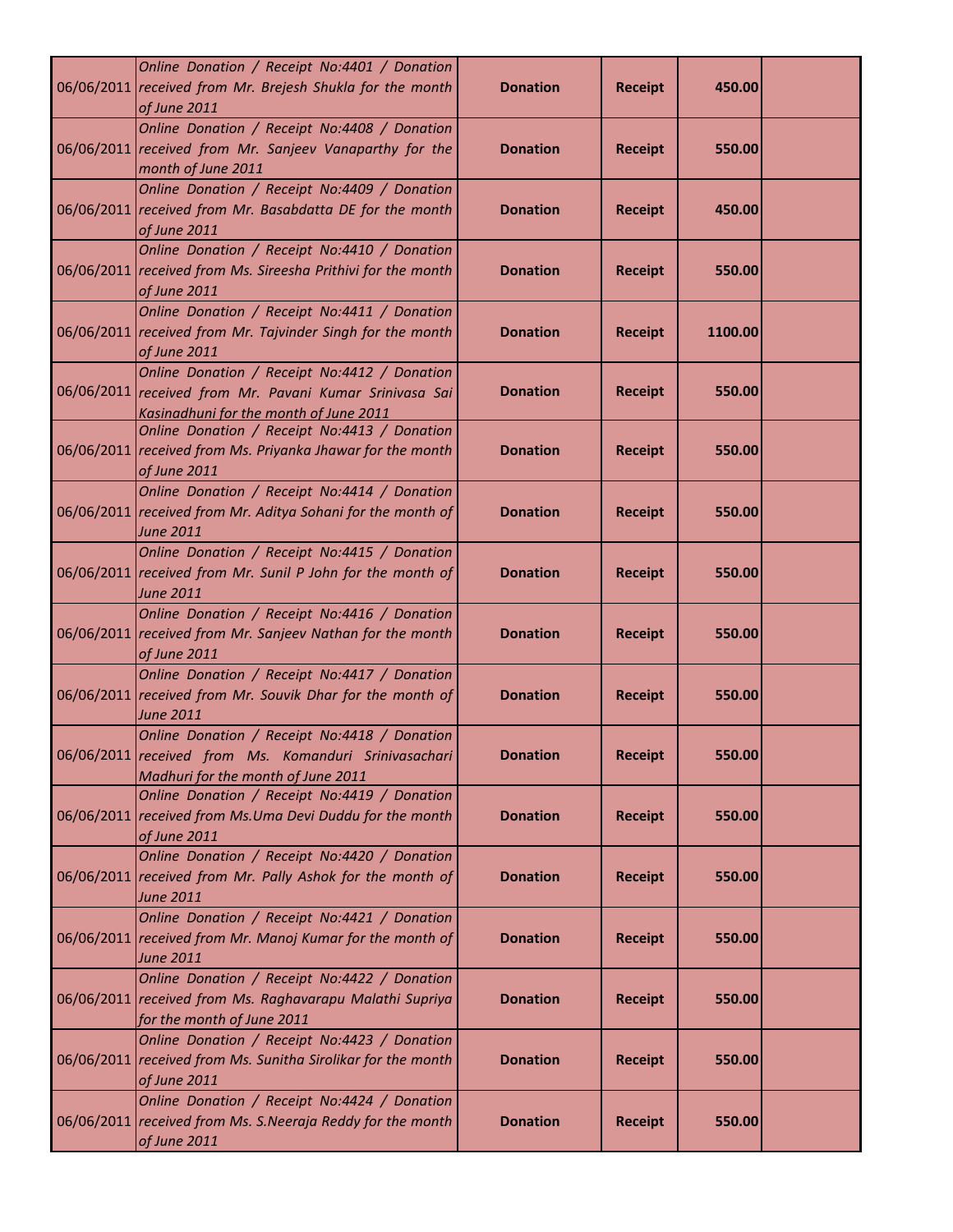|            | Online Donation / Receipt No:4425 / Donation<br>06/06/2011 received from Ms. Shivani Batra for the month of<br>June 2011                                                     | <b>Donation</b>                                 | <b>Receipt</b> | 550.00  |         |
|------------|------------------------------------------------------------------------------------------------------------------------------------------------------------------------------|-------------------------------------------------|----------------|---------|---------|
|            | Online Donation / Receipt No:4426 / Donation<br>06/06/2011 received from Ms. Ayanti Reddy for the month of<br>June 2011                                                      | <b>Donation</b>                                 | <b>Receipt</b> | 550.00  |         |
|            | Online Donation / Receipt No:4427 / Donation<br>06/06/2011 received from Ms.V.Santhi Sree for the month of<br>June 2011                                                      | <b>Donation</b>                                 | <b>Receipt</b> | 1100.00 |         |
|            | Online Donation / Receipt No:4428 / Donation<br>06/06/2011 received from Ms. Gouri Banjar for the month of<br>June 2011                                                      | <b>Donation</b>                                 | <b>Receipt</b> | 550.00  |         |
|            | Online Donation / Receipt No:4429 / Donation<br>06/06/2011 received from Ms. Sumana Savaram for the<br>month of June 2011                                                    | <b>Donation</b>                                 | <b>Receipt</b> | 550.00  |         |
|            | Online Donation / Receipt No:4430 / Donation<br>06/06/2011 received from Mr. Subramanian Bharat Rajesh for<br>the month of June 2011                                         | <b>Donation</b>                                 | <b>Receipt</b> | 550.00  |         |
|            | Online Donation / Receipt No:4431 / Donation<br>06/06/2011 received from Mr. Trivikram Aditya BKP for the<br>month of June 2011                                              | <b>Donation</b>                                 | <b>Receipt</b> | 550.00  |         |
|            | Online Donation / Receipt No:4432 / Donation<br>06/06/2011 received from Mr.John Kenneth for the month of<br>June 2011                                                       | <b>Donation</b>                                 | <b>Receipt</b> | 550.00  |         |
|            | Online Donation / Receipt No:4433 / Donation<br>06/06/2011 received from Mr.John Prasanth for the month of<br><b>June 2011</b>                                               | <b>Donation</b>                                 | <b>Receipt</b> | 550.00  |         |
|            | Online Donation / Receipt No:4389 / Donation<br>07/06/2011 received from Mr. M.Mohan Chandra for the<br>month of June 2011                                                   | <b>Donation</b>                                 | <b>Receipt</b> | 1100.00 |         |
| 08/06/2011 | Ch. No. : 252973 Being cheque issued towards the<br>payment of school fee for the month of Oct 2010<br>to serinity Model School for 37 childern.                             | <b>School Fees</b><br>Payable F.Y.2011-<br>2012 | <b>Payment</b> |         | 6190.00 |
| 08/06/2011 | Ch. No. : 252979 Being cheque issued towards the<br>payment of school fees for the month of Oct,<br>2010 to H.M.Sri Vani Vidya Niketan for 14<br>children.                   | <b>School Fees</b><br>Payable F.Y.2011-<br>2012 | <b>Payment</b> |         | 3300.00 |
| 08/06/2011 | Ch. No. : 252977 Being cheque issued towards<br>payment of school feen for the the month of Sept                                                                             | <b>School Fees</b><br>Payable F.Y.2011-         | Payment        |         | 4960.00 |
|            | 2010 to Geetha Vignana Bharathi High School for<br>28 children.                                                                                                              | 2012                                            |                |         |         |
| 08/06/2011 | Ch. No. : 252980 Being cheque issued towards<br>payment of school fee fo 24 children from Padgal<br>village studying in Bhanu Model School for the<br>month of October 2010. | <b>School Fees</b><br>Payable F.Y.2011-<br>2012 | <b>Payment</b> |         | 4050.00 |
| 08/06/2011 | Ch. No. : 252975 Being cheque issued towards<br>payment of school fee for the the month of<br>September, 2010 to KVR Talent School for 17<br>children.                       | <b>School Fees</b><br>Payable F.Y.2011-<br>2012 | <b>Payment</b> |         | 4250.00 |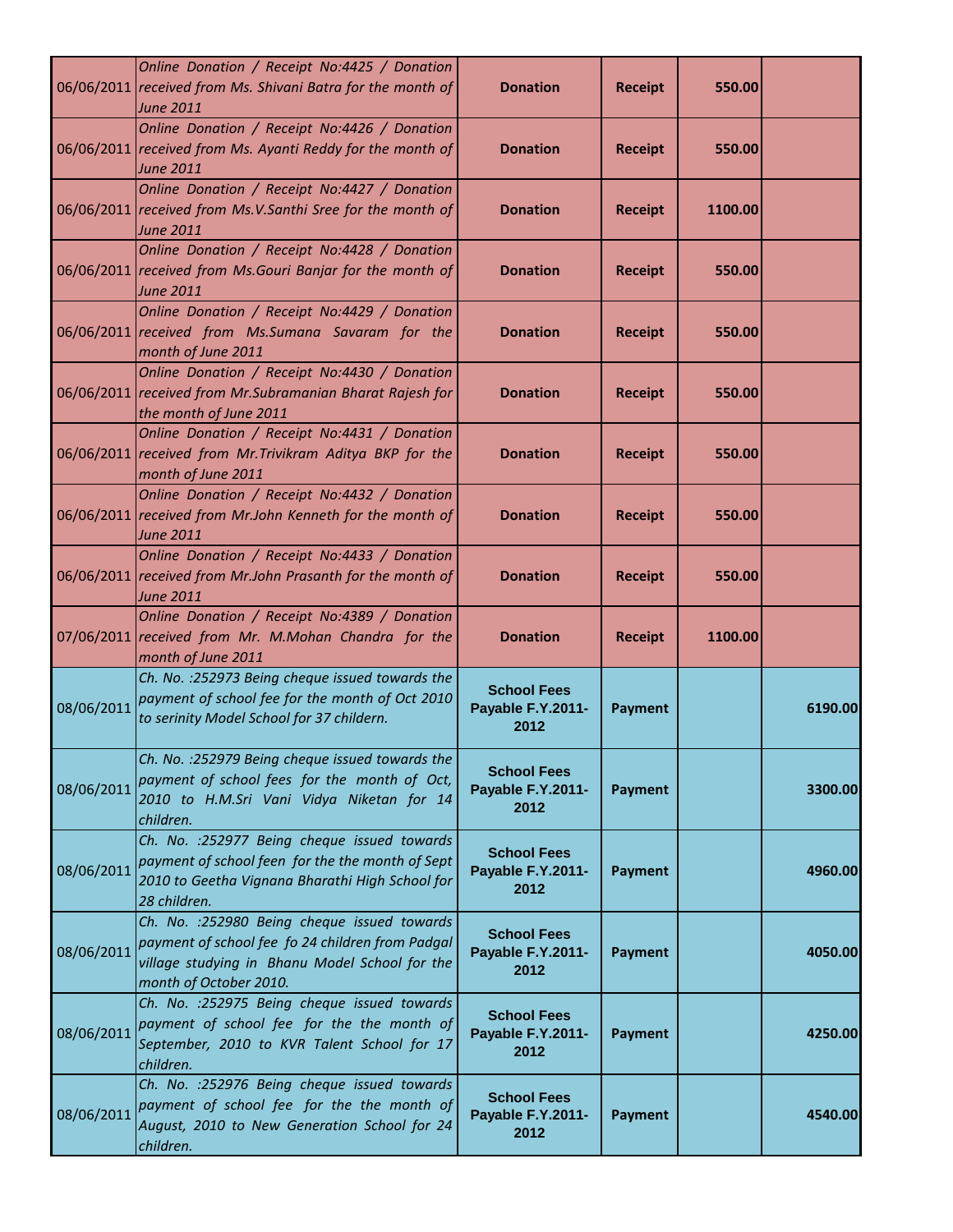| 08/06/2011 | Ch. No. : 252979 Being cheque issued towards the<br>payment of Bus fare forthe month of October<br>2010 to H.M.Sri Vani Vidya Niketan for 14<br>children.                               | <b>Bus Fare Payable</b>                         | <b>Payment</b> |         | 3000.00 |
|------------|-----------------------------------------------------------------------------------------------------------------------------------------------------------------------------------------|-------------------------------------------------|----------------|---------|---------|
| 08/06/2011 | Ch. No. : 252974 Being issued towards the school<br>fees for 25 children from Venkatapur village<br>studying in Thy Buds UP School for the month of<br>AUGUST, 2010                     | <b>School Fees</b><br>Payable F.Y.2011-<br>2012 | <b>Payment</b> |         | 5690.00 |
|            | Online Donation / Receipt No:4437 / Donation<br>13/06/2011 received from Mr.S.Ravi for the month of June<br>2011                                                                        | <b>Donation</b>                                 | <b>Receipt</b> | 5900.00 |         |
|            | Online Donation / Receipt No:4438 / Donation<br>15/06/2011 received from Mr.Mohammed Rafee for the<br>month of June 2011                                                                | <b>Donation</b>                                 | <b>Receipt</b> | 3100.00 |         |
| 20/06/2011 | Cheque No: 252983 / Payment made towards the<br>School Fees to Serenity Model Scholl for 37<br>Children from Madhapur village for the month of<br>Nov, 2010                             | <b>School Fees</b><br>Payable F.Y.2011-<br>2012 | <b>Payment</b> |         | 6190.00 |
|            | Online Donation / Receipt No:4439 / Donation<br>20/06/2011 received from Mr.R.M.Prasad for the month of<br><b>June 2011</b>                                                             | <b>Donation</b>                                 | <b>Receipt</b> | 6000.00 |         |
| 20/06/2011 | Ch. No. : 252981 Being cheque issued towards<br>payment of school fee for the the Month of Nov,<br>2010 to Bhanu Model School for 24 children.                                          | <b>School Fees</b><br>Payable F.Y.2011-<br>2012 | Payment        |         | 4050.00 |
| 20/06/2011 | Ch. No. : 252984 Being cheque issued towards<br>payment of school fee for the the Month of<br>October 2010 toGeetha Vignana Bharathi High<br>School for 28 children.                    | <b>School Fees</b><br>Payable F.Y.2011-<br>2012 | <b>Payment</b> |         | 4960.00 |
| 20/06/2011 | Ch. No. : 252985 Being cheque issued towards<br>payment of school fee for the the month of<br>October, 2010 to KVR Talent School for 17<br>children.                                    | <b>School Fees</b><br>Payable F.Y.2011-<br>2012 | <b>Payment</b> |         | 4250.00 |
| 20/06/2011 | Ch. No. : 252982 Being cheque issued towards<br>payment of School fee for the month of<br>November 2010 to H.M.Sri Vani Vidya Niketan for<br>14 children.                               | <b>School Fees</b><br>Payable F.Y.2011-<br>2012 | <b>Payment</b> |         | 3300.00 |
| 20/06/2011 | Ch. No. : 252982 Issued towards the payment of<br>Bus fare for 14 children from Khammam village<br>studying in HM Sri Vani Vidyaniketan High School<br>for the month of Nov, 2010       | <b>Bus Fare Payable</b>                         | <b>Payment</b> |         | 3000.00 |
| 20/06/2011 | Ch. No. : 252986 Being issued towards the school<br>fees for 25 children from Venkatapur village<br>studying in Thy Buds UP School for the month of<br>SEPTEMBER, 2010                  | <b>School Fees</b><br>Payable F.Y.2011-<br>2012 | <b>Payment</b> |         | 5690.00 |
|            | 30/06/2011 Ch. No. : Being bank interest received.                                                                                                                                      | <b>Bank Interest</b>                            | <b>Receipt</b> | 1685.00 |         |
| 30/06/2011 | Ch. No. : Being bank charges interest for excess Dr<br>in SB.                                                                                                                           | <b>Bank Charges</b>                             | <b>Payment</b> |         | 80.00   |
| 01/07/2011 | Ch. No. : 252988 Being cheque issued towards the<br>payment of school fee for for 37 children from<br>Madhapur village studying in Serinity Model<br>School for the month of Dec, 2010. | <b>School Fees</b><br>Payable F.Y.2011-<br>2012 | <b>Payment</b> |         | 6190.00 |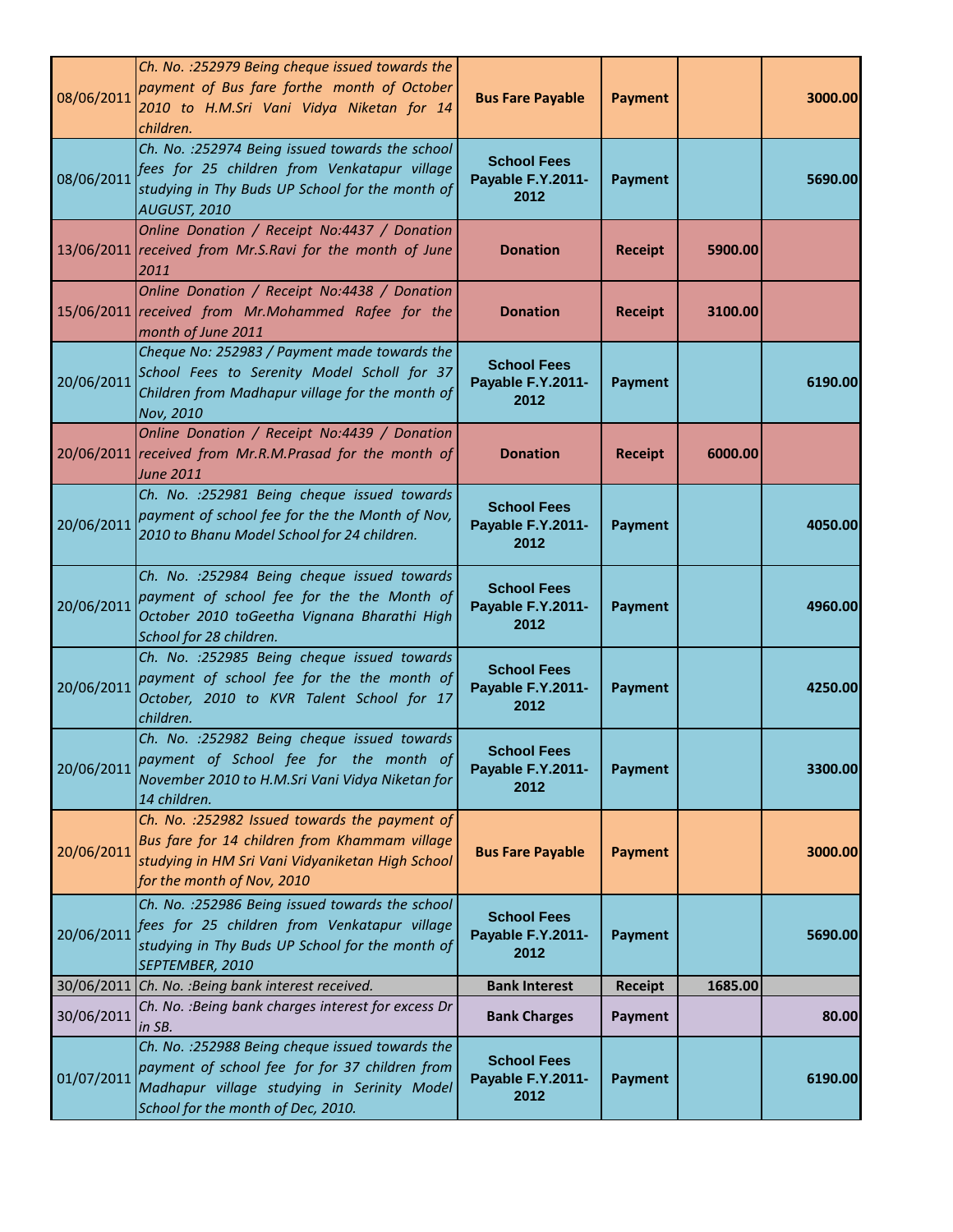| 01/07/2011 | Ch. No. : 252991 Being cheque issued towards<br>payment of school fee for the the month of<br>December, 2010 to Bhanu Model School for 24<br>children.                        | <b>School Fees</b><br>Payable F.Y.2011-<br>2012 | <b>Payment</b> |         | 4050.00 |
|------------|-------------------------------------------------------------------------------------------------------------------------------------------------------------------------------|-------------------------------------------------|----------------|---------|---------|
| 01/07/2011 | Ch. No. : 252990 Being cheque issued towards the<br>payment of school fees for the month of<br>December, 2010 to H.M.Sri Vani Vidya Niketan<br>for 14 children.               | <b>School Fees</b><br>Payable F.Y.2011-<br>2012 | <b>Payment</b> |         | 3300.00 |
| 01/07/2011 | Ch. No. : 252992 Being cheque issued towards<br>payment of school fee for the the month of<br>November,, 2010 to KVR Talent School for 17<br>children.                        | <b>School Fees</b><br>Payable F.Y.2011-<br>2012 | <b>Payment</b> |         | 4250.00 |
| 01/07/2011 | Ch. No. : 252990 Being cheque issued towards the<br>payment of Bus fare for the month of December,<br>2010 to H.M.Sri Vani Vidya Niketan for 14<br>children.                  | <b>Bus Fare Payable</b>                         | <b>Payment</b> |         | 3000.00 |
| 01/07/2011 | Ch. No. : 252993 Being cheque issued towards<br>payment of school fee for the the month of<br>OCTOBER 2010 to Thy Buds High School for 25<br>children.                        | <b>School Fees</b><br>Payable F.Y.2011-<br>2012 | <b>Payment</b> |         | 5690.00 |
| 01/07/2011 | Ch. No. : 252987 Being cheque issued towards<br>the school fees for 28 children from Aipoor village<br>studying in Geetha Vignana Bharathi for the<br>month of November, 2010 | <b>School Fees</b><br>Payable F.Y.2011-<br>2012 | <b>Payment</b> |         | 4960.00 |
|            | Online Donation / Receipt No:4442 / Donation<br>07/07/2011 received from Mr.T.V.Rama Krishna Murthy for<br>the month of July 2011                                             | <b>Donation</b>                                 | <b>Receipt</b> | 550.00  |         |
|            | Online Donation / Receipt No:4443 / Donation<br>07/07/2011 received from Ms.V.Madhavi for the month of<br><b>July 2011</b>                                                    | <b>Donation</b>                                 | <b>Receipt</b> | 1100.00 |         |
|            | Online Donation / Receipt No:4444 / Donation<br>07/07/2011 received from Mr. Vinkat Prasad for the month of<br><b>July 2011</b>                                               | <b>Donation</b>                                 | <b>Receipt</b> | 1100.00 |         |
|            | Online Donation / Receipt No:4441 / Donation<br>07/07/2011 received from M/s. Holistic Health Care Pvt,. Ltd.<br>for the month of July 2011                                   | <b>Donation</b>                                 | <b>Receipt</b> | 1100.00 |         |
|            | Online Donation / Receipt No:4446 / Donation<br>07/07/2011 received from Mr.Prabha Mehrotra. for the<br>month of July 2011                                                    | <b>Donation</b>                                 | <b>Receipt</b> | 450.00  |         |
|            | Online Donation / Receipt No:4447 / Donation<br>07/07/2011 received from Ms. Kiran Mai Arora for the month<br>of July 2011                                                    | <b>Donation</b>                                 | <b>Receipt</b> | 550.00  |         |
|            | Online Donation / Receipt No:4448 / Donation<br>07/07/2011 received from Mr.S.V.S.Sainath for the month of<br><b>July 2011</b>                                                | <b>Donation</b>                                 | <b>Receipt</b> | 450.00  |         |
|            | Online Donation / Receipt No:4449 / Donation<br>07/07/2011 received from Mr.Addepalli Keseva Deekship for<br>the month of July 2011                                           | <b>Donation</b>                                 | <b>Receipt</b> | 450.00  |         |
|            | Online Donation / Receipt No:4450 / Donation<br>07/07/2011 received from Mr.C.Sarat Chandra for the month<br>of July 2011                                                     | <b>Donation</b>                                 | <b>Receipt</b> | 450.00  |         |
|            | Online Donation / Receipt No:4451 / Donation<br>07/07/2011 received from Ms. Vani Kumari Lakkakula for the<br>month of July 2011                                              | <b>Donation</b>                                 | <b>Receipt</b> | 550.00  |         |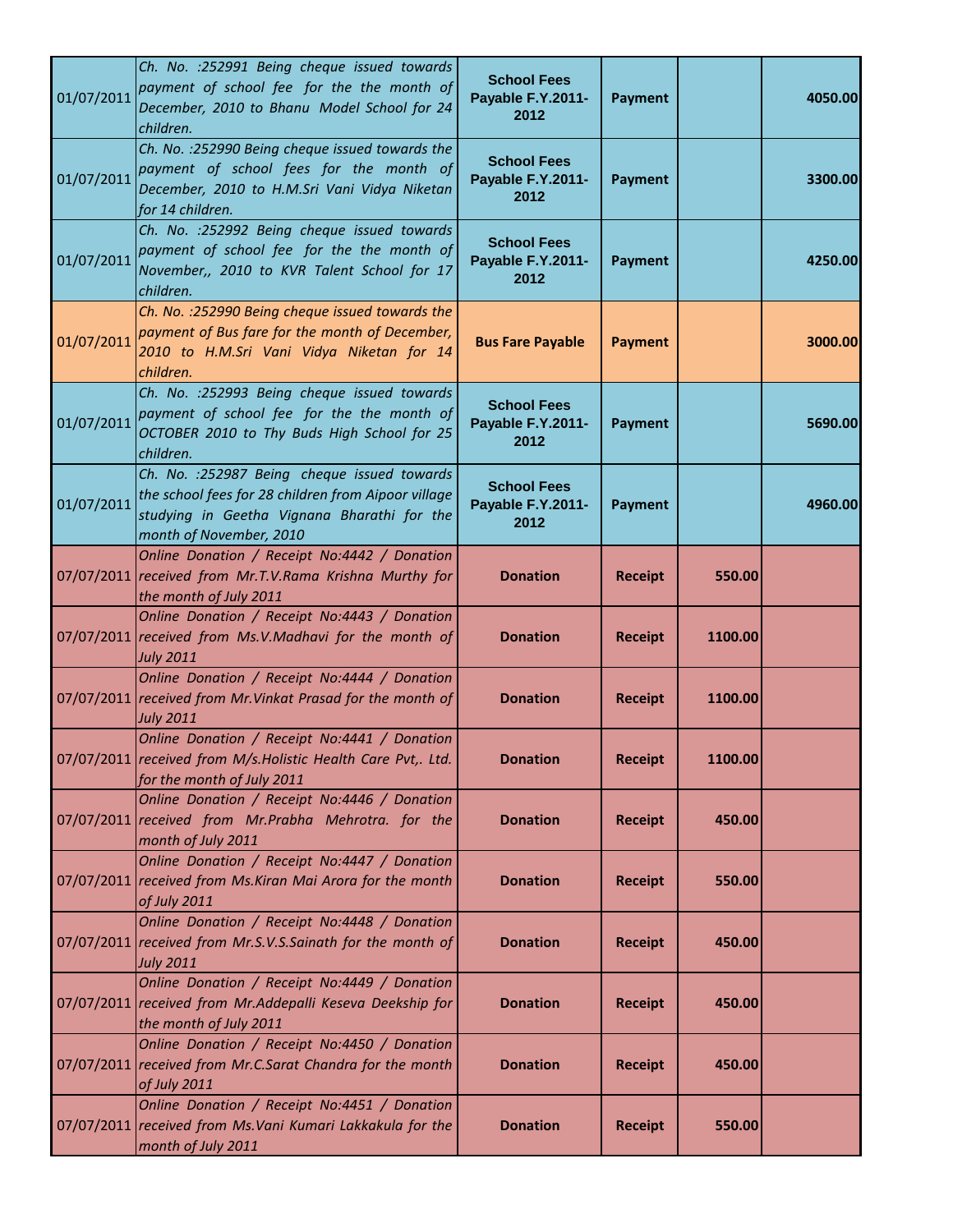| Online Donation / Receipt No:4452 / Donation<br>07/07/2011 received from Mr. Brijesh Shukla for the month of<br><b>July 2011</b>                  | <b>Donation</b> | <b>Receipt</b> | 450.00  |  |
|---------------------------------------------------------------------------------------------------------------------------------------------------|-----------------|----------------|---------|--|
| Online Donation / Receipt No:4453 / Donation<br>07/07/2011 received from Ms. Swetha Mangshetty for the<br>month of July 2011                      | <b>Donation</b> | <b>Receipt</b> | 450.00  |  |
| Online Donation / Receipt No:4454 / Donation<br>07/07/2011 received from Mr. Vainu Madhav Kulkarin.H for<br>the month of July 2011                | <b>Donation</b> | <b>Receipt</b> | 450.00  |  |
| Online Donation / Receipt No:4455 / Donation<br>07/07/2011 received from Mr. Balaji Avinash Pai for the<br>month of July 2011                     | <b>Donation</b> | <b>Receipt</b> | 450.00  |  |
| Online Donation / Receipt No:4456 / Donation<br>07/07/2011 received from Ms. Mary Priscilla Francis for the<br>month of July 2011                 | <b>Donation</b> | <b>Receipt</b> | 450.00  |  |
| Online Donation / Receipt No:4457 / Donation<br>07/07/2011 received from Mr. Vanugopal Siripuram for the<br>month of July 2011                    | <b>Donation</b> | <b>Receipt</b> | 450.00  |  |
| Online Donation / Receipt No:4458 / Donation<br>07/07/2011 received from Ms. Shruthi Murugan for the<br>month of July 2011                        | <b>Donation</b> | <b>Receipt</b> | 450.00  |  |
| Online Donation / Receipt No:4459 / Donation<br>07/07/2011 received from Mr. Sanjeev Vanaparthy for the<br>month of July 2011                     | <b>Donation</b> | <b>Receipt</b> | 550.00  |  |
| Online Donation / Receipt No:4460 / Donation<br>07/07/2011 received from Mr. Basabdatta DE for the month<br>of July 2011                          | <b>Donation</b> | <b>Receipt</b> | 450.00  |  |
| Online Donation / Receipt No:4461 / Donation<br>07/07/2011 received from Ms. Sereesha Prithivi for the month<br>of July 2011                      | <b>Donation</b> | <b>Receipt</b> | 550.00  |  |
| Online Donation / Receipt No:4462 / Donation<br>07/07/2011 received from Mr. Tajvinder Singh for the month<br>of July 2011                        | <b>Donation</b> | <b>Receipt</b> | 1100.00 |  |
| Online Donation / Receipt No:4463 / Donation<br>07/07/2011 received from Mr. Pavani Kumar Srinivasa Sai<br>Kasinadhuni for the month of July 2011 | <b>Donation</b> | <b>Receipt</b> | 550.00  |  |
| Online Donation / Receipt No:4464 / Donation<br>07/07/2011 received from Ms. Priyanka Jhawar for the month<br>of July 2011                        | <b>Donation</b> | <b>Receipt</b> | 550.00  |  |
| Online Donation / Receipt No:4465 / Donation<br>07/07/2011 received from Mr. Aditya Sohani for the month of<br><b>July 2011</b>                   | <b>Donation</b> | <b>Receipt</b> | 550.00  |  |
| Online Donation / Receipt No:4466 / Donation<br>07/07/2011 received from Mr. Sunil P John for the month of<br><b>July 2011</b>                    | <b>Donation</b> | <b>Receipt</b> | 550.00  |  |
| Online Donation / Receipt No:4467 / Donation<br>07/07/2011 received from Mr. SAnjeev Nathan for the month<br>of July 2011                         | <b>Donation</b> | <b>Receipt</b> | 550.00  |  |
| Online Donation / Receipt No:4468 / Donation<br>07/07/2011 received from Mr. Souvik Dhar for the month of<br><b>July 2011</b>                     | <b>Donation</b> | <b>Receipt</b> | 550.00  |  |
| Online Donation / Receipt No:4469 / Donation<br>07/07/2011 received from Ms. Komanduri Srinivasachari<br>Madhuri for the month of July 2011       | <b>Donation</b> | <b>Receipt</b> | 550.00  |  |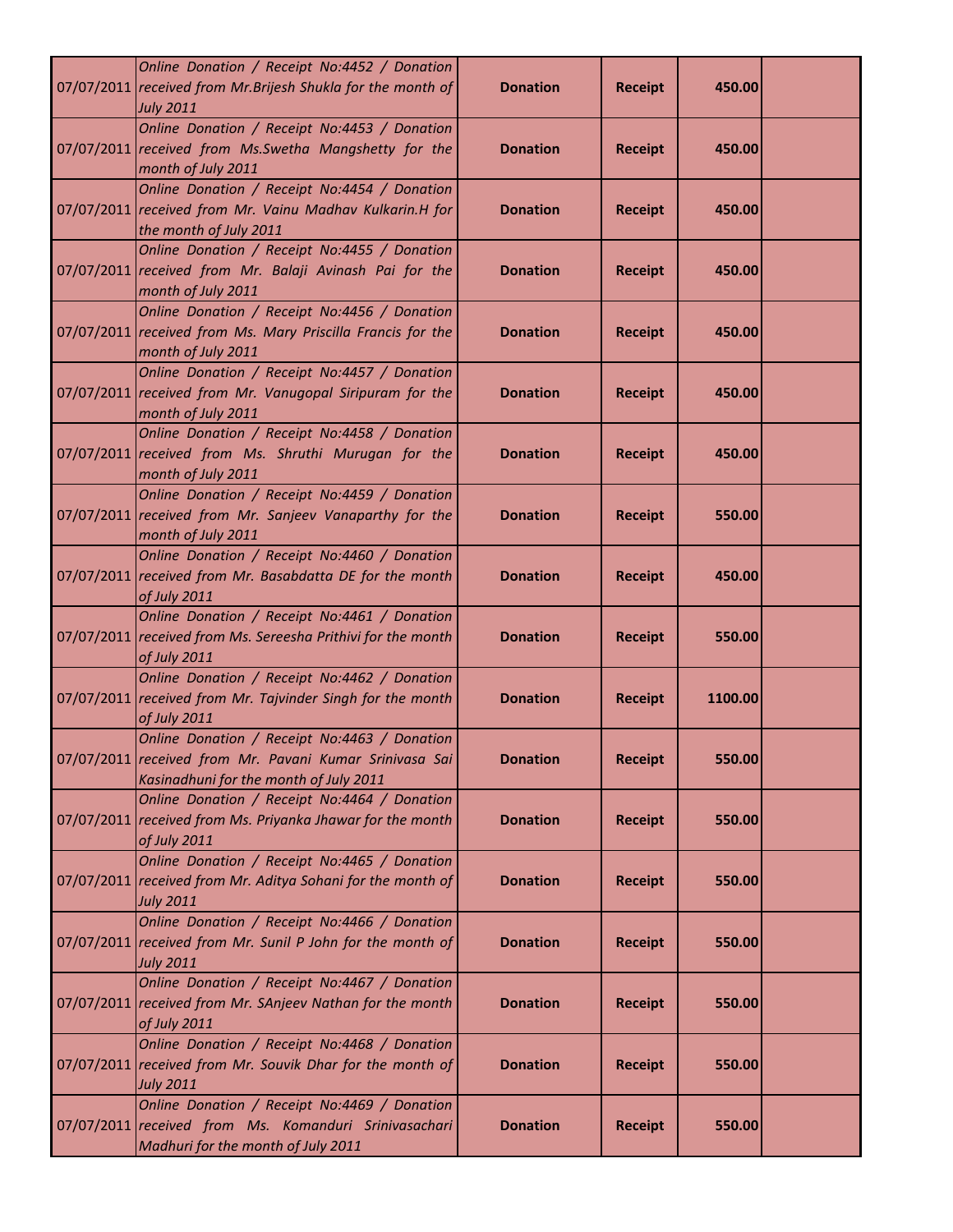| Online Donation / Receipt No:4470 / Donation<br>07/07/2011 received from Ms. Uma Devi Duddu for the<br>month of July 2011              | <b>Donation</b> | <b>Receipt</b> | 550.00  |  |
|----------------------------------------------------------------------------------------------------------------------------------------|-----------------|----------------|---------|--|
| Online Donation / Receipt No:4471 / Donation<br>07/07/2011 received from Mr. Pally Ashok for the month of<br><b>July 2011</b>          | <b>Donation</b> | <b>Receipt</b> | 550.00  |  |
| Online Donation / Receipt No:4472 / Donation<br>07/07/2011 received from Ms. Raghavarapu Malathi Supriya<br>for the month of July 2011 | <b>Donation</b> | <b>Receipt</b> | 550.00  |  |
| Online Donation / Receipt No:4473 / Donation<br>07/07/2011 received from Ms. Sunitha Sirolikar for the month<br>of July 2011           | <b>Donation</b> | <b>Receipt</b> | 550.00  |  |
| Online Donation / Receipt No:4474 / Donation<br>07/07/2011 received from Ms. S. Neeraja Reddy for the month<br>of July 2011            | <b>Donation</b> | <b>Receipt</b> | 550.00  |  |
| Online Donation / Receipt No:4475 / Donation<br>07/07/2011 received from Ms. Sandra Santosh for the month<br>of July 2011              | <b>Donation</b> | <b>Receipt</b> | 550.00  |  |
| Online Donation / Receipt No:4476 / Donation<br>07/07/2011 received from Ms. Ayanti Reddy for the month of<br><b>July 2011</b>         | <b>Donation</b> | <b>Receipt</b> | 550.00  |  |
| Online Donation / Receipt No:4477 / Donation<br>07/07/2011 received from Ms. shivani Batra for the month of<br><b>July 2011</b>        | <b>Donation</b> | <b>Receipt</b> | 550.00  |  |
| Online Donation / Receipt No:4478 / Donation<br>07/07/2011 received from Ms. V.Santhi Sree for the month of<br><b>July 2011</b>        | <b>Donation</b> | <b>Receipt</b> | 1100.00 |  |
| Online Donation / Receipt No:4479 / Donation<br>07/07/2011 received from Ms. Gouri Bhanjar for the month of<br><b>July 2011</b>        | <b>Donation</b> | <b>Receipt</b> | 550.00  |  |
| Online Donation / Receipt No:4480 / Donation<br>07/07/2011 received from Ms. Sumana Savaram for the<br>month of July 2011              | <b>Donation</b> | <b>Receipt</b> | 550.00  |  |
| Online Donation / Receipt No:4481 / Donation<br>07/07/2011 received from Mr. G.Jockhim Arogyam for the<br>month of July 2011           | <b>Donation</b> | <b>Receipt</b> | 550.00  |  |
| Online Donation / Receipt No:4482 / Donation<br>07/07/2011 received from Mr. Subramanian Bharat Rajesh for<br>the month of July 2011   | <b>Donation</b> | <b>Receipt</b> | 550.00  |  |
| Online Donation / Receipt No:4483 / Donation<br>07/07/2011 received from Mr. Trivikrama Aditya BKP for the<br>month of July 2011       | <b>Donation</b> | <b>Receipt</b> | 550.00  |  |
| Online Donation / Receipt No:4484 / Donation<br>07/07/2011 received from Mr. John Kenneth for the month of<br><b>July 2011</b>         | <b>Donation</b> | <b>Receipt</b> | 550.00  |  |
| Online Donation / Receipt No:4440 / Donation<br>08/07/2011 received from Mr.Mohan chandra for the month<br>of July 2011                | <b>Donation</b> | <b>Receipt</b> | 1100.00 |  |
| Online Donation / Receipt No:4441 / Donation<br>08/07/2011 received from Mr.John Prasanth for the month of<br><b>July 2011</b>         | <b>Donation</b> | <b>Receipt</b> | 550.00  |  |
| Online Donation / Receipt No:4529 / Donation<br>04/08/2011 received from Mr. Mohammed Rafee for the<br>month of Aug 2011               | <b>Donation</b> | <b>Receipt</b> | 3100.00 |  |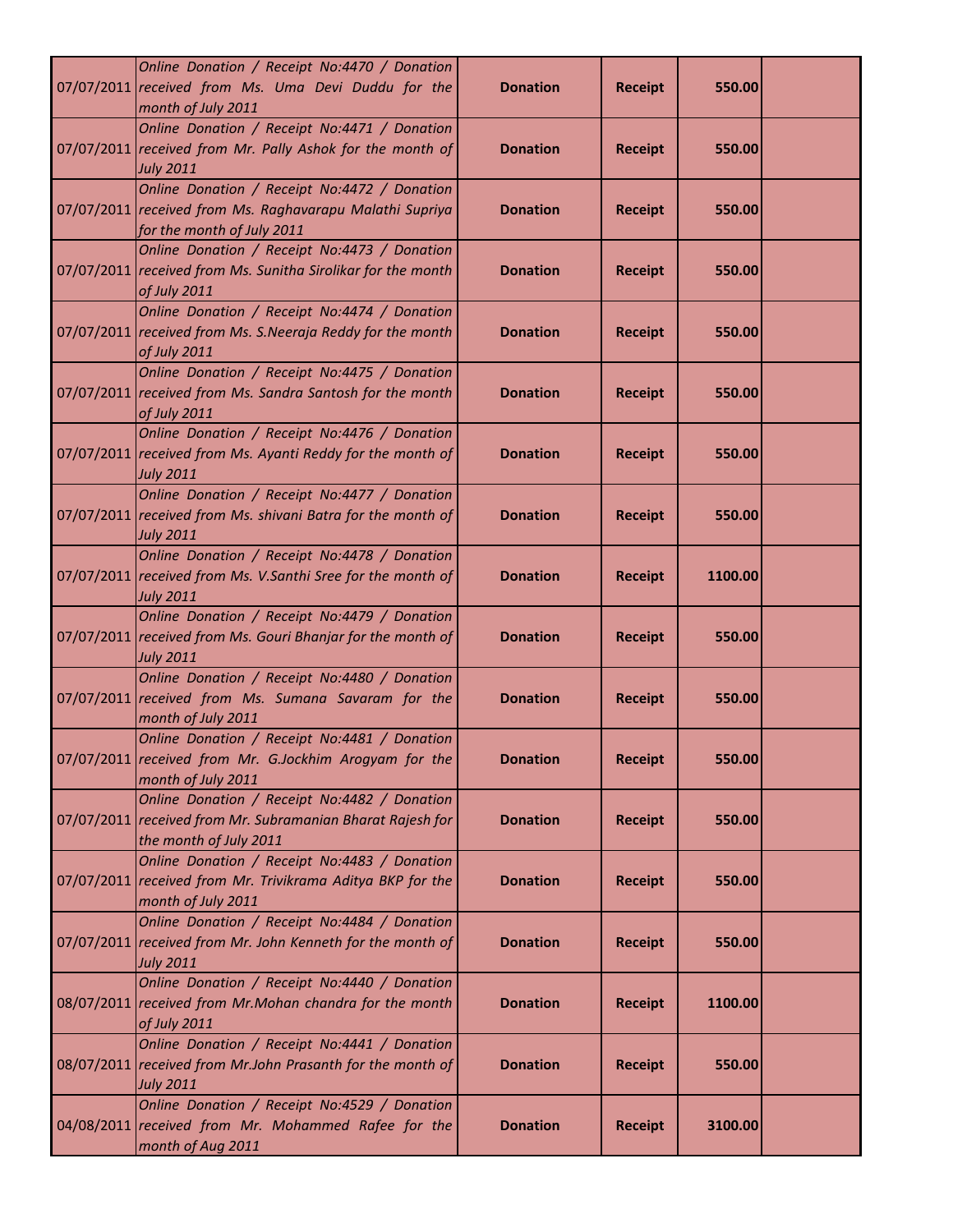| Online Donation / Receipt No:4485 / Donation<br>09/08/2011 received from Ms. RL.Kiran Mai Arora for the<br>month of Aug 2011               | <b>Donation</b> | <b>Receipt</b> | 550.00  |  |
|--------------------------------------------------------------------------------------------------------------------------------------------|-----------------|----------------|---------|--|
| Online Donation / Receipt No:4486 / Donation<br>09/08/2011 received from Mr. C.Sarat Chandra for the month<br>of Aug 2011                  | <b>Donation</b> | <b>Receipt</b> | 450.00  |  |
| Online Donation / Receipt No:4487 / Donation<br>09/08/2011 received from Mr. Trivikrama Aditya BKP for the<br>month of Aug 2011            | <b>Donation</b> | <b>Receipt</b> | 550.00  |  |
| Online Donation / Receipt No:4488 / Donation<br>09/08/2011 received from Mr. John Prasanth for the month of<br>Aug 2011                    | <b>Donation</b> | <b>Receipt</b> | 550.00  |  |
| Online Donation / Receipt No:4489 / Donation<br>10/08/2011 received from Mr. TV.Ramakrishna Murthy for<br>the month of Aug 2011            | <b>Donation</b> | <b>Receipt</b> | 550.00  |  |
| Online Donation / Receipt No:4490 / Donation<br>10/08/2011 received from Ms. Madhavi for the month of Aug<br>2011                          | <b>Donation</b> | <b>Receipt</b> | 1100.00 |  |
| Online Donation / Receipt No:4491 / Donation<br>10/08/2011 received from Mr. B. Venkat Prasad for the month<br>of Aug 2011                 | <b>Donation</b> | <b>Receipt</b> | 1100.00 |  |
| Online Donation / Receipt No:4492 / Donation<br>10/08/2011 received from M/s. Holistic Health Care Pvt,. Ltd.<br>for the month of Aug 2011 | <b>Donation</b> | <b>Receipt</b> | 1100.00 |  |
| Online Donation / Receipt No:4493 / Donation<br>10/08/2011 received from Mr. Prabhat Mehrotra for the<br>month of Aug 2011                 | <b>Donation</b> | <b>Receipt</b> | 450.00  |  |
| Online Donation / Receipt No:4494 / Donation<br>10/08/2011 received from Mr. S.V.S.Sainath for the month of<br>Aug 2011                    | <b>Donation</b> | <b>Receipt</b> | 450.00  |  |
| Online Donation / Receipt No:4495 / Donation<br>10/08/2011 received from Mr. Addepalli Kesava Deekshit for<br>the month of Aug 2011        | <b>Donation</b> | <b>Receipt</b> | 450.00  |  |
| Online Donation / Receipt No:4496 / Donation<br>10/08/2011 received from Ms. Vani Kumari Lakkakula for the<br>month of Aug 2011            | <b>Donation</b> | <b>Receipt</b> | 550.00  |  |
| Online Donation / Receipt No:4497 / Donation<br>10/08/2011 received from Mr. Brijesh Shukla for the month of<br>Aug 2011                   | <b>Donation</b> | <b>Receipt</b> | 450.00  |  |
| Online Donation / Receipt No:4498 / Donation<br>10/08/2011 received from Ms. Swetha Mangeshetty for the<br>month of Aug 2011               | <b>Donation</b> | <b>Receipt</b> | 450.00  |  |
| Online Donation / Receipt No:4499 / Donation<br>10/08/2011 received from Mr. Vainu Madhav Kulkarni. H for<br>the month of Aug 2011         | <b>Donation</b> | <b>Receipt</b> | 450.00  |  |
| Online Donation / Receipt No:4500 / Donation<br>10/08/2011 received from Mr. Balaji Avinash Pai for the<br>month of Aug 2011               | <b>Donation</b> | <b>Receipt</b> | 450.00  |  |
| Online Donation / Receipt No:4501 / Donation<br>10/08/2011 received from Ms. Mary Priscilla Francis for the<br>month of Aug 2011           | <b>Donation</b> | <b>Receipt</b> | 450.00  |  |
| Online Donation / Receipt No:4502 / Donation<br>10/08/2011 received from Mr. Venugopal Siripuram for the<br>month of Aug 2011              | <b>Donation</b> | <b>Receipt</b> | 450.00  |  |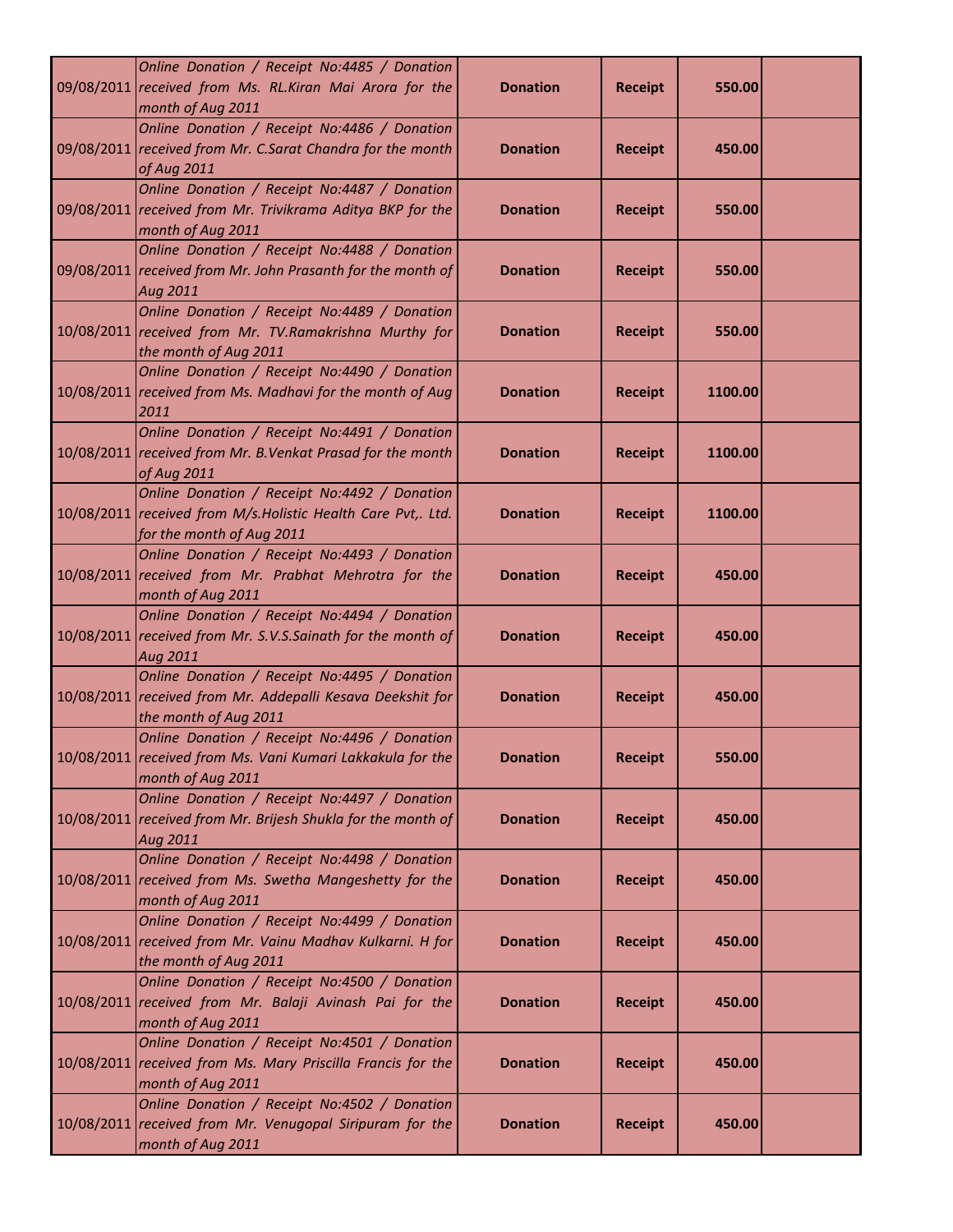| Online Donation / Receipt No:4503 / Donation<br>10/08/2011 received from Ms. Shruti Murugan for the month<br>of Aug 2011                        | <b>Donation</b> | <b>Receipt</b> | 450.00  |  |
|-------------------------------------------------------------------------------------------------------------------------------------------------|-----------------|----------------|---------|--|
| Online Donation / Receipt No:4504 / Donation<br>10/08/2011 received from Mr. Sanjeev Vanaparthy for the<br>month of Aug 2011                    | <b>Donation</b> | <b>Receipt</b> | 550.00  |  |
| Online Donation / Receipt No:4505 / Donation<br>10/08/2011 received from Mr. Basabdatta DE for the month<br>of Aug 2011                         | <b>Donation</b> | <b>Receipt</b> | 450.00  |  |
| Online Donation / Receipt No:4506 / Donation<br>10/08/2011 received from Ms. Sireesha Prithivi for the month<br>of Aug 2011                     | <b>Donation</b> | <b>Receipt</b> | 550.00  |  |
| Online Donation / Receipt No:4507 / Donation<br>10/08/2011 received from Mr. Tajvinder Singh for the month<br>of Aug 2011                       | <b>Donation</b> | <b>Receipt</b> | 1100.00 |  |
| Online Donation / Receipt No:4508 / Donation<br>10/08/2011 received from Mr. Pavani Kumar Srinivasa Si<br>Kasinadhuni for the month of Aug 2011 | <b>Donation</b> | <b>Receipt</b> | 550.00  |  |
| Online Donation / Receipt No:4509 / Donation<br>10/08/2011 received from Ms. Priyanka Jhawar for the month<br>of Aug 2011                       | <b>Donation</b> | <b>Receipt</b> | 550.00  |  |
| Online Donation / Receipt No:4510 / Donation<br>10/08/2011 received from Mr. Aditya Sohani for the month of<br>Aug 2011                         | <b>Donation</b> | <b>Receipt</b> | 550.00  |  |
| Online Donation / Receipt No:4511 / Donation<br>10/08/2011 received from Mr. Sunil P John for the month of<br>Aug 2011                          | <b>Donation</b> | <b>Receipt</b> | 550.00  |  |
| Online Donation / Receipt No:4512 / Donation<br>10/08/2011 received from Mr. Sanjeev Nathan for the month<br>of Aug 2011                        | <b>Donation</b> | <b>Receipt</b> | 550.00  |  |
| Online Donation / Receipt No:4513 / Donation<br>10/08/2011 received from Mr. Souvik Dhar for the month of<br>Aug 2011                           | <b>Donation</b> | <b>Receipt</b> | 550.00  |  |
| Online Donation / Receipt No:4514 / Donation<br>10/08/2011 received from Ms. Komanduri Srinivasachari<br>Madhuri for the month of Aug 2011      | <b>Donation</b> | <b>Receipt</b> | 550.00  |  |
| Online Donation / Receipt No:4515 / Donation<br>10/08/2011 received from Ms. Uma Devi Duddu for the<br>month of Aug 2011                        | <b>Donation</b> | <b>Receipt</b> | 550.00  |  |
| Online Donation / Receipt No:4516 / Donation<br>10/08/2011 received from Mr. Pally Ashik for the month of<br>Aug 2011                           | <b>Donation</b> | <b>Receipt</b> | 550.00  |  |
| Online Donation / Receipt No:4517 / Donation<br>10/08/2011 received from Ms. Raghavarapu Malathi Supriya<br>for the month of Aug 2011           | <b>Donation</b> | <b>Receipt</b> | 550.00  |  |
| Online Donation / Receipt No:4518 / Donation<br>10/08/2011 received from Ms. Sunitha Sirolikar for the month<br>of Aug 2011                     | <b>Donation</b> | <b>Receipt</b> | 550.00  |  |
| Online Donation / Receipt No:4519 / Donation<br>10/08/2011 received from Ms. S. Neeraja Reddy for the month<br>of Aug 2011                      | <b>Donation</b> | <b>Receipt</b> | 550.00  |  |
| Online Donation / Receipt No:4520 / Donation<br>10/08/2011 received from Ms. Shivani Batra for the month of<br>Aug 2011                         | <b>Donation</b> | <b>Receipt</b> | 550.00  |  |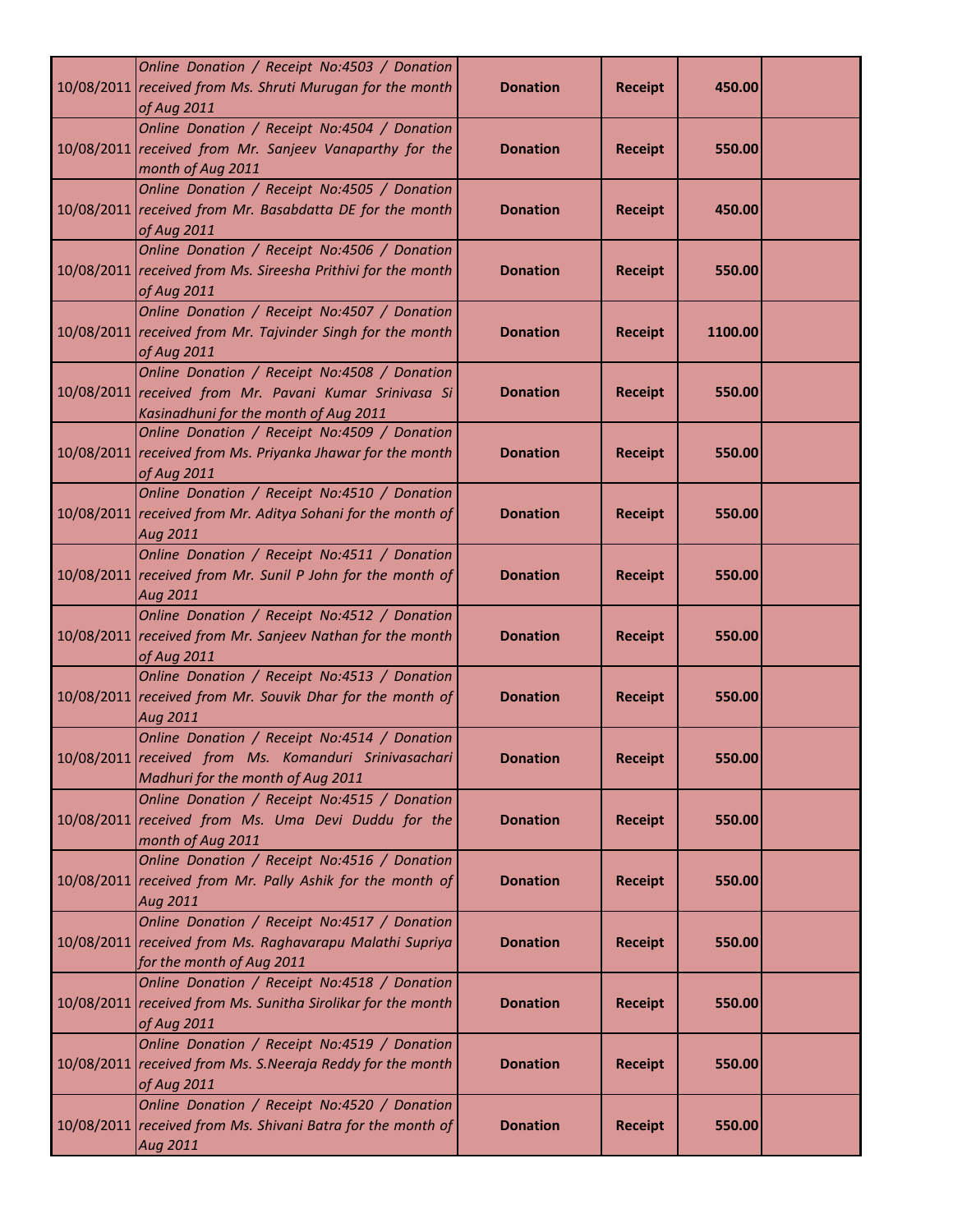| Online Donation / Receipt No:4521 / Donation<br>10/08/2011 received from Ms. Ayanti Reddy for the month of<br>Aug 2011                     | <b>Donation</b> | <b>Receipt</b> | 550.00  |         |
|--------------------------------------------------------------------------------------------------------------------------------------------|-----------------|----------------|---------|---------|
| Online Donation / Receipt No:4522 / Donation<br>10/08/2011 received from Ms. V.Santhi Sree for the month of<br>Aug 2011                    | <b>Donation</b> | <b>Receipt</b> | 1100.00 |         |
| Online Donation / Receipt No:4523 / Donation<br>10/08/2011 received from Ms. Gouri Bhanjar for the month of<br>Aug 2011                    | <b>Donation</b> | <b>Receipt</b> | 550.00  |         |
| Online Donation / Receipt No:4524 / Donation<br>10/08/2011 received from Ms. Garvita Kapoor for the month<br>of Aug 2011                   | <b>Donation</b> | <b>Receipt</b> | 550.00  |         |
| Online Donation / Receipt No:4525 / Donation<br>10/08/2011 received from Mr. G.Jockhim Arogyam for the<br>month of Aug 2011                | <b>Donation</b> | <b>Receipt</b> | 550.00  |         |
| Online Donation / Receipt No:4526 / Donation<br>10/08/2011 received from Mr. Subramanian Bharat Rajesh for<br>the month of Aug 2011        | <b>Donation</b> | <b>Receipt</b> | 550.00  |         |
| Online Donation / Receipt No:4527 / Donation<br>10/08/2011 received from Mr. John Kenneth for the month of<br>Aug 2011                     | <b>Donation</b> | <b>Receipt</b> | 550.00  |         |
| Online Donation / Receipt No:4528 / Donation<br>11/08/2011 received from Mr. M.Mohan Chandra for the<br>month of Aug 2011                  | <b>Donation</b> | <b>Receipt</b> | 1100.00 |         |
| Ch. No. : 252994 Being cheque issued towards<br>23/08/2011 payment of Text Books for ACM Residential<br><b>School children</b>             | <b>Books</b>    | <b>Payment</b> |         | 4416.00 |
| Online Donation / Receipt No:4530 / Donation<br>30/08/2011 received from Mr. RVS Lakshman for the month<br>of Aug 2011                     | <b>Donation</b> | <b>Receipt</b> | 6000.00 |         |
| Online Donation / Receipt No:4532 / Donation<br>06/09/2011 received from Mr. TV Ramakrishna Murthy for<br>the month of Sept 2011           | <b>Donation</b> | <b>Receipt</b> | 550.00  |         |
| Online Donation / Receipt No:4533 / Donation<br>06/09/2011 received from Ms. V.Madhavi for the month of<br>Sept 2011                       | <b>Donation</b> | <b>Receipt</b> | 1100.00 |         |
| Online Donation / Receipt No:4534 / Donation<br>06/09/2011 received from Mr. B. Venkat Prasad for the month<br>of Sept 2011                | <b>Donation</b> | <b>Receipt</b> | 1100.00 |         |
| Online Donation / Receipt No:4535 / Donation<br>06/09/2011 received from M/s. Holistic Health Care Pvt., Ltd<br>for the month of Sept 2011 | <b>Donation</b> | <b>Receipt</b> | 1100.00 |         |
| Online Donation / Receipt No:4536 / Donation<br>06/09/2011 received from Mr. Prbhat Mehratra for the month<br>of Sept 2011                 | <b>Donation</b> | <b>Receipt</b> | 450.00  |         |
| Online Donation / Receipt No:4537 / Donation<br>06/09/2011 received from Mr. SVS.Sainath for the month of<br>Sept 2011                     | <b>Donation</b> | <b>Receipt</b> | 450.00  |         |
| Online Donation / Receipt No:4538 / Donation<br>06/09/2011 received from Mr. Addepalli Kesava Deekshit for<br>the month of Sept 2011       | <b>Donation</b> | <b>Receipt</b> | 450.00  |         |
| Online Donation / Receipt No:4539 / Donation<br>06/09/2011 received from Ms. Vani Kumari Lakkakula for the<br>month of Sept 2011           | <b>Donation</b> | <b>Receipt</b> | 550.00  |         |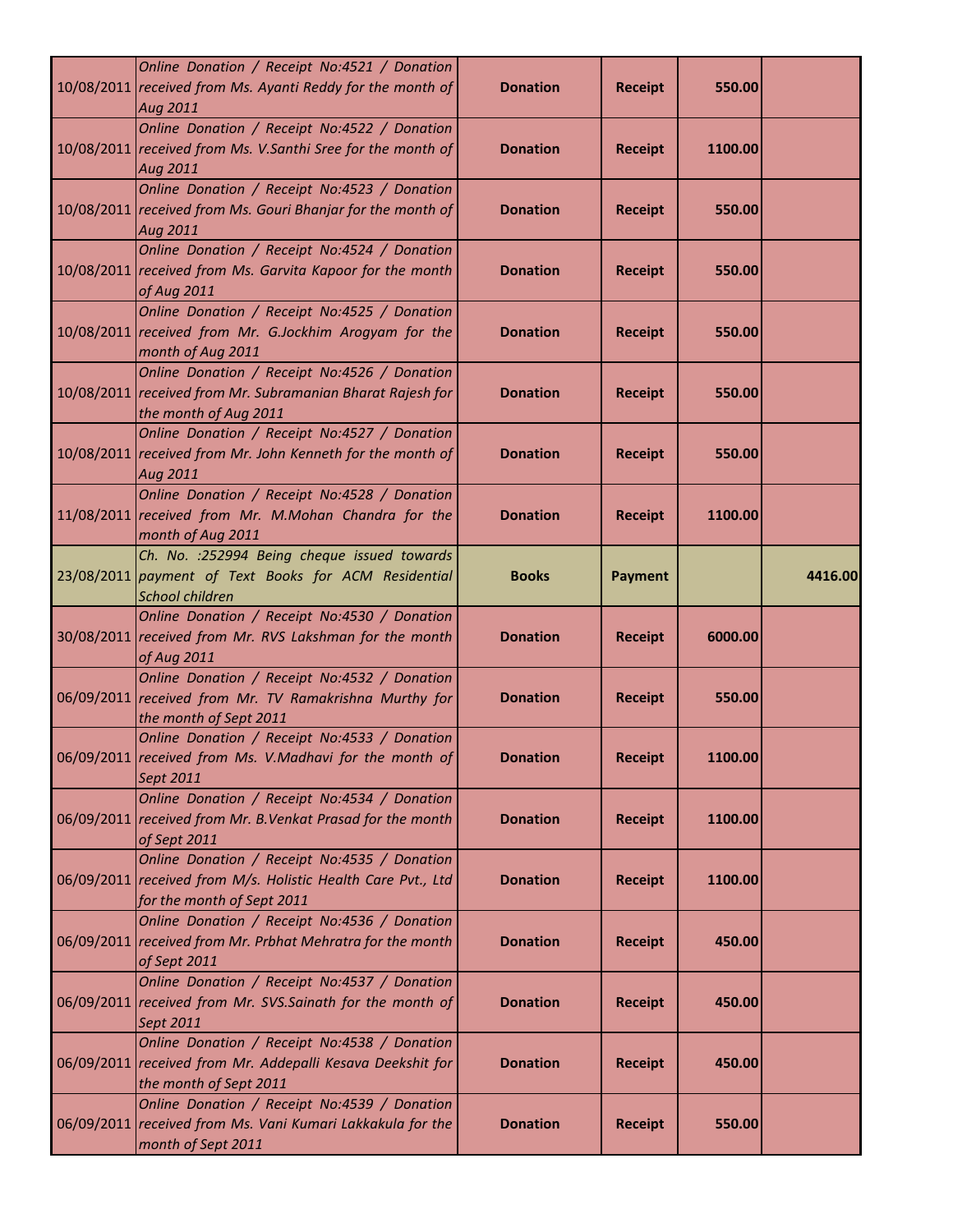| Online Donation / Receipt No:4540 / Donation<br>06/09/2011 received from Ms. Pranith Polsani for the month<br>of Sept 2011                        | <b>Donation</b> | <b>Receipt</b> | 450.00  |  |
|---------------------------------------------------------------------------------------------------------------------------------------------------|-----------------|----------------|---------|--|
| Online Donation / Receipt No:4541 / Donation<br>06/09/2011 received from Mr. Brijesh Shukla for the month of<br>Sept 2011                         | <b>Donation</b> | <b>Receipt</b> | 450.00  |  |
| Online Donation / Receipt No:4542 / Donation<br>06/09/2011 received from Ms. Swetha Mangshetty for the<br>month of Sept 2011                      | <b>Donation</b> | <b>Receipt</b> | 450.00  |  |
| Online Donation / Receipt No:4543 / Donation<br>06/09/2011 received from Mr. Venu Madhav Kulkarni for the<br>month of Sept 2011                   | <b>Donation</b> | <b>Receipt</b> | 450.00  |  |
| Online Donation / Receipt No:4544 / Donation<br>06/09/2011 received from Ms. Mary Priscilla Francis for the<br>month of Sept 2011                 | <b>Donation</b> | <b>Receipt</b> | 450.00  |  |
| Online Donation / Receipt No:4545 / Donation<br>06/09/2011 received from Mr. Venugopal Siripuram for the<br>month of Sept 2011                    | <b>Donation</b> | <b>Receipt</b> | 450.00  |  |
| Online Donation / Receipt No:4546 / Donation<br>06/09/2011 received from Ms. Shruti Murugan for the month<br>of Sept 2011                         | <b>Donation</b> | <b>Receipt</b> | 450.00  |  |
| Online Donation / Receipt No:4547 / Donation<br>06/09/2011 received from Mr. Basabdatta DE for the month<br>of Sept 2011                          | <b>Donation</b> | <b>Receipt</b> | 450.00  |  |
| Online Donation / Receipt No:4548 / Donation<br>06/09/2011 received from Ms. Sireesha Prithivi for the month<br>of Sept 2011                      | <b>Donation</b> | <b>Receipt</b> | 550.00  |  |
| Online Donation / Receipt No:4549 / Donation<br>06/09/2011 received from Mr. Tajvinder Singh for the month<br>of Sept 2011                        | <b>Donation</b> | <b>Receipt</b> | 1100.00 |  |
| Online Donation / Receipt No:4550 / Donation<br>06/09/2011 received from Mr. Pavani Kumar Srinivasa Sai<br>Kasinadhuni for the month of Sept 2011 | <b>Donation</b> | <b>Receipt</b> | 550.00  |  |
| Online Donation / Receipt No:4551 / Donation<br>06/09/2011 received from Ms. Priyanka Jhawar for the month<br>of Sept 2011                        | <b>Donation</b> | <b>Receipt</b> | 550.00  |  |
| Online Donation / Receipt No:4552 / Donation<br>06/09/2011 received from Mr. Sunil P John for the month of<br>Sept 2011                           | <b>Donation</b> | <b>Receipt</b> | 550.00  |  |
| Online Donation / Receipt No:4553 / Donation<br>06/09/2011 received from Mr. Sanjeev Nathan for the month<br>of Sept 2011                         | <b>Donation</b> | <b>Receipt</b> | 550.00  |  |
| Online Donation / Receipt No:4554 / Donation<br>06/09/2011 received from Mr. Souvik Dhar for the month of<br>Sept 2011                            | <b>Donation</b> | <b>Receipt</b> | 550.00  |  |
| Online Donation / Receipt No:4555 / Donation<br>06/09/2011 received from Ms. Komanduri Srinivasachari<br>Madhuri for the month of Sept 2011       | <b>Donation</b> | <b>Receipt</b> | 550.00  |  |
| Online Donation / Receipt No:4556 / Donation<br>06/09/2011 received from Ms. Uma Devi Duddu for the<br>month of Sept 2011                         | <b>Donation</b> | <b>Receipt</b> | 550.00  |  |
| Online Donation / Receipt No:4557 / Donation<br>06/09/2011 received from Mr. Palley Ashok for the month of<br>Sept 2011                           | <b>Donation</b> | <b>Receipt</b> | 550.00  |  |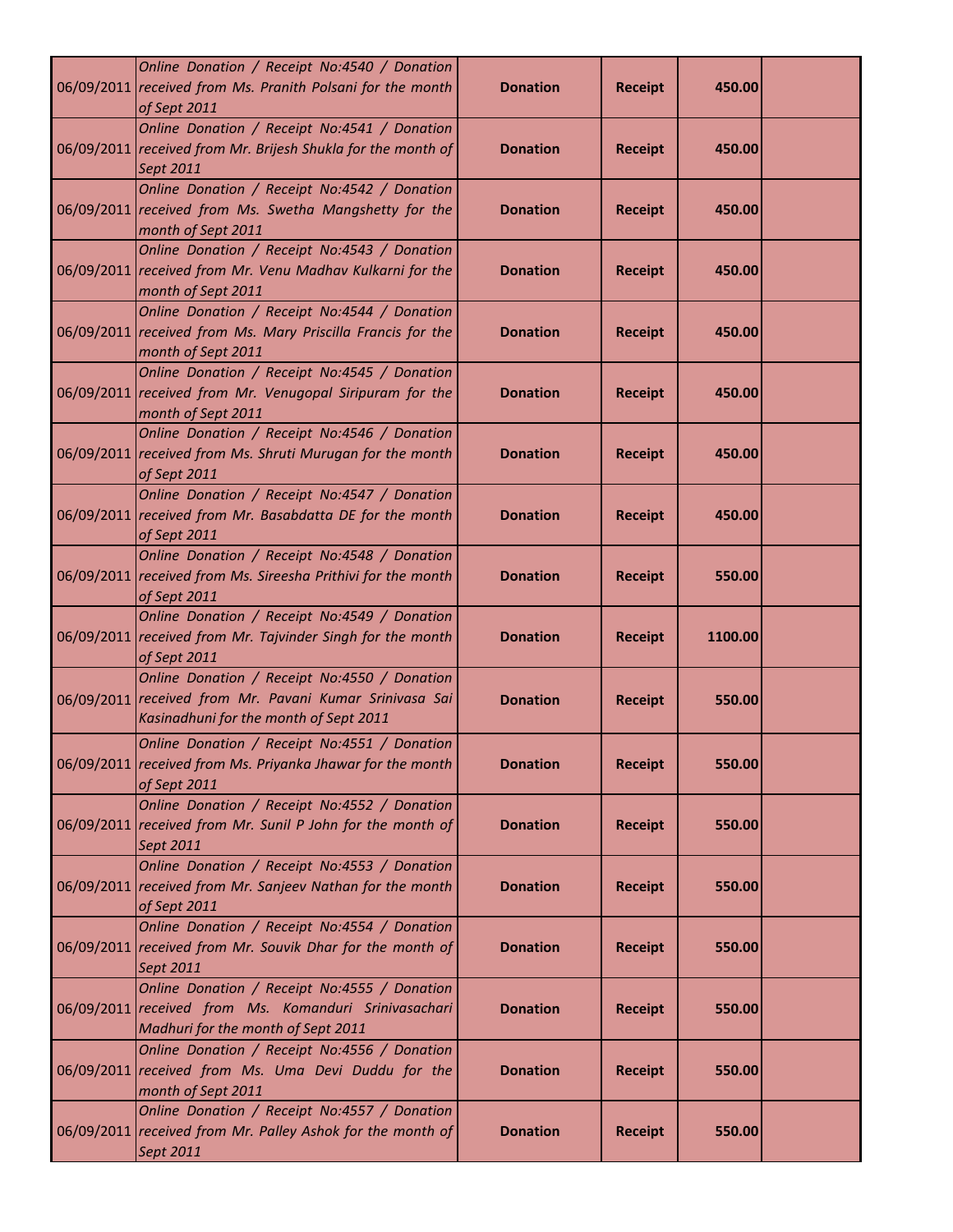| Online Donation / Receipt No:4558 / Donation<br>06/09/2011 received from Ms. Raghavarapu Malathi Supriya<br>for the month of Sept 2011   | <b>Donation</b>                           | <b>Receipt</b> | 550.00   |        |
|------------------------------------------------------------------------------------------------------------------------------------------|-------------------------------------------|----------------|----------|--------|
| Online Donation / Receipt No:4559 / Donation<br>06/09/2011 received from Ms. s. Neeraja Reddy for the month<br>of Sept 2011              | <b>Donation</b>                           | <b>Receipt</b> | 550.00   |        |
| Online Donation / Receipt No:4560 / Donation<br>06/09/2011 received from Ms. Shivani Batra for the month of<br>Sept 2011                 | <b>Donation</b>                           | <b>Receipt</b> | 550.00   |        |
| Online Donation / Receipt No:4561 / Donation<br>06/09/2011 received from Ms. V.Santhi Sree for the month of<br>Sept 2011                 | <b>Donation</b>                           | <b>Receipt</b> | 1100.00  |        |
| Online Donation / Receipt No:4562 / Donation<br>06/09/2011 received from Ms. Gouri Bhanjar for the month of<br>Sept 2011                 | <b>Donation</b>                           | <b>Receipt</b> | 550.00   |        |
| Online Donation / Receipt No:4563 / Donation<br>06/09/2011 received from Mr. G.Jockhim Arogyam for the<br>month of Sept 2011             | <b>Donation</b>                           | <b>Receipt</b> | 550.00   |        |
| Online Donation / Receipt No:4564 / Donation<br>06/09/2011 received from Mr. Subramanian Bharat Rajesh for<br>the month of Sept 2011     | <b>Donation</b>                           | <b>Receipt</b> | 550.00   |        |
| Online Donation / Receipt No:4565 / Donation<br>06/09/2011 received from Mr. John Kenneth for the month of<br>Sept 2011                  | <b>Donation</b>                           | <b>Receipt</b> | 550.00   |        |
| Online Donation / Receipt No:4566 / Donation<br>06/09/2011 received from Mr. John Prasanth for the month of<br>Sept 2011                 | <b>Donation</b>                           | <b>Receipt</b> | 550.00   |        |
| Online Donation / Receipt No:4567 / Donation<br>06/09/2011 received from Mr. M.Mohan Chandra for the<br>month of Sept 2011               | <b>Donation</b>                           | <b>Receipt</b> | 1100.00  |        |
| Online Donation / Receipt No:4568 / Donation<br>06/09/2011 received from Ms. Kiran Mai Arora for the month<br>of Sept 2011               | <b>Donation</b>                           | <b>Receipt</b> | 550.00   |        |
| Online Donation / Receipt No:4569 / Donation<br>06/09/2011 received from Mr. C.Sarat Chandra for the month<br>of Sept 2011               | <b>Donation</b>                           | <b>Receipt</b> | 450.00   |        |
| Online Donation / Receipt No:4570 / Donation<br>06/09/2011 received from Mr. Trivikrama Aditya BKP for the<br>month of Sept 2011         | <b>Donation</b>                           | <b>Receipt</b> | 550.00   |        |
| Cheque No.400526 Donation / Receipt No:4571 /<br>14/09/2011 Donation received from Mr. Saibal Dutt for the<br>month of Sept 2011         | <b>Donation</b>                           | <b>Receipt</b> | 1600.00  |        |
| 14/09/2011 cash deposited in bank                                                                                                        | Cash                                      | <b>Contra</b>  | 1600.00  |        |
| 14/09/2011 cash deposited in bank                                                                                                        | <b>Cash</b>                               | Contra         | 550.00   |        |
| 14/09/2011 cash deposited in bank                                                                                                        | Cash                                      | Contra         | 1000.00  |        |
| Ch. No. : 252996 Being cheque issued towards<br>19/09/2011 payment of BSNL Mobile phone 9490792300 bill<br>for the month of Aug, 2011    | <b>TELEPHONE &amp;</b><br><b>TELEGRAM</b> | <b>Payment</b> |          | 415.00 |
| Ch. No. : 252997 Being cheque issued towards<br>19/09/2011 payment of BSNL mobile phone 9490755050<br>charges for the month of Aug, 2011 | <b>TELEPHONE &amp;</b><br><b>TELEGRAM</b> | Payment        |          | 591.00 |
| Cheque No.973634 Donation / Receipt No:4575 /<br>21/09/2011 Donation received from Mr. Chandra Sekhar for<br>the month of Sept 2011      | <b>Donation</b>                           | <b>Receipt</b> | 24000.00 |        |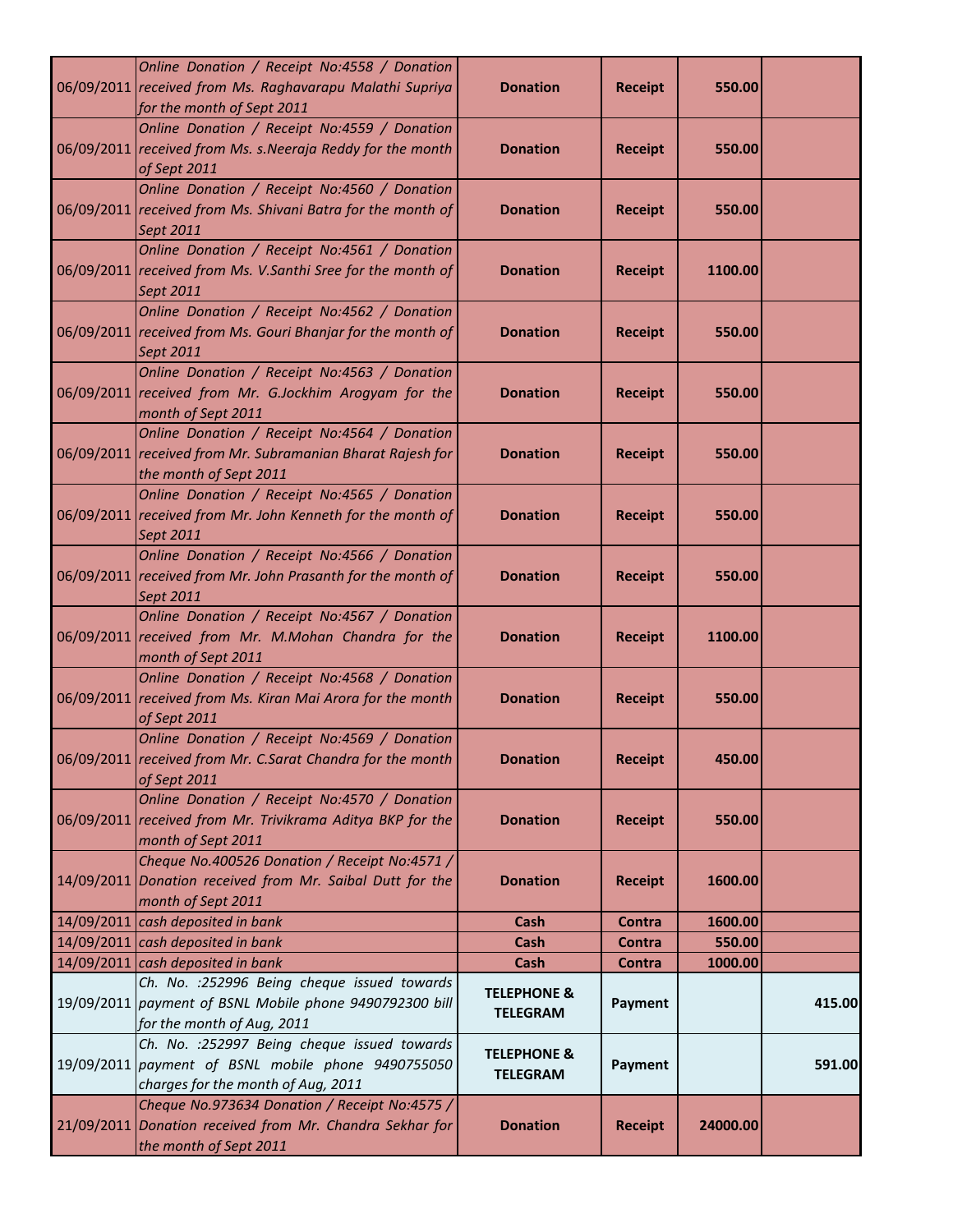|            | Cheque No.477016 Donation / Receipt No:4576 /<br>21/09/2011 Donation received from Ms. Mandakini for the<br>month of Sept 2011                                                                                                                                                 | <b>Donation</b>                                 | <b>Receipt</b> | 1600.00 |         |
|------------|--------------------------------------------------------------------------------------------------------------------------------------------------------------------------------------------------------------------------------------------------------------------------------|-------------------------------------------------|----------------|---------|---------|
| 21/09/2011 | Cheque No.638346 Donation / Receipt No:4577 /<br>Donation received from Mrs. Mohammed Rafee<br>for the month of Sept 2011                                                                                                                                                      | <b>Donation</b>                                 | <b>Receipt</b> | 3100.00 |         |
|            | Ch. No. : 252995 Being cheque issued towards<br>26/09/2011 payment of Airtel Internet charges for the month<br>of July, 2011                                                                                                                                                   | <b>INTERNET CHARGES</b>                         | <b>Payment</b> |         | 1265.04 |
|            | Ch. No. : 252998 Being cheque issued towards<br>26/09/2011 payment of BSNL land line phone 27800616 bill<br>for the month of Aug, 2011                                                                                                                                         | <b>TELEPHONE &amp;</b><br><b>TELEGRAM</b>       | Payment        |         | 1172.00 |
|            | Ch. No. : 252999 Being cheque issued towards<br>28/09/2011 payment of Computer Annual Maintenance to<br><b>Prime Services</b>                                                                                                                                                  | <b>Computer Annual</b><br><b>Maintenance</b>    | <b>Payment</b> |         | 3125.00 |
|            | Ch. No. : 253000 Being cheque issued towards<br>28/09/2011 payment of Sambasivan Kumar(Raj) salary for the<br>month of Jan, 2011                                                                                                                                               | <b>SALARY</b>                                   | <b>Payment</b> |         | 6000.00 |
|            | Ch. No. : 253001 Being cheque issued towards<br>28/09/2011 payment of Techprocess for ECS services fr the<br>month of of Aug, 2011                                                                                                                                             | <b>ECS Service Charges</b>                      | <b>Payment</b> |         | 56.00   |
|            | Ch. No. : 253002 Being cheque issued towards<br>29/09/2011 payment of Sri Zenith E.M. School fee for the<br>month of of june, 2011                                                                                                                                             | <b>School Fees</b><br>Payable F.Y.2011-<br>2012 | <b>Payment</b> |         | 6750.00 |
| 30/09/2011 | donation<br>chq<br>no.092765<br>Cheque<br>dated<br>30/09/2011 / Receipt No:4677 / Donation<br>received from Mr. Shravan Kumar for the month<br>of Nov 2011 (quarterly) This cheque was received<br>in the month of Sept, 2011 but it was realised in<br>the month of Oct, 2011 | <b>Donation</b>                                 | <b>Receipt</b> | 1500.00 |         |
|            | Ch. No. : 253004 Being cheque issued towards<br>07/10/2011 payment of Airtel Internet charges for the month<br>of of Aug, 2011                                                                                                                                                 | <b>INTERNET CHARGES</b>                         | <b>Payment</b> |         | 1636.42 |
|            | Online Donation / Receipt No:4584 / Donation<br>08/10/2011 received from Mr.Rama Krishn Murthye for the<br>month of Oct 2011                                                                                                                                                   | <b>Donation</b>                                 | <b>Receipt</b> | 550.00  |         |
|            | Online Donation / Receipt No:4585 / Donation<br>08/10/2011 received from Ms.Madhavi for the month of Oct<br>2011                                                                                                                                                               | <b>Donation</b>                                 | <b>Receipt</b> | 1100.00 |         |
|            | Online Donation / Receipt No:4586 / Donation<br>08/10/2011 received from Mr.B. Venkat Prasad for the month<br>of Oct 2011                                                                                                                                                      | <b>Donation</b>                                 | <b>Receipt</b> | 1100.00 |         |
|            | Online Donation / Receipt No:4588 / Donation<br>10/10/2011 received from M/s. Holistic Health Care Pvt., Ltd.<br>for the month of Oct 2011                                                                                                                                     | <b>Donation</b>                                 | <b>Receipt</b> | 1100.00 |         |
|            | Online Donation / Receipt No:4589 / Donation<br>10/10/2011 received from Mr. Prabhat Mehrotra. for the<br>month of Oct 2011                                                                                                                                                    | <b>Donation</b>                                 | <b>Receipt</b> | 450.00  |         |
| 10/10/2011 | Online Donation / Receipt No:4590 / Donation<br>received from Mr.M.Mohan Chandra. for the<br>month of Oct 2011                                                                                                                                                                 | <b>Donation</b>                                 | <b>Receipt</b> | 1100.00 |         |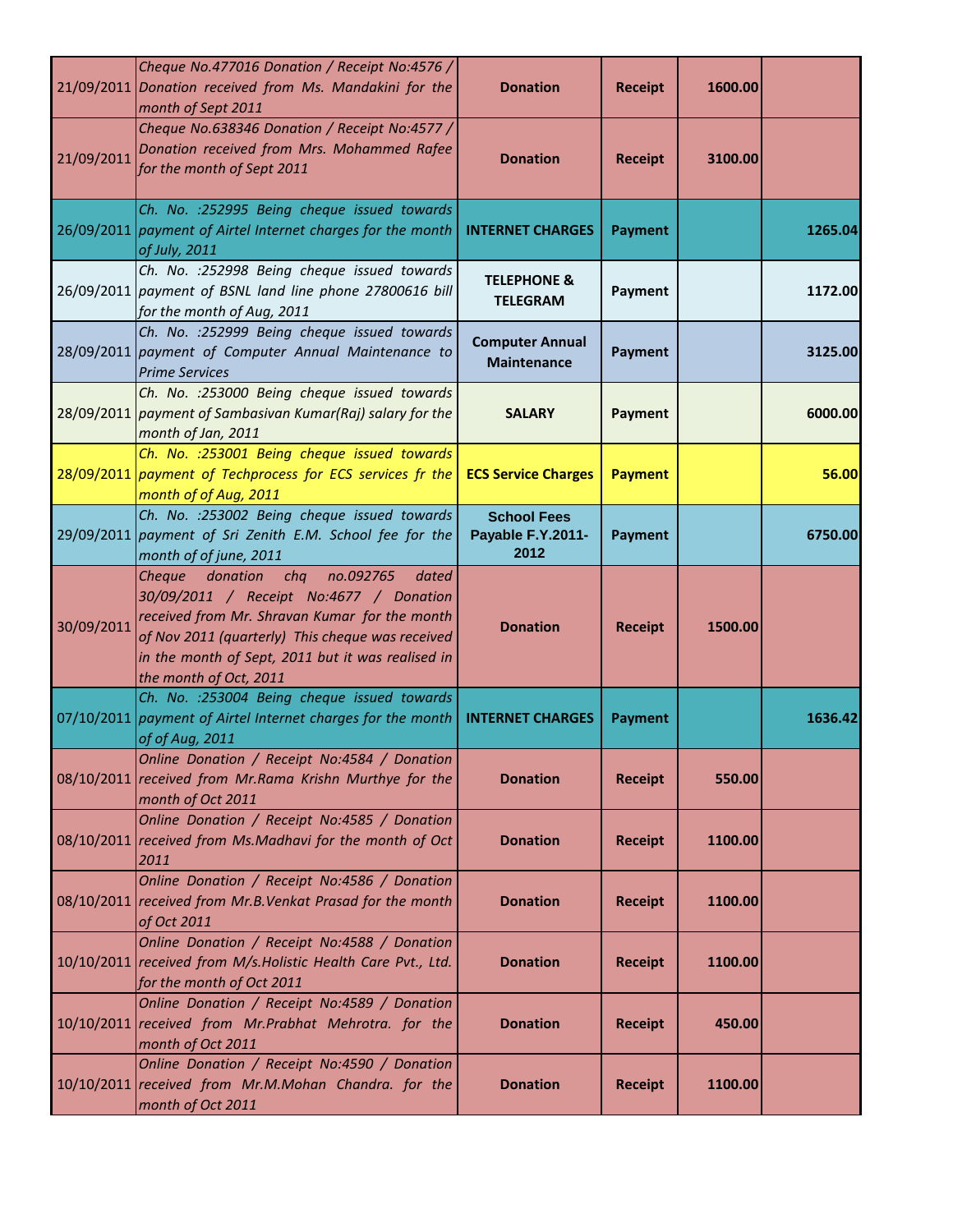| Online Donation / Receipt No:4591 / Donation<br>10/10/2011 received from Ms. Kiran Mai Arora for the month<br>of Oct 2011                        | <b>Donation</b> | <b>Receipt</b> | 550.00  |  |
|--------------------------------------------------------------------------------------------------------------------------------------------------|-----------------|----------------|---------|--|
| Online Donation / Receipt No:4593 / Donation<br>11/10/2011 received from Mr.S.V.S.Sainath for the month of<br>Oct 2011                           | <b>Donation</b> | <b>Receipt</b> | 450.00  |  |
| Online Donation / Receipt No:4594 / Donation<br>11/10/2011 received from Mr.Addepalli Kesava Deekshit for<br>the month of Oct 2011               | <b>Donation</b> | <b>Receipt</b> | 450.00  |  |
| Online Donation / Receipt No:4595 / Donation<br>11/10/2011 received from Mr.C.Sarat Chandra for the month<br>of Oct 2011                         | <b>Donation</b> | <b>Receipt</b> | 450.00  |  |
| Online Donation / Receipt No:4596 / Donation<br>11/10/2011 received from Ms. Vani Kumari Lakkakula for the<br>month of Oct 2011                  | <b>Donation</b> | <b>Receipt</b> | 550.00  |  |
| Online Donation / Receipt No:4597 / Donation<br>11/10/2011 received from Ms. Pranitha Polsani for the month<br>of Oct 2011                       | <b>Donation</b> | <b>Receipt</b> | 450.00  |  |
| Online Donation / Receipt No:4598 / Donation<br>11/10/2011 received from Mr. Brijesh Shukla for the month of<br>Oct 2011                         | <b>Donation</b> | <b>Receipt</b> | 450.00  |  |
| Online Donation / Receipt No:4599 / Donation<br>11/10/2011 received from Ms. Swetha Mangshetty for the<br>month of Oct 2011                      | <b>Donation</b> | <b>Receipt</b> | 450.00  |  |
| Online Donation / Receipt No:4600 / Donation<br>11/10/2011 received from Mr. Vainu Madhav Kulkarni for the<br>month of Oct 2011                  | <b>Donation</b> | <b>Receipt</b> | 450.00  |  |
| Online Donation / Receipt No:4601 / Donation<br>11/10/2011 received from Ms. Mary Priscilla Francis for the<br>month of Oct 2011                 | <b>Donation</b> | <b>Receipt</b> | 450.00  |  |
| Online Donation / Receipt No:4603 / Donation<br>11/10/2011 received from Mr. Venugopal Siripuram for the<br>month of Oct 2011                    | <b>Donation</b> | <b>Receipt</b> | 450.00  |  |
| Online Donation / Receipt No:4604 / Donation<br>11/10/2011 received from Ms. Sruthi Murugan for the month<br>of Oct 2011                         | <b>Donation</b> | <b>Receipt</b> | 450.00  |  |
| Online Donation / Receipt No:4605 / Donation<br>11/10/2011 received from Mr. Sanjeev Vanaparthy for the<br>month of Oct 2011                     | <b>Donation</b> | <b>Receipt</b> | 550.00  |  |
| Online Donation / Receipt No:4606 / Donation<br>11/10/2011 received from Mr. Basabdatta DE for the month<br>of Oct 2011                          | <b>Donation</b> | <b>Receipt</b> | 450.00  |  |
| Online Donation / Receipt No:4607 / Donation<br>11/10/2011 received from Ms. sireesha Prithivi for the month<br>of Oct 2011                      | <b>Donation</b> | <b>Receipt</b> | 550.00  |  |
| Online Donation / Receipt No:4608 / Donation<br>11/10/2011 received from Mr. Tajvinder Singh for the month<br>of Oct 2011                        | <b>Donation</b> | <b>Receipt</b> | 1100.00 |  |
| Online Donation / Receipt No:4610 / Donation<br>12/10/2011 received from Mr. Pavani Kumar Srinivasa Sai<br>Kasinadhuni for the month of Oct 2011 | <b>Donation</b> | <b>Receipt</b> | 550.00  |  |
| Online Donation / Receipt No:4611 / Donation<br>12/10/2011 received from Ms. Priyanka Jhawar for the month<br>of Oct 2011                        | <b>Donation</b> | <b>Receipt</b> | 550.00  |  |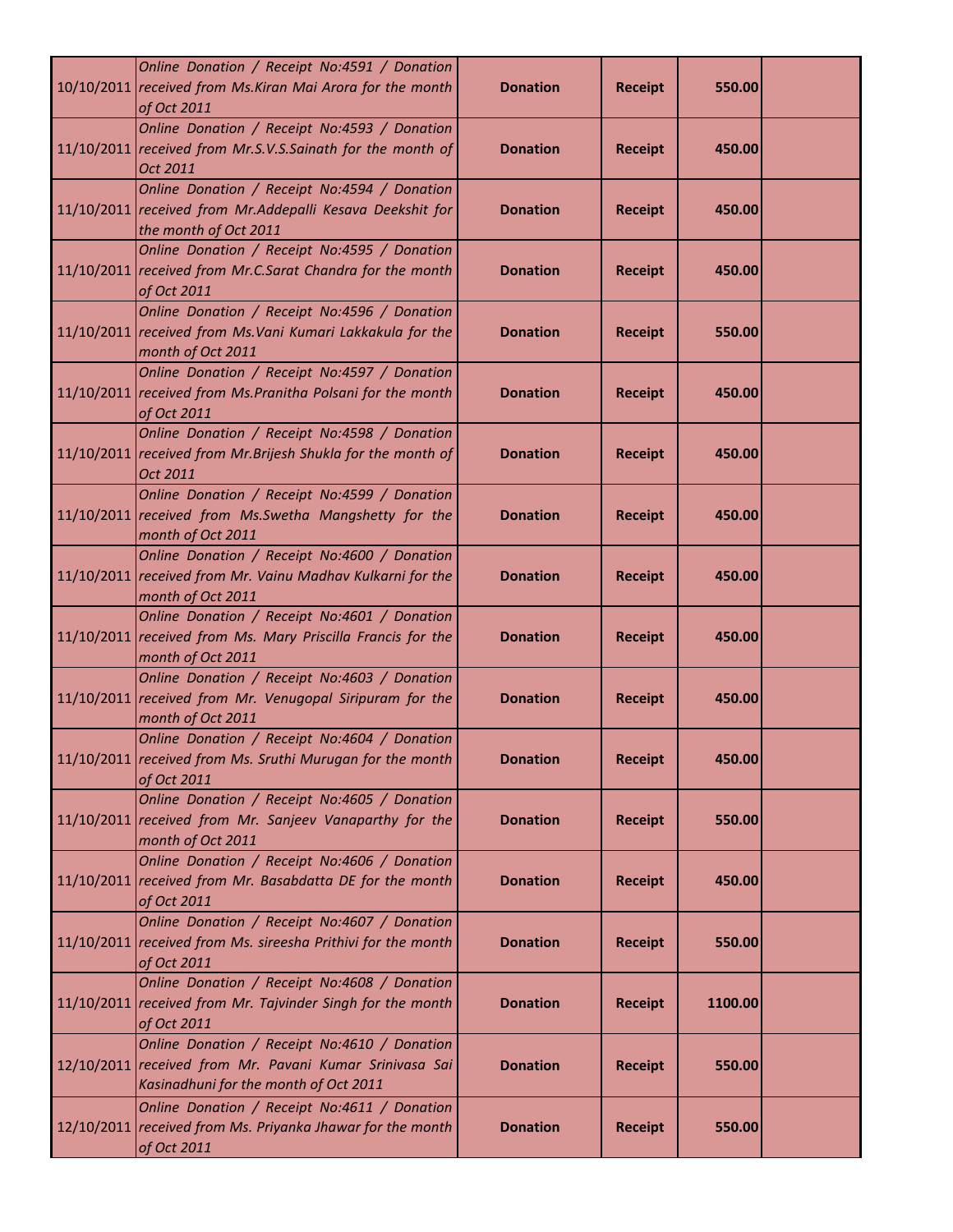| Online Donation / Receipt No:4612 / Donation<br>12/10/2011 received from Mr. Sunil P John for the month of<br>Oct 2011                     | <b>Donation</b>                           | <b>Receipt</b> | 550.00  |        |
|--------------------------------------------------------------------------------------------------------------------------------------------|-------------------------------------------|----------------|---------|--------|
| Online Donation / Receipt No:4613 / Donation<br>12/10/2011 received from Mr. Sanjeev Nathan for the month<br>of Oct 2011                   | <b>Donation</b>                           | <b>Receipt</b> | 550.00  |        |
| Online Donation / Receipt No:4614 / Donation<br>12/10/2011 received from Mr. Souvik Dhar for the month of<br>Oct 2011                      | <b>Donation</b>                           | <b>Receipt</b> | 550.00  |        |
| Online Donation / Receipt No:4615 / Donation<br>12/10/2011 received from Ms. Komanduri Srinivasachari<br>Madhuri for the month of Oct 2011 | <b>Donation</b>                           | <b>Receipt</b> | 550.00  |        |
| Online Donation / Receipt No:4616 / Donation<br>12/10/2011 received from Ms. Uma Devi Duddu for the<br>month of Oct 2011                   | <b>Donation</b>                           | <b>Receipt</b> | 550.00  |        |
| Online Donation / Receipt No:4617 / Donation<br>12/10/2011 received from Mr. Palley Ashok for the month of<br>Oct 2011                     | <b>Donation</b>                           | <b>Receipt</b> | 550.00  |        |
| Online Donation / Receipt No:4618 / Donation<br>12/10/2011 received from Ms. Raghavarapu Malathi Supriya<br>for the month of Oct 2011      | <b>Donation</b>                           | <b>Receipt</b> | 550.00  |        |
| Online Donation / Receipt No:4619 / Donation<br>12/10/2011 received from Ms. Sunitha Sirolikar for the month<br>of Oct 2011                | <b>Donation</b>                           | <b>Receipt</b> | 550.00  |        |
| Online Donation / Receipt No:4620 / Donation<br>12/10/2011 received from Ms. S. Neeraja Reddy for the month<br>of Oct 2011                 | <b>Donation</b>                           | <b>Receipt</b> | 550.00  |        |
| Online Donation / Receipt No:4621 / Donation<br>12/10/2011 received from Ms. Shivani Batra for the month of<br>Oct 2011                    | <b>Donation</b>                           | <b>Receipt</b> | 550.00  |        |
| Online Donation / Receipt No:4622 / Donation<br>12/10/2011 received from Ms. Ayanti Reddy for the month of<br>Oct 2011                     | <b>Donation</b>                           | <b>Receipt</b> | 550.00  |        |
| Online Donation / Receipt No:4623 / Donation<br>12/10/2011 received from Ms. Santi Sree for the month of Oct<br>2011                       | <b>Donation</b>                           | <b>Receipt</b> | 1100.00 |        |
| Online Donation / Receipt No:4624 / Donation<br>12/10/2011 received from Ms. Garvita Kapoor for the month<br>of Oct 2011                   | <b>Donation</b>                           | <b>Receipt</b> | 550.00  |        |
| Online Donation / Receipt No:4625 / Donation<br>12/10/2011 received from Mr. Jockhim arogyam for the<br>month of Oct 2011                  | <b>Donation</b>                           | <b>Receipt</b> | 550.00  |        |
| Online Donation / Receipt No:4626 / Donation<br>12/10/2011 received from Mr. Subramanian Bhrat Rajesh for<br>the month of Oct 2011         | <b>Donation</b>                           | <b>Receipt</b> | 550.00  |        |
| Online Donation / Receipt No:4627 / Donation<br>12/10/2011 received from Mr. John Kenneth for the month of<br>Oct 2011                     | <b>Donation</b>                           | <b>Receipt</b> | 550.00  |        |
| Online Donation / Receipt No:4628 / Donation<br>12/10/2011 received from Mr. John Prasanth for the month of<br>Oct 2011                    | <b>Donation</b>                           | <b>Receipt</b> | 550.00  |        |
| Ch. No. : 253006 Being cheque issued towards<br>17/10/2011 payment of BSNL Mobile phone 9490755050 bill<br>for the month of of Sept, 2011  | <b>TELEPHONE &amp;</b><br><b>TELEGRAM</b> | Payment        |         | 591.00 |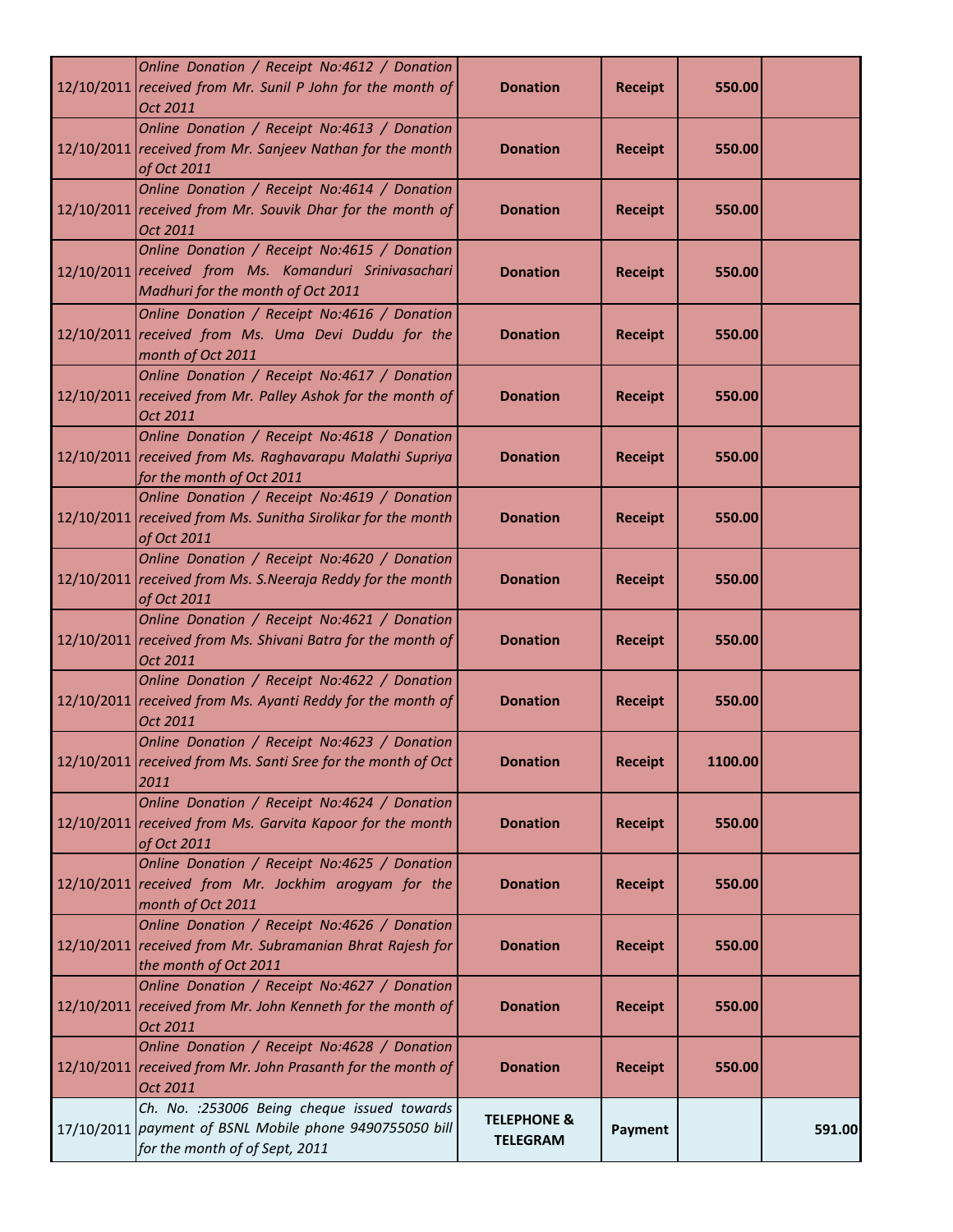| 22/10/2011 | Ch. No. : 253010 Being cheque issued towards<br>payment of Sri Zenith E.M. School fee for the<br>month of of July, 2011 for 41 children from Terala<br>Village.              | <b>School Fees</b><br>Payable F.Y.2011-<br>2012 | <b>Payment</b> |         | 6750.00  |
|------------|------------------------------------------------------------------------------------------------------------------------------------------------------------------------------|-------------------------------------------------|----------------|---------|----------|
| 22/10/2011 | Ch. No. : 253009 Being cheque issued towards<br>payment of Bhanu Model School fee for the<br>month of of Jan, 2011 for 21 children from Padgal<br>village.                   | <b>School Fees</b><br>Payable F.Y.2011-<br>2012 | <b>Payment</b> |         | 4050.00  |
| 22/10/2011 | Ch. No. : 253012 Being cheque issued towards<br>payment of KVR Talent School fee for the month<br>of of December, 2010 for 17 children from IDA<br>Bollaram village.         | <b>School Fees</b><br>Payable F.Y.2011-<br>2012 | <b>Payment</b> |         | 4250.00  |
| 22/10/2011 | Ch. No. : 253011 Being cheque issued towards<br>payment of Thy Buds Upper Primary School fee<br>for the month of of NOVEMBER, 2010 for 16<br>children from Narsapur village. | <b>School Fees</b><br>Payable F.Y.2011-<br>2012 | <b>Payment</b> |         | 5490.00  |
|            | Ch. No. : 253013 Being cheque issued towards<br>22/10/2011 payment of TechProces for the month of of Oct,<br>2011 for ECS Services.                                          | <b>ECS Service Charges</b>                      | <b>Payment</b> |         | 55.00    |
|            | Ch. No. : 253008 Being issued towards the school<br>22/10/2011 fees for the month of December, 2010.                                                                         | <b>School Fees</b><br>Payable F.Y.2011-<br>2012 | <b>Payment</b> |         | 4220.00  |
|            | Ch. No. : 253014 Being cheque issued towards<br>24/10/2011 payment of BSNL telephone land line 27800616<br>bill in the month of Sept, 2011.                                  | <b>TELEPHONE &amp;</b><br><b>TELEGRAM</b>       | Payment        |         | 1171.00  |
|            | 28/10/2011 cash deposited in bank                                                                                                                                            | <b>Donation</b>                                 | <b>Receipt</b> | 4050.00 |          |
|            | 28/10/2011 cash deposited in bank                                                                                                                                            | <b>Donation</b>                                 | <b>Receipt</b> | 3550.00 |          |
|            | 28/10/2011 cash deposited in bank                                                                                                                                            | <b>Donation</b>                                 | <b>Receipt</b> | 3550.00 |          |
|            | 29/10/2011 cash deposited in bank                                                                                                                                            | <b>Donation</b>                                 | <b>Receipt</b> | 3550.00 |          |
|            | 29/10/2011 cash deposited in bank                                                                                                                                            | <b>Donation</b>                                 | <b>Receipt</b> | 3550.00 |          |
|            | $31/10/2011$ cash deposited in bank                                                                                                                                          | <b>Donation</b>                                 | <b>Receipt</b> | 3550.00 |          |
|            | 31/10/2011 cash deposited in bank                                                                                                                                            | <b>Donation</b>                                 | <b>Receipt</b> | 3550.00 |          |
|            | Ch. No. : 253015 Being cheque issued towards<br>01/11/2011 payment of Sandhya salary for the month of Oct,<br>2011.                                                          | <b>SALARY</b>                                   | <b>Payment</b> |         | 10000.00 |
|            | $03/11/2011$ cash deposited in bank                                                                                                                                          | <b>Donation</b>                                 | <b>Receipt</b> | 3550.00 |          |
|            | 03/11/2011 cash deposited in bank                                                                                                                                            | <b>Donation</b>                                 | <b>Receipt</b> | 3550.00 |          |
|            | 03/11/2011 cash deposited in bank                                                                                                                                            | <b>Donation</b>                                 | <b>Receipt</b> | 3550.00 |          |
|            | Chque No.05770 Donation / Receipt No:4640 /<br>09/11/2011 Donation received from Col.T. Samuel for the<br>month of Nov 2011                                                  | <b>Donation</b>                                 | <b>Receipt</b> | 3000.00 |          |
|            | Online Donation / Receipt No:4641 / Donation<br>09/11/2011 received from T.V.Ramakrishna Murthy for the<br>month of Nov 2011                                                 | <b>Donation</b>                                 | <b>Receipt</b> | 550.00  |          |
|            | Online Donation / Receipt No:4642 / Donation<br>09/11/2011 received from V. Madhavi for the month of Nov<br>2011                                                             | <b>Donation</b>                                 | <b>Receipt</b> | 1100.00 |          |
|            | Online Donation / Receipt No:4643 / Donation<br>09/11/2011 received from B. Venkat Prasad for the month of<br><b>Nov 2011</b>                                                | <b>Donation</b>                                 | <b>Receipt</b> | 1100.00 |          |
|            | Online Donation / Receipt No:4644 / Donation<br>09/11/2011 received from M/s. Holistic Health Care Pvt., Ltd.<br>for the month of Nov 2011                                   | <b>Donation</b>                                 | <b>Receipt</b> | 1100.00 |          |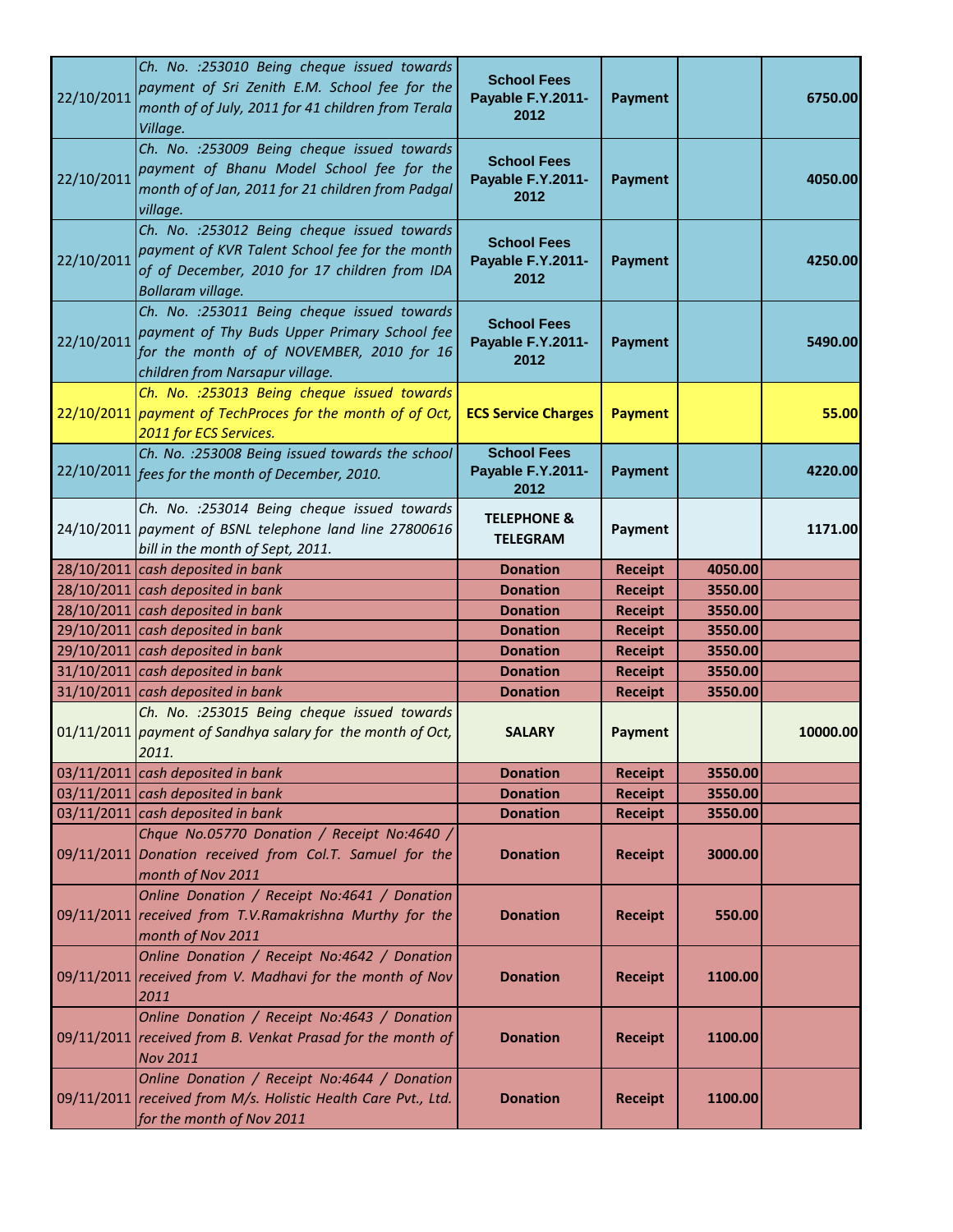| Online Donation / Receipt No:4645 / Donation                                                                                        |                 |                |         |  |
|-------------------------------------------------------------------------------------------------------------------------------------|-----------------|----------------|---------|--|
| 09/11/2011 received from Mr. Prabhat Mehrotra for the<br>month of Nov 2011                                                          | <b>Donation</b> | <b>Receipt</b> | 450.00  |  |
| Online Donation / Receipt No:4646 / Donation<br>09/11/2011 received from Ms. R.L.Kiran Mai Arora for the<br>month of Nov 2011       | <b>Donation</b> | <b>Receipt</b> | 550.00  |  |
| Online Donation / Receipt No:4647 / Donation<br>09/11/2011 received from Mr. S.V.S.Sainath for the month of<br><b>Nov 2011</b>      | <b>Donation</b> | <b>Receipt</b> | 450.00  |  |
| Online Donation / Receipt No:4648 / Donation<br>09/11/2011 received from Mr. Addepalli Kesava Deekshit for<br>the month of Nov 2011 | <b>Donation</b> | <b>Receipt</b> | 450.00  |  |
| Online Donation / Receipt No:4649 / Donation<br>09/11/2011 received from Mr. C.Sarat Chandra for the month<br>of Nov 2011           | <b>Donation</b> | <b>Receipt</b> | 450.00  |  |
| Online Donation / Receipt No:4650 / Donation<br>09/11/2011 received from Ms. Vani Kumari Lakkakula for the<br>month of Nov 2011     | <b>Donation</b> | <b>Receipt</b> | 550.00  |  |
| Online Donation / Receipt No:4651 / Donation<br>09/11/2011 received from Mr. Brijesh Shukla for the month<br>of Nov 2011            | <b>Donation</b> | <b>Receipt</b> | 450.00  |  |
| Online Donation / Receipt No:4652 / Donation<br>09/11/2011 received from Ms. Swetha Mangshetty for the<br>month of Nov 2011         | <b>Donation</b> | <b>Receipt</b> | 450.00  |  |
| Online Donation / Receipt No:4653 / Donation<br>09/11/2011 received from Mr. Vainu Madhav Kulkarni for the<br>month of Nov 2011     | <b>Donation</b> | <b>Receipt</b> | 450.00  |  |
| Online Donation / Receipt No:4654 / Donation<br>09/11/2011 received from Ms. Mary Priscilla Francis for the<br>month of Nov 2011    | <b>Donation</b> | <b>Receipt</b> | 450.00  |  |
| Online Donation / Receipt No:4655 / Donation<br>09/11/2011 received from Mr. Venugopal Siripuram for the<br>month of Nov 2011       | <b>Donation</b> | <b>Receipt</b> | 450.00  |  |
| Online Donation / Receipt No:4656 / Donation<br>09/11/2011 received from Mr. Sanjeev Vanaparthy for the<br>month of Nov 2011        | <b>Donation</b> | <b>Receipt</b> | 550.00  |  |
| Online Donation / Receipt No:4657 / Donation<br>09/11/2011 received from Ms. Sireesha Prithivi for the month<br>of Nov 2011         | <b>Donation</b> | <b>Receipt</b> | 550.00  |  |
| Online Donation / Receipt No:4658 / Donation<br>09/11/2011 received from Mr. Tajvinder Singh for the month<br>of Nov 2011           | <b>Donation</b> | <b>Receipt</b> | 1100.00 |  |
| Online Donation / Receipt No:4660 / Donation<br>09/11/2011 received from Ms. Priyanka Jhawar for the<br>month of Nov 2011           | <b>Donation</b> | <b>Receipt</b> | 550.00  |  |
| Online Donation / Receipt No:4661 / Donation<br>09/11/2011 received from M. Sunil P John for the month of<br><b>Nov 2011</b>        | <b>Donation</b> | <b>Receipt</b> | 550.00  |  |
| Online Donation / Receipt No:4662 / Donation<br>09/11/2011 received from Mr. Sanjeev Nathan for the month<br>of Nov 2011            | <b>Donation</b> | <b>Receipt</b> | 550.00  |  |
| Online Donation / Receipt No:4663 / Donation<br>09/11/2011 received from Mr. Souvik Dhar for the month of<br><b>Nov 2011</b>        | <b>Donation</b> | <b>Receipt</b> | 550.00  |  |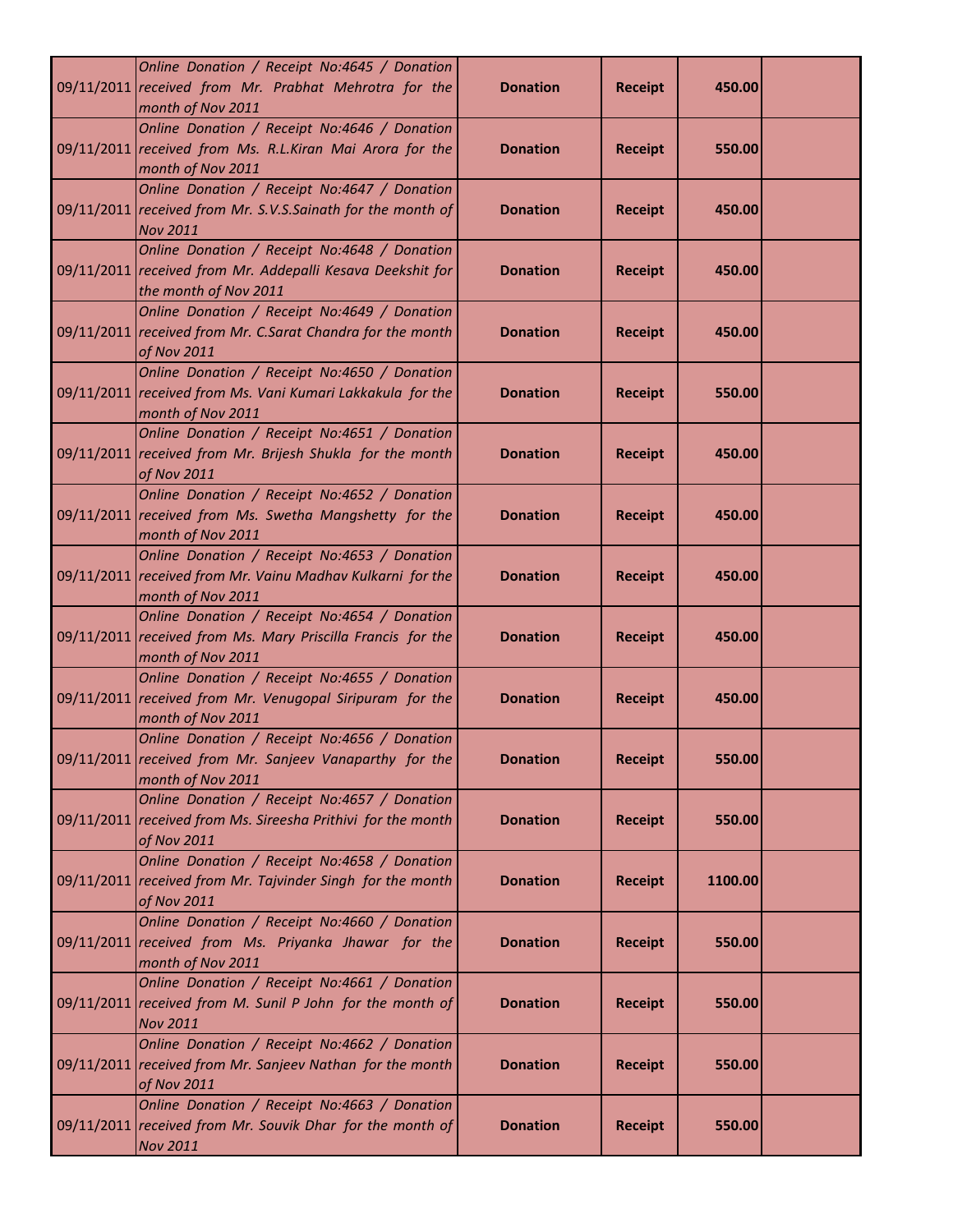|            | Online Donation / Receipt No:4664 / Donation<br>09/11/2011 received from Ms. Pavani Kumar Srinivasa Sai<br>Kasinadhuni for the month of Nov 2011                    | <b>Donation</b>                                 | <b>Receipt</b> | 550.00  |         |
|------------|---------------------------------------------------------------------------------------------------------------------------------------------------------------------|-------------------------------------------------|----------------|---------|---------|
|            | Online Donation / Receipt No:4665 / Donation<br>09/11/2011 received from Ms. Komanduri Srinivasachari<br>Madhuri for the month of Nov 2011                          | <b>Donation</b>                                 | <b>Receipt</b> | 550.00  |         |
|            | Online Donation / Receipt No:4666 / Donation<br>09/11/2011 received from Ms. Uma Devi Duddu for the<br>month of Nov 2011                                            | <b>Donation</b>                                 | <b>Receipt</b> | 550.00  |         |
|            | Online Donation / Receipt No:4667 / Donation<br>09/11/2011 received from Mr. Pally Ashok for the month of<br><b>Nov 2011</b>                                        | <b>Donation</b>                                 | <b>Receipt</b> | 550.00  |         |
|            | Online Donation / Receipt No:4668 / Donation<br>09/11/2011 received from Ms. Raghavarapu Malathi Supriya<br>for the month of Nov 2011                               | <b>Donation</b>                                 | <b>Receipt</b> | 550.00  |         |
|            | Online Donation / Receipt No:4669 / Donation<br>09/11/2011 received from Ms. Sunitha Sirolikar for the<br>month of Nov 2011                                         | <b>Donation</b>                                 | <b>Receipt</b> | 550.00  |         |
|            | Online Donation / Receipt No:4670 / Donation<br>09/11/2011 received from Ms. S. Neeraja Reddy for the<br>month of Nov 2011                                          | <b>Donation</b>                                 | <b>Receipt</b> | 550.00  |         |
|            | Online Donation / Receipt No:4671 / Donation<br>09/11/2011 received from Ms. Shivani Batra for the month of<br><b>Nov 2011</b>                                      | <b>Donation</b>                                 | <b>Receipt</b> | 550.00  |         |
|            | Online Donation / Receipt No:4672 / Donation<br>09/11/2011 received from Ms. Garvita Kapoor for the month<br>of Nov 2011                                            | <b>Donation</b>                                 | <b>Receipt</b> | 550.00  |         |
|            | Online Donation / Receipt No:4673 / Donation<br>09/11/2011 received from Mr. Jockhim Arogyam for the<br>month of Nov 2011                                           | <b>Donation</b>                                 | <b>Receipt</b> | 550.00  |         |
|            | Online Donation / Receipt No:4674 / Donation<br>09/11/2011 received from Mr. Subramanian Bharat Rajesh<br>for the month of Nov 2011                                 | <b>Donation</b>                                 | <b>Receipt</b> | 550.00  |         |
|            | Online Donation / Receipt No:4675 / Donation<br>09/11/2011 received from Mr. Trivikrama Aditya BKP for the<br>month of Nov 2011                                     | <b>Donation</b>                                 | <b>Receipt</b> | 550.00  |         |
|            | Online Donation / Receipt No:4676 / Donation<br>09/11/2011 received from Mr. John Kenneth for the month of<br><b>Nov 2011</b>                                       | <b>Donation</b>                                 | <b>Receipt</b> | 550.00  |         |
|            | Online Donation / Receipt No:4693 / Donation<br>09/11/2011 received from Mr. John Prasanth for the month of<br><b>Nov 2011</b>                                      | <b>Donation</b>                                 | <b>Receipt</b> | 550.00  |         |
|            | Online Donation / Receipt No:4694 / Donation<br>10/11/2011 received from Ms.V.Santhi Sree for the month of<br><b>Nov 2011</b>                                       | <b>Donation</b>                                 | <b>Receipt</b> | 1100.00 |         |
|            | Ch. No. 791661 Being cheque issued towards<br>17/11/2011 payment of Jaya Kumar salary for the month of<br>Oct, 2011.                                                | <b>SALARY</b>                                   | <b>Payment</b> |         | 4677.00 |
| 17/11/2011 | Ch. No. 791662 Being cheque issued towards<br>payment of Sri Vani Viidyaniketan school fee for<br>the month of Jan, 2011 for 14 children from<br>Dharmaram village. | <b>School Fees</b><br>Payable F.Y.2011-<br>2012 | <b>Payment</b> |         | 3300.00 |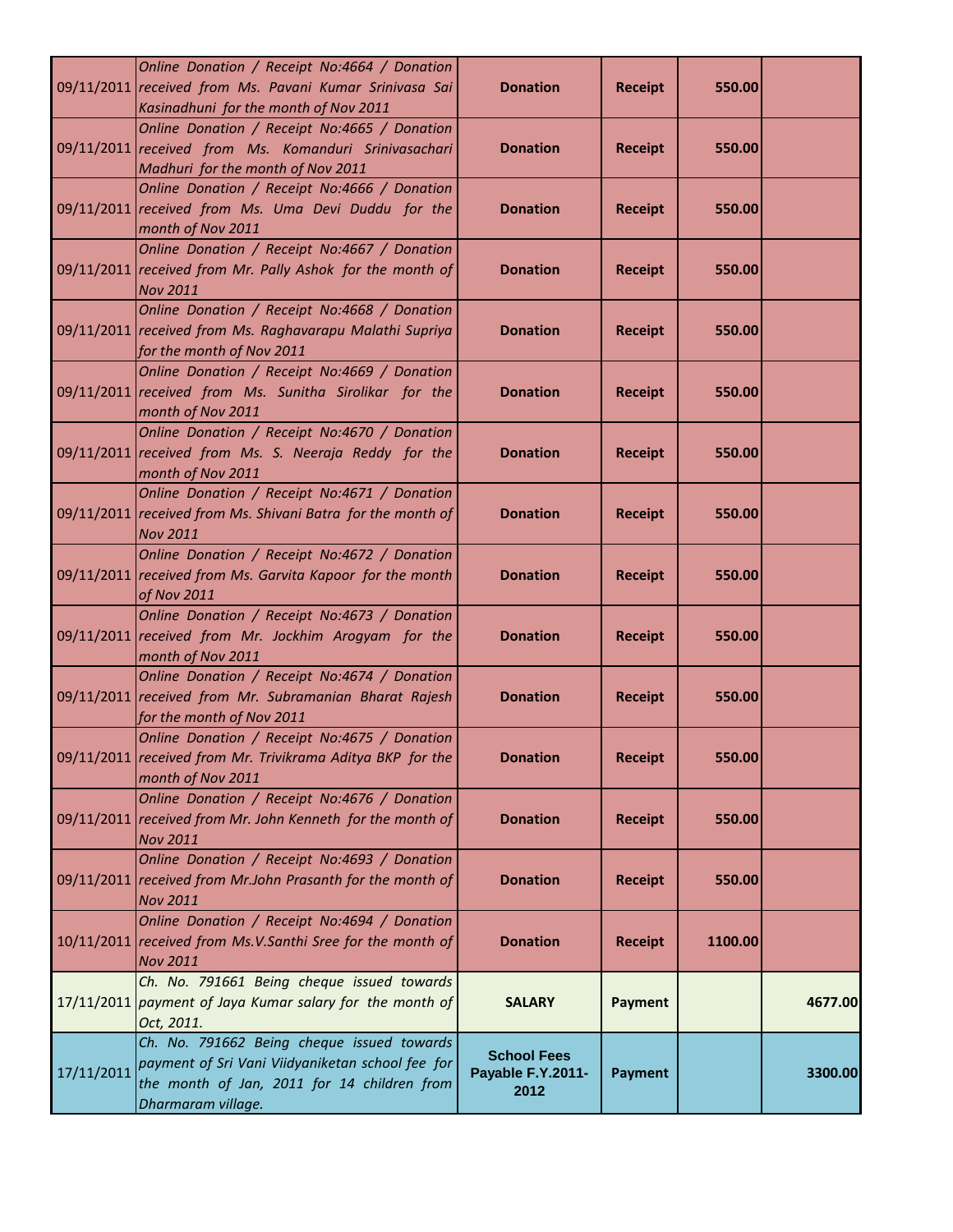| 17/11/2011 | Ch. No. 791663 Being cheque issued towards<br>payment of Bhanu Model school fee for the<br>month of Feb, 2011 for 21 children from Padgal<br>village.                          | <b>School Fees</b><br>Payable F.Y.2011-<br>2012 | <b>Payment</b> |         | 4050.00 |
|------------|--------------------------------------------------------------------------------------------------------------------------------------------------------------------------------|-------------------------------------------------|----------------|---------|---------|
| 17/11/2011 | Ch. No. 791664 Being cheque issued towards<br>payment of KVR Talent school fee for the month<br>of January, 2011 for 17 children from IDA<br>Bollaram village.                 | <b>School Fees</b><br>Payable F.Y.2011-<br>2012 | <b>Payment</b> |         | 5490.00 |
| 17/11/2011 | Ch. No. 791665 Being cheque issued towards<br>payment of Thy Buds Upper Primary school fee<br>for the month of DECEMBER, 2010 for 16<br>children from Venkatapura village.     | <b>School Fees</b><br>Payable F.Y.2011-<br>2012 | <b>Payment</b> |         | 6130.00 |
| 17/11/2011 | Ch. No. 791666 Being cheque issued towards<br>payment of Sri Zenith E.M. School fee for the<br>month of Aug, 2011 for 41 children from Terela<br>village.                      | <b>School Fees</b><br>Payable F.Y.2011-<br>2012 | <b>Payment</b> |         | 6750.00 |
| 17/11/2011 | Ch. No. 791667 Being cheque issued towards<br>payment of Geetha Vignana Bharathi School fee<br>for the month of January, 2011 for 23 children<br>from Aipoor village.          | <b>School Fees</b><br>Payable F.Y.2011-<br>2012 | <b>Payment</b> |         | 4220.00 |
| 17/11/2011 | Ch. No. 791668 Being cheque issued towards<br>payment of The New Generation School fee for<br>the month of Aug, 2010 for 26 children from<br>Noothanakal village.              | <b>School Fees</b><br>Payable F.Y.2011-<br>2012 | <b>Payment</b> |         | 4540.00 |
| 17/11/2011 | Ch. No. 791662 Being cheque issued towards<br>payment of bus fare for 14 children from<br>Khammam village studying in Sri<br>Vani<br>Viidyaniketan for the month of Jan, 2011. | <b>Bus Fare Payable</b>                         | <b>Payment</b> |         | 3000.00 |
|            | Ch. No. 791669 Being cheque issued towards<br>18/11/2011 payment of BSNL land line phone 27800616 bill<br>for the month of Oct, 2011.                                          | <b>TELEPHONE &amp;</b><br><b>TELEGRAM</b>       | <b>Payment</b> |         | 1171.00 |
|            | Ch. No. 791670 Being cheque issued towards<br>18/11/2011 payment of TechProcess for the month of Nov,<br>2011for ECS Services.                                                 | <b>ECS Service Charges</b>                      | <b>Payment</b> |         | 55.00   |
| 18/11/2011 | Online Donation / Receipt No:4684 / Donation<br>received from M/s. Sri Durga Engineering Services<br>for the month of Nov 2011 (half yearly)                                   | <b>Donation</b>                                 | <b>Receipt</b> | 3600.00 |         |
|            | $18/11/2011$ cash deposited in bank                                                                                                                                            | Cash                                            | Contra         | 6000.00 |         |
| 21/11/2011 | Ch. No. : Being bank charges towards issue of<br>MCC cheque book.                                                                                                              | <b>Bank Charges</b>                             | Payment        |         | 50.00   |
|            | Ch. No. : 253007 Being cheque issued towards<br>21/11/2011 payment of BSNL Mobile<br>telephone for<br>9490755050 bill for the month of Sept, 2011.                             | <b>TELEPHONE &amp;</b><br><b>TELEGRAM</b>       | <b>Payment</b> |         | 579.00  |
|            | Ch. No. 791671 Being cheque issued towards<br>22/11/2011 payment of Airtel Internet charges for the month<br>of Oct, 2011.                                                     | <b>INTERNET CHARGES</b>                         | <b>Payment</b> |         | 1543.00 |
|            | Online Donation / Receipt No:4687 / Donation<br>24/11/2011 received from Mr. Shankar narayan the month of<br>Nov 2011 (quarterly)                                              | <b>Donation</b>                                 | <b>Receipt</b> | 1600.00 |         |
| 24/11/2011 | Ch. No. 791678 Being cheque issued towards<br>payment of Sri H.M.Vani Vidyaniketan High<br>School fee for the month of Feb, 2011 for 14<br>children from Dharmaram village.    | <b>School Fees</b><br>Payable F.Y.2011-<br>2012 | <b>Payment</b> |         | 3300.00 |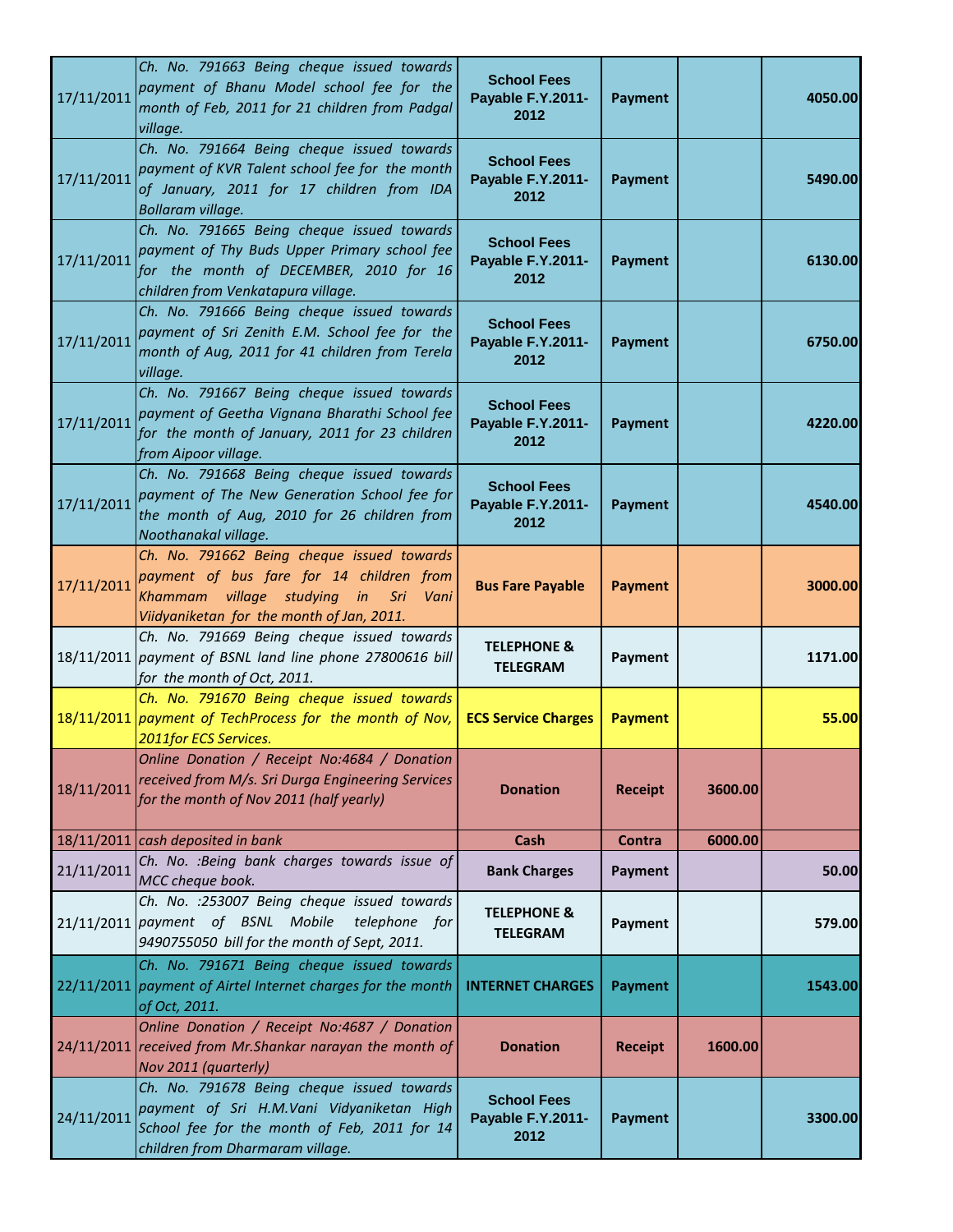| 24/11/2011 | Ch. No. 791677 Being cheque issued towards<br>payment of Bhanu Model School fee for the<br>month of March, 2011 for 21 children from<br>Padgal village.                                                | <b>School Fees</b><br>Payable F.Y.2011-<br>2012 | <b>Payment</b> |          | 4050.00 |
|------------|--------------------------------------------------------------------------------------------------------------------------------------------------------------------------------------------------------|-------------------------------------------------|----------------|----------|---------|
| 24/11/2011 | Ch. No. 791676 Being cheque issued towards<br>payment of KVR Talent School fee for the month<br>of February, 2011 for 17 children from IDA<br>Bollaram village.                                        | <b>School Fees</b><br>Payable F.Y.2011-<br>2012 | <b>Payment</b> |          | 5490.00 |
| 24/11/2011 | Ch. No. 791675 Being cheque issued towards<br>payment of Thy Buds Upper Primary School fee<br>for the month of JANUARY, 2011 for 16 children<br>from Venkatapur village.                               | <b>School Fees</b><br>Payable F.Y.2011-<br>2012 | <b>Payment</b> |          | 6130.00 |
| 24/11/2011 | Ch. No. 791674 Being cheque issued towards<br>payment of Sri Zenith E.M. School fee for the<br>month of Sept, 2011 for 41 children from Terala<br>village.                                             | <b>School Fees</b><br>Payable F.Y.2011-<br>2012 | <b>Payment</b> |          | 6750.00 |
| 24/11/2011 | Ch. No. 791673 Being cheque issued towards<br>payment of Geetha Vignana Bharathi High School<br>fee for the month of Feb, 2011 for 23 children<br>from Aipoor village.                                 | <b>School Fees</b><br>Payable F.Y.2011-<br>2012 | <b>Payment</b> |          | 4220.00 |
| 24/11/2011 | Ch. No. 791672 Being cheque issued towards<br>payment of The New Generation Bublic School<br>fee for the month of Sept, 2010 for 26 children<br>from Noothankal village.                               | <b>School Fees</b><br>Payable F.Y.2011-<br>2012 | <b>Payment</b> |          | 4540.00 |
| 24/11/2011 | Ch. No. 791678 Being cheque issued towards the<br>payment of Sri H.M.Vani Vidyaniketan High<br>School Bus fare for the month of Feb, 2011 for 14<br>children from Khammam village.                     | <b>Bus Fare Payable</b>                         | <b>Payment</b> |          | 3000.00 |
|            | 25/11/2011 cash deposited in bank                                                                                                                                                                      | Cash                                            | Contra         | 1600.00  |         |
|            | Online Donation / Receipt No:4690 / Donation<br>28/11/2011 received from Mr. Brijesh Shukla for the month of<br>Nov 2011 (yearly)                                                                      | <b>Donation</b>                                 | <b>Receipt</b> | 450.00   |         |
|            | Online Donation / Receipt No:4689 / Donation<br>29/11/2011 received from Mr.S.Ravi the month of Nov 2011<br>(yearly)                                                                                   | <b>Donation</b>                                 | <b>Receipt</b> | 6000.00  |         |
|            | Online Donation / Receipt No:4691 / Donation<br>30/11/2011 received from Mr. Sridhar for the month of Nov<br>2011 (yearly)                                                                             | <b>Donation</b>                                 | <b>Receipt</b> | 20000.00 |         |
|            | 30/11/2011 cash deposited in bank                                                                                                                                                                      | <b>Donation</b>                                 | <b>Receipt</b> | 550.00   |         |
| 01/12/2011 | Ch. No. 791685 Being cheque issued towards<br>payment of Sri H.M. Vani Vidyaniketan School fee<br>for the month of Mar, 2011 for 14 children from<br>Khammam village.                                  | <b>School Fees</b><br>Payable F.Y.2011-<br>2012 | <b>Payment</b> |          | 3300.00 |
|            | Ch. No. 791683 Being cheque issued towards<br>payment of KVR Talent school fee for the month<br>01/12/2011 of March, 2011 for 17 children from IDA Bollaram<br>village. - KVR PROVISION AMOUNT -1770/- | <b>School Fees</b><br>Payable F.Y.2011-<br>2012 | <b>Payment</b> |          | 5490.00 |
| 01/12/2011 | Ch. No. 791682 Being cheque issued towards<br>payment of Thy Buds Upper Primary school fee<br>for the month of FEBRUARY, 2011 for 18 children<br>from Venkatapur village.                              | <b>School Fees</b><br>Payable F.Y.2011-<br>2012 | <b>Payment</b> |          | 6130.00 |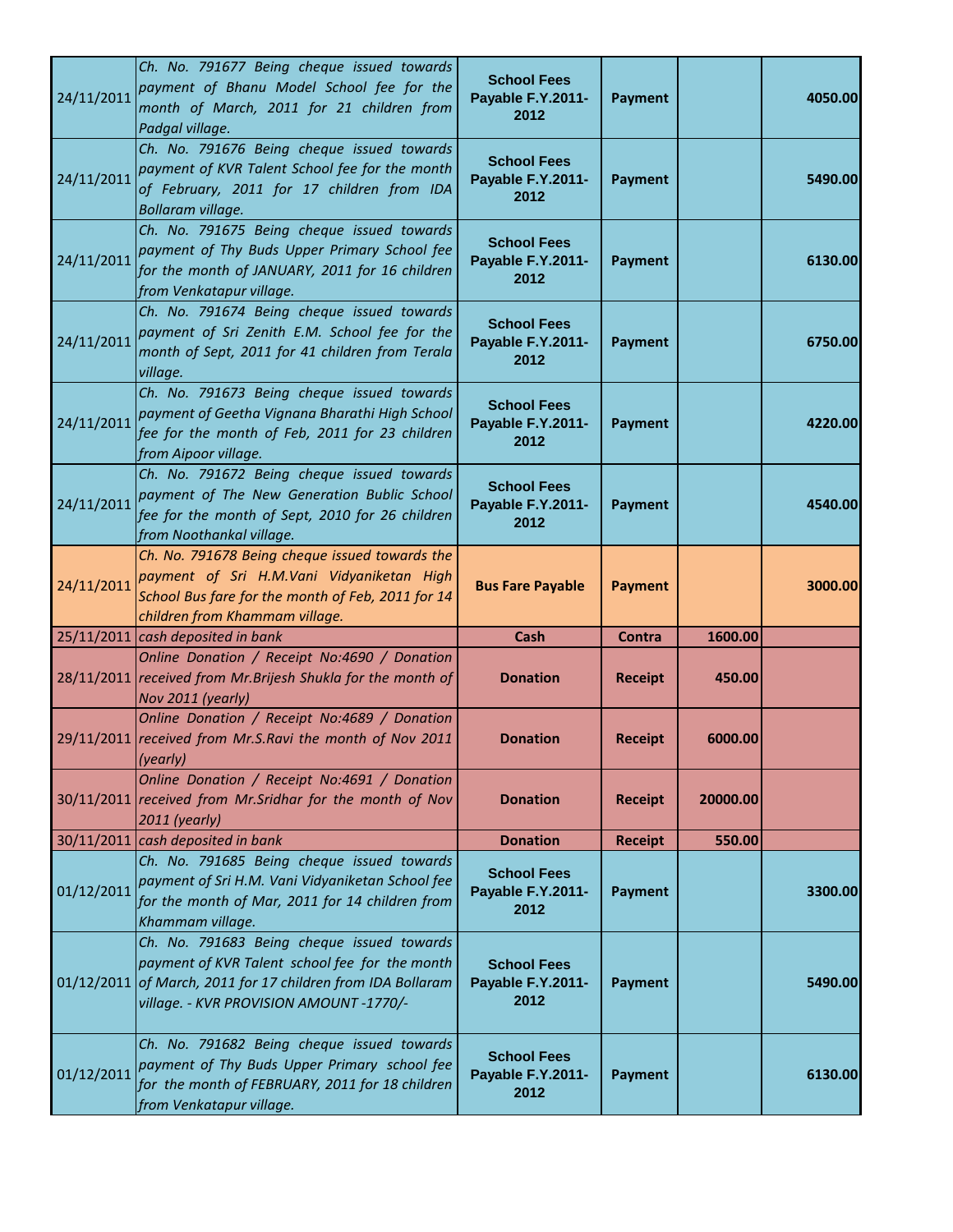| 01/12/2011 | Ch. No. 791681 Being cheque issued towards<br>payment of Sri Zenith E.M.School fee for the<br>month of Oct, 2011 for 41 children from Terala<br>village.                    | <b>School Fees</b><br>Payable F.Y.2011-<br>2012 | <b>Payment</b> |         | 6750.00 |
|------------|-----------------------------------------------------------------------------------------------------------------------------------------------------------------------------|-------------------------------------------------|----------------|---------|---------|
| 01/12/2011 | Ch. No. 791680 Being cheque issued towards<br>payment of Geetha Vignana Bharathi High School<br>fee for the month of Mar, 2011 for 23 children<br>from Aipoor village.      | <b>School Fees</b><br>Payable F.Y.2011-<br>2012 | <b>Payment</b> |         | 4220.00 |
| 01/12/2011 | Ch. No. 791684 Being cheque issued towards<br>payment of Bhanu Model School fee for the<br>month of Aprl, 2011 for 21 children from Padgal<br>village.                      | <b>School Fees</b><br>Payable F.Y.2011-<br>2012 | <b>Payment</b> |         | 4050.00 |
| 01/12/2011 | Ch. No. 791686 Being cheque issued towards<br>payment of The New Generation Bublic School<br>fee for the month of October, 2010 for 26<br>children from Noothankal village. | <b>School Fees</b><br>Payable F.Y.2011-<br>2012 | <b>Payment</b> |         | 4540.00 |
| 01/12/2011 | Ch. No. 791685 Being cheque issued towards<br>payment of Sri H.M. Vani Vidyaniketan School<br>Bus fare for the month of Mar, 2011 for 14<br>children from Khammam village.  | <b>Bus Fare Payable</b>                         | <b>Payment</b> |         | 3000.00 |
|            | Online Donation / Receipt No:4692 / Donation<br>03/12/2011 received from Ms.Ayanti Reddy for the month of<br>Dec 2011                                                       | <b>Donation</b>                                 | <b>Receipt</b> | 550.00  |         |
|            | Online Donation / Receipt No:4696 / Donation<br>08/12/2011 received from Mr.T.V.Ramakrishna Murthy for<br>the month of Dec 2011                                             | <b>Donation</b>                                 | <b>Receipt</b> | 550.00  |         |
|            | Online Donation / Receipt No:4697 / Donation<br>08/12/2011 received from Ms.V.Madhavi for the month of<br>Dec 2011                                                          | <b>Donation</b>                                 | <b>Receipt</b> | 1100.00 |         |
|            | Online Donation / Receipt No:4698 / Donation<br>08/12/2011 received from Mr.B.Venkat Prasad for the month<br>of Dec 2011                                                    | <b>Donation</b>                                 | <b>Receipt</b> | 1100.00 |         |
|            | Online Donation / Receipt No:4699 / Donation<br>08/12/2011 received from M/s. Holistic Health Care Pvt,. Ltd.<br>for the month of Dec 2011                                  | <b>Donation</b>                                 | <b>Receipt</b> | 1100.00 |         |
|            | Online Donation / Receipt No:4700 / Donation<br>08/12/2011 received from Mr.Prabhat Mehrotra. for the<br>month of Dec 2011                                                  | <b>Donation</b>                                 | <b>Receipt</b> | 450.00  |         |
|            | Online Donation / Receipt No:4701 / Donation<br>08/12/2011 received from Mr.S.V.S.Sainath for the month of<br>Dec 2011                                                      | <b>Donation</b>                                 | <b>Receipt</b> | 450.00  |         |
|            | Online Donation / Receipt No:4702 / Donation<br>08/12/2011 received from Mr.Addepalli Kesava Deekshit for<br>the month of Dec 2011                                          | <b>Donation</b>                                 | <b>Receipt</b> | 450.00  |         |
|            | Online Donation / Receipt No:4703 / Donation<br>08/12/2011 received from Ms. Vani Kumari Lakkakula for the<br>month of Dec 2011                                             | <b>Donation</b>                                 | <b>Receipt</b> | 550.00  |         |
|            | Online Donation / Receipt No:4704 / Donation<br>08/12/2011 received from Ms. Pranitha Polsani for the month<br>of Dec 2011                                                  | <b>Donation</b>                                 | <b>Receipt</b> | 450.00  |         |
|            | Online Donation / Receipt No:4705 / Donation<br>08/12/2011 received from Mr. Brijesh Shukla for the month of<br>Dec 2011                                                    | <b>Donation</b>                                 | <b>Receipt</b> | 450.00  |         |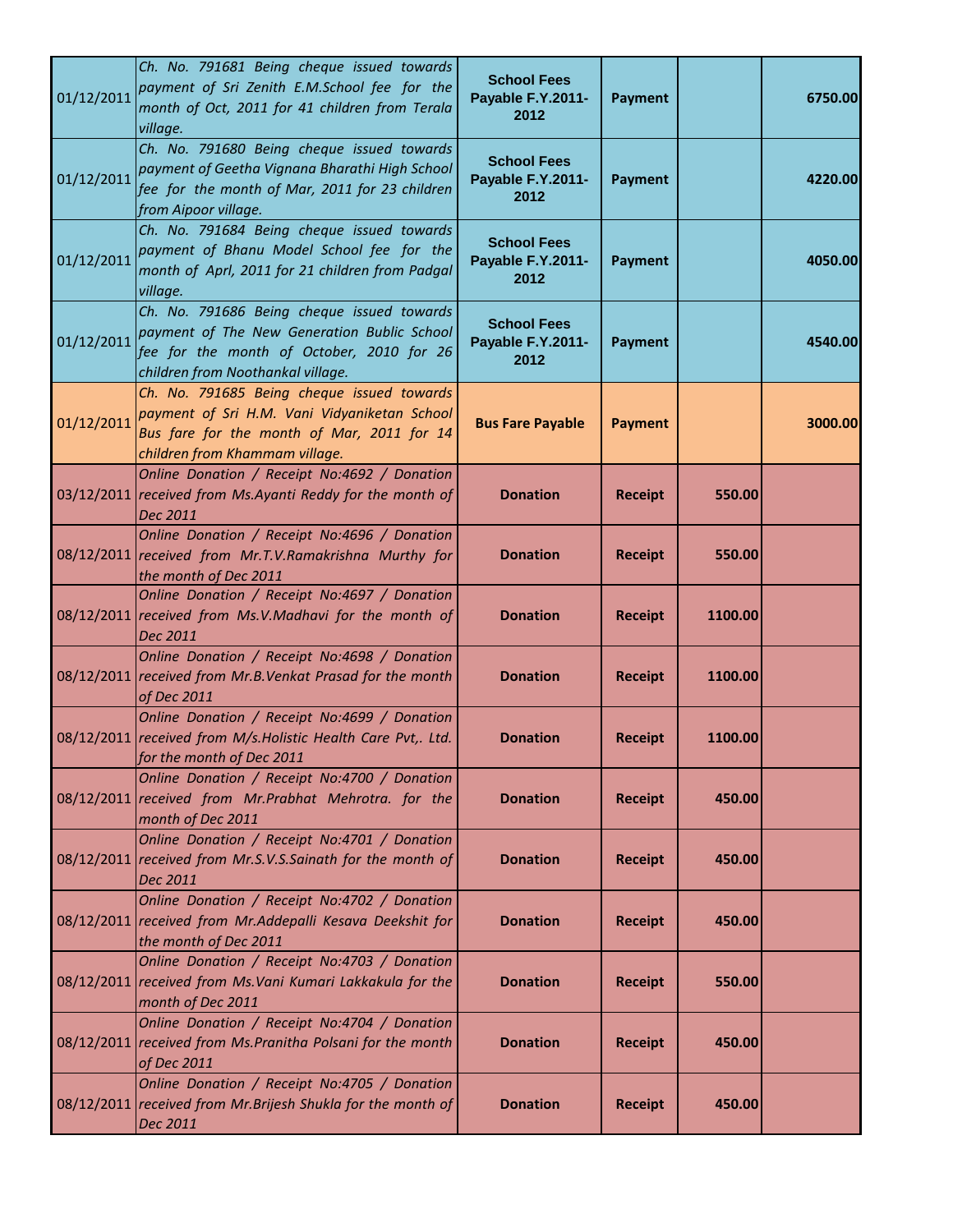| Online Donation / Receipt No:4706 / Donation<br>08/12/2011 received from Ms. Swetha Mangshetty for the<br>month of Dec 2011                      | <b>Donation</b> | <b>Receipt</b> | 450.00  |  |
|--------------------------------------------------------------------------------------------------------------------------------------------------|-----------------|----------------|---------|--|
| Online Donation / Receipt No:4707 / Donation<br>08/12/2011 received from Mr. Vainu Madhav Kulkarni for the<br>month of Dec 2011                  | <b>Donation</b> | <b>Receipt</b> | 450.00  |  |
| Online Donation / Receipt No:4708 / Donation<br>08/12/2011 received from Ms.Mary Priscilla Francis for the<br>month of Dec 2011                  | <b>Donation</b> | <b>Receipt</b> | 450.00  |  |
| Online Donation / Receipt No:4709 / Donation<br>08/12/2011 received from Mr. Venugopal siripuram for the<br>month of Dec 2011                    | <b>Donation</b> | <b>Receipt</b> | 450.00  |  |
| Online Donation / Receipt No:4710 / Donation<br>08/12/2011 received from Ms. Sireesha Prithivi for the month<br>of Dec 2011                      | <b>Donation</b> | <b>Receipt</b> | 550.00  |  |
| Online Donation / Receipt No:4711 / Donation<br>08/12/2011 received from M. Tajvinder Singh for the month of<br>Dec 2011                         | <b>Donation</b> | <b>Receipt</b> | 1100.00 |  |
| Online Donation / Receipt No:4712 / Donation<br>08/12/2011 received from Ms. Pavani Kumar Srinivasa Sai<br>Kasinadhuni for the month of Dec 2011 | <b>Donation</b> | <b>Receipt</b> | 550.00  |  |
| Online Donation / Receipt No:4713 / Donation<br>08/12/2011 received from Ms. Prinka Jhawar for the month of<br>Dec 2011                          | <b>Donation</b> | <b>Receipt</b> | 550.00  |  |
| Online Donation / Receipt No:4714 / Donation<br>08/12/2011 received from Mr.Sunil P John for the month of<br>Dec 2011                            | <b>Donation</b> | <b>Receipt</b> | 550.00  |  |
| Online Donation / Receipt No:4715 / Donation<br>08/12/2011 received from Mr.Sanjeev Nathan for the month<br>of Dec 2011                          | <b>Donation</b> | <b>Receipt</b> | 550.00  |  |
| Online Donation / Receipt No:4716 / Donation<br>08/12/2011 received from Mr.Souvik Dhar for the month of<br>Dec 2011                             | <b>Donation</b> | <b>Receipt</b> | 550.00  |  |
| Online Donation / Receipt No:4717 / Donation<br>08/12/2011 received from Ms.Komanduri Srinivasachari<br>Madhuri the month of Dec 2011            | <b>Donation</b> | <b>Receipt</b> | 550.00  |  |
| Online Donation / Receipt No:4718 / Donation<br>08/12/2011 received from Ms.Uma Devi Duddu the month of<br>Dec 2011                              | <b>Donation</b> | <b>Receipt</b> | 550.00  |  |
| Online Donation / Receipt No:4719 / Donation<br>08/12/2011 received from Mr. Pally Ashok the month of Dec<br>2011                                | <b>Donation</b> | <b>Receipt</b> | 550.00  |  |
| Online Donation / Receipt No:4720 / Donation<br>08/12/2011 received from Ms. Sunitha Sirolikar the month of<br>Dec 2011                          | <b>Donation</b> | <b>Receipt</b> | 550.00  |  |
| Online Donation / Receipt No:4721 / Donation<br>08/12/2011 received from Ms. Neeraja Reddy the month of<br>Dec 2011                              | <b>Donation</b> | <b>Receipt</b> | 550.00  |  |
| Online Donation / Receipt No:4722 / Donation<br>08/12/2011 received from Ms. Shivani Batra the month of Dec<br>2011                              | <b>Donation</b> | <b>Receipt</b> | 550.00  |  |
| Online Donation / Receipt No:4723 / Donation<br>08/12/2011 received from Ms.V.Santhi Sree the month of Dec<br>2011                               | <b>Donation</b> | <b>Receipt</b> | 1100.00 |  |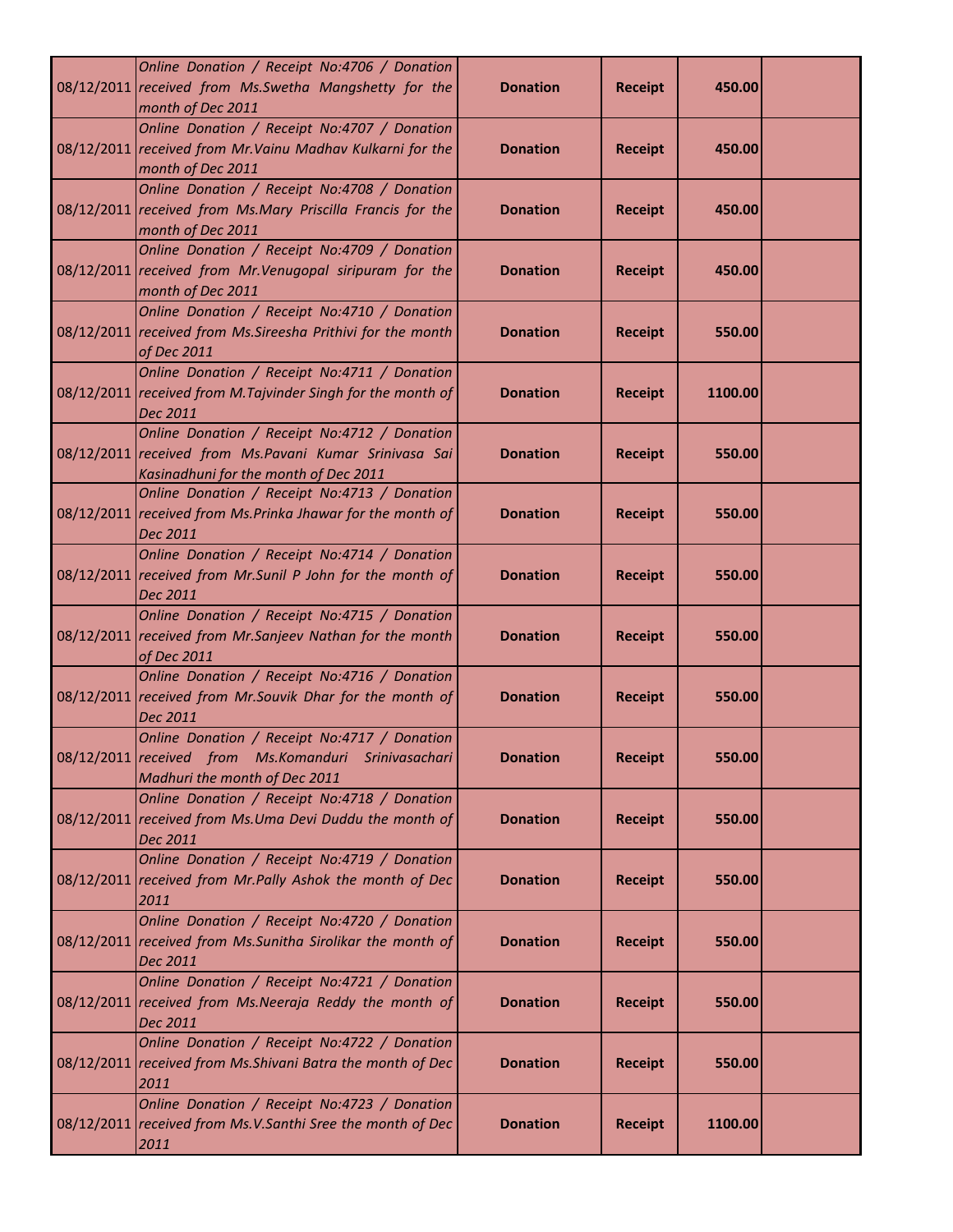|            | Online Donation / Receipt No:4724 / Donation<br>08/12/2011 received from Mr.G.Jockhim Arogyam the month<br>of Dec 2011                                                                                           | <b>Donation</b>                                 | <b>Receipt</b> | 550.00  |         |
|------------|------------------------------------------------------------------------------------------------------------------------------------------------------------------------------------------------------------------|-------------------------------------------------|----------------|---------|---------|
|            | Online Donation / Receipt No:4725 / Donation<br>08/12/2011 received from Mr. Subramanian Bhrat Rajesh the<br>month of Dec 2011                                                                                   | <b>Donation</b>                                 | <b>Receipt</b> | 550.00  |         |
|            | Online Donation / Receipt No:4726 / Donation<br>08/12/2011 received from Mr. John Kenneth the month of Dec<br>2011                                                                                               | <b>Donation</b>                                 | <b>Receipt</b> | 550.00  |         |
|            | Online Donation / Receipt No:4727 / Donation<br>08/12/2011 received from Mr.John Prasanth the month of<br>Dec 2011                                                                                               | <b>Donation</b>                                 | <b>Receipt</b> | 550.00  |         |
|            | Online Donation / Receipt No:4728 / Donation<br>08/12/2011 received from Mr.Shravana Srimushnam the<br>month of Dec 2011 (yearly)                                                                                | <b>Donation</b>                                 | <b>Receipt</b> | 6000.00 |         |
|            | Online Donation / Receipt No:4729 / Donation<br>08/12/2011 received from Ms.Mandakini Rapolu the month<br>of Dec 2011(quarterly)                                                                                 | <b>Donation</b>                                 | <b>Receipt</b> | 1600.00 |         |
| 08/12/2011 | Ch. No. :646861 / Receipt No.4695 / Donation<br>received from Shravan Kumar for quarterly                                                                                                                        | <b>Donation</b>                                 | <b>Receipt</b> | 1600.00 |         |
|            | Online Donation / Receipt No.4853 donation<br>08/12/2011 received from Ms.R.L.Kiran Mai Arava for the<br>month of Dec, 2011.                                                                                     | <b>Donation</b>                                 | <b>Receipt</b> | 550.00  |         |
|            | Online Donation / Receipt No.4854 donation<br>08/12/2011 received from Mr.C.Sarat Chandra for the month<br>of Dec, 2011.                                                                                         | <b>Donation</b>                                 | <b>Receipt</b> | 450.00  |         |
|            | Online Donation / Receipt No.4855 donation<br>08/12/2011 received from Mr. Trivikrama Aditya BKP for the<br>month of Dec, 2011.                                                                                  | <b>Donation</b>                                 | <b>Receipt</b> | 550.00  |         |
|            | Ch. No. 791687 Being cheque issued towards<br>09/12/2011 payment of B.Jaya Kumar salary for the month<br>of Nov, 2011.                                                                                           | <b>SALARY</b>                                   | <b>Payment</b> |         | 4670.00 |
| 13/12/2011 | Ch. No. 791697 Being cheque issued towards<br>payment of Bhanu Model School fee for the<br>month of June, 2011 for 21 children from Padgal<br>village.13/12/2011                                                 | <b>School Fees</b><br>Payable F.Y.2011-<br>2012 | Payment        |         | 5000.00 |
| 13/12/2011 | Chque No.673235 Donation / Receipt No:4731 /<br>Donation received from Ms.Kirthana Shivanna<br>Moolya the month of Dec 2011 (yearly)                                                                             | <b>Donation</b>                                 | <b>Receipt</b> | 6000.00 |         |
|            | Ch. No. 791689 Being cheque issued towards<br>13/12/2011 payment of B.Swamy salary for the month of<br>Nov, 2011.                                                                                                | <b>SALARY</b>                                   | <b>Payment</b> |         | 3866.00 |
| 13/12/2011 | Ch. No. 791696 Being cheque issued towards<br>payment of Sri Zenith E.M. School fee for the<br>month of Nov, 2011 for 41 children from Terala<br>village.                                                        | <b>School Fees</b><br>Payable F.Y.2011-<br>2012 | <b>Payment</b> |         | 6750.00 |
|            | Ch. No. 791695 Being cheque issued towards<br>payment of Thy Buds Upper Primary School fee<br>13/12/2011 for the month of MARCH, 2011 for 16 children<br>from Venkatapur village.- BALANCE PROVISION<br>Rs. 4570 | <b>School Fees</b><br>Payable F.Y.2011-<br>2012 | <b>Payment</b> |         | 6130.00 |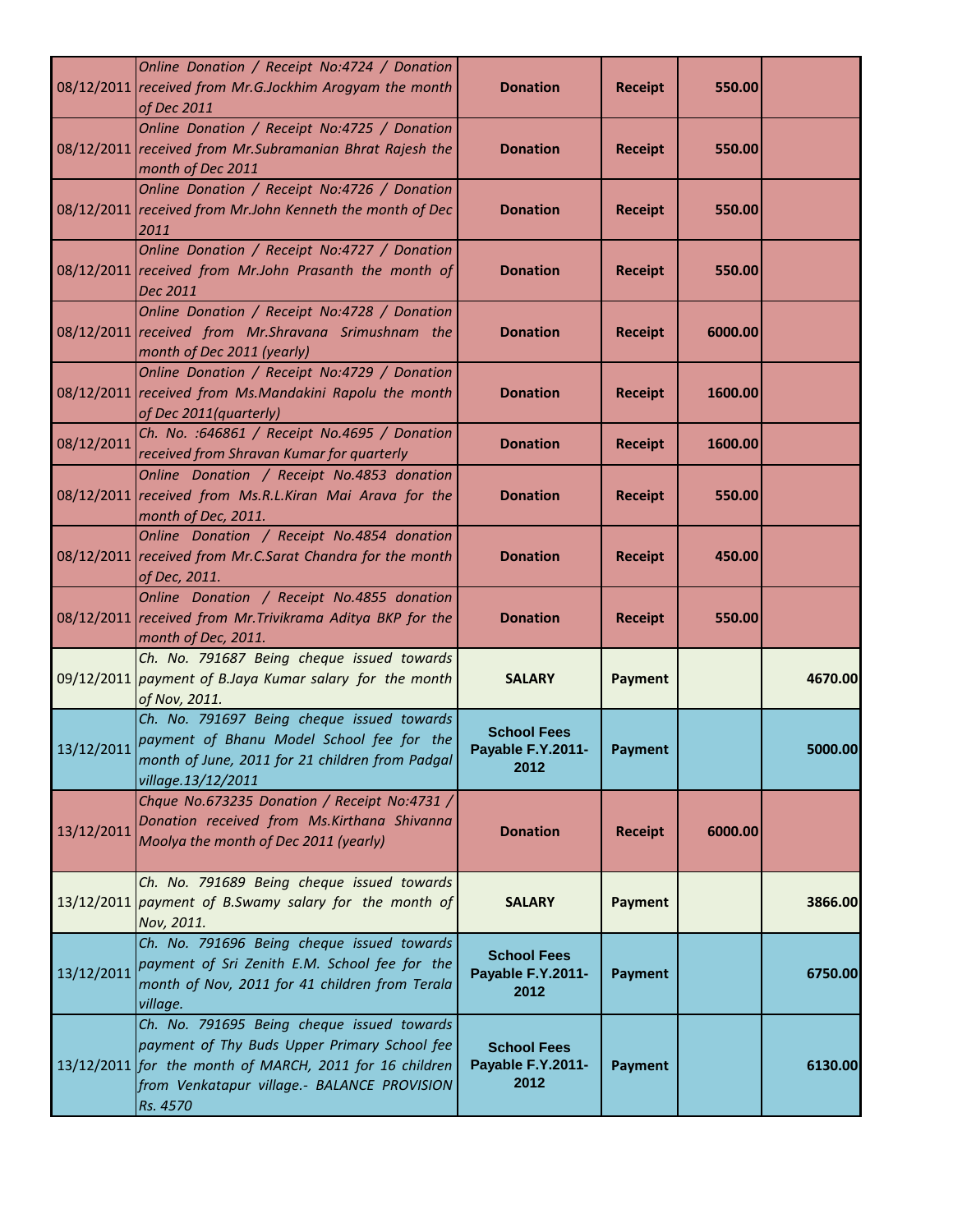| 13/12/2011 | Ch. No. 791694 Being cheque issued towards<br>payment of KVR Talent School fee for the month<br>of April, 2011 for 17 children from IDA Bollaram<br>village.                     | <b>School Fees</b><br>Payable F.Y.2011-<br>2012 | <b>Payment</b> |          | 5490.00 |
|------------|----------------------------------------------------------------------------------------------------------------------------------------------------------------------------------|-------------------------------------------------|----------------|----------|---------|
| 13/12/2011 | Ch. No. 791693 Being cheque issued towards<br>payment of Geetha Vignana Bharathi High School<br>fee for the month of Aprl, 2011 for 23 children<br>from Aipoor village.          | <b>School Fees</b><br>Payable F.Y.2011-<br>2012 | <b>Payment</b> |          | 4220.00 |
| 13/12/2011 | Ch. No. 791692 Being cheque issued towards<br>payment of Sri H.M. Vani Vidyaniketan High High<br>School fees for the month of Aprl, 2011 for 14<br>children from Khmmam village. | <b>School Fees</b><br>Payable F.Y.2011-<br>2012 | <b>Payment</b> |          | 3300.00 |
| 13/12/2011 | Ch. No. 791691 Being cheque issued towards<br>payment of New Generation Public School fee for<br>the month of November, 2010 for 26 children<br>from Noothankal village.         | <b>School Fees</b><br>Payable F.Y.2011-<br>2012 | <b>Payment</b> |          | 4540.00 |
| 13/12/2011 | Ch. No. 791692 Being cheque issued towards<br>payment of Sri H.M. Vani Vidyaniketan High<br>School Bus fare for the month of Aprl, 2011 for<br>14 children from Khmmam village.  | <b>Bus Fare Payable</b>                         | <b>Payment</b> |          | 3000.00 |
| 13/12/2011 | cash donation received from Ms.Sonia / Receipt<br>No.4730                                                                                                                        | <b>Donation</b>                                 | <b>Receipt</b> | 1000.00  |         |
|            | Online Donation / Receipt No:4734 / Donation<br>14/12/2011 received from Ms. Natasha Shankar the month of<br>Dec 2011 (yearly)                                                   | <b>Donation</b>                                 | <b>Receipt</b> | 6000.00  |         |
|            | Ch. No. 791698 Being cheque issued towards<br>16/12/2011 payment of TechProcess fo ECS Services for the<br>month of Dec, 2011.                                                   | <b>ECS Service Charges</b>                      | <b>Payment</b> |          | 63.00   |
| 17/12/2011 | Ch. No. : Being bank charges towards issue of<br>MCC cheque book.                                                                                                                | <b>Bank Charges</b>                             | Payment        |          | 100.00  |
|            | $17/12/2011$ cash deposited in bank                                                                                                                                              | <b>Donation</b>                                 | <b>Receipt</b> | 600.00   |         |
|            | $17/12/2011$ cash deposited in bank                                                                                                                                              | <b>Donation</b>                                 | <b>Receipt</b> | 16000.00 |         |
|            | Ch. No. 791699 Being cheque issued towards<br>19/12/2011 payment of BSNL mobile phone 9490755050 bill<br>for the month of Nov, 2011.                                             | <b>TELEPHONE &amp;</b><br><b>TELEGRAM</b>       | Payment        |          | 599.00  |
| 21/12/2011 | Ch. No. 791706 Being cheque issued towards<br>payment of Bhanu Model School fee for the<br>month of July 2011 for 21 children from Padgal<br>village.                            | <b>School Fees</b><br>Payable F.Y.2011-<br>2012 | <b>Payment</b> |          | 5000.00 |
| 21/12/2011 | Ch. No. 791705 Being cheque issued towards<br>payment of Thy Buds Upper Primary School fee<br>for the month of APRIL, 2011 for 16 children from<br>Venkatapur village.           | <b>School Fees</b><br>Payable F.Y.2011-<br>2012 | <b>Payment</b> |          | 6130.00 |
| 21/12/2011 | Ch. No. 791704 Being cheque issued towards<br>payment of KVR Talent School fee for the month<br>of June, 2011 from IDA Bollaram village.                                         | <b>School Fees</b><br>Payable F.Y.2011-<br>2012 | <b>Payment</b> |          | 3150.00 |
| 21/12/2011 | Ch. No. 791703 Being cheque issued towards<br>payment of Geetha Vignana Bharathi High School<br>fee for the month of June, 2011 for 23 children<br>from Aipoor village.          | <b>School Fees</b><br>Payable F.Y.2011-<br>2012 | <b>Payment</b> |          | 4220.00 |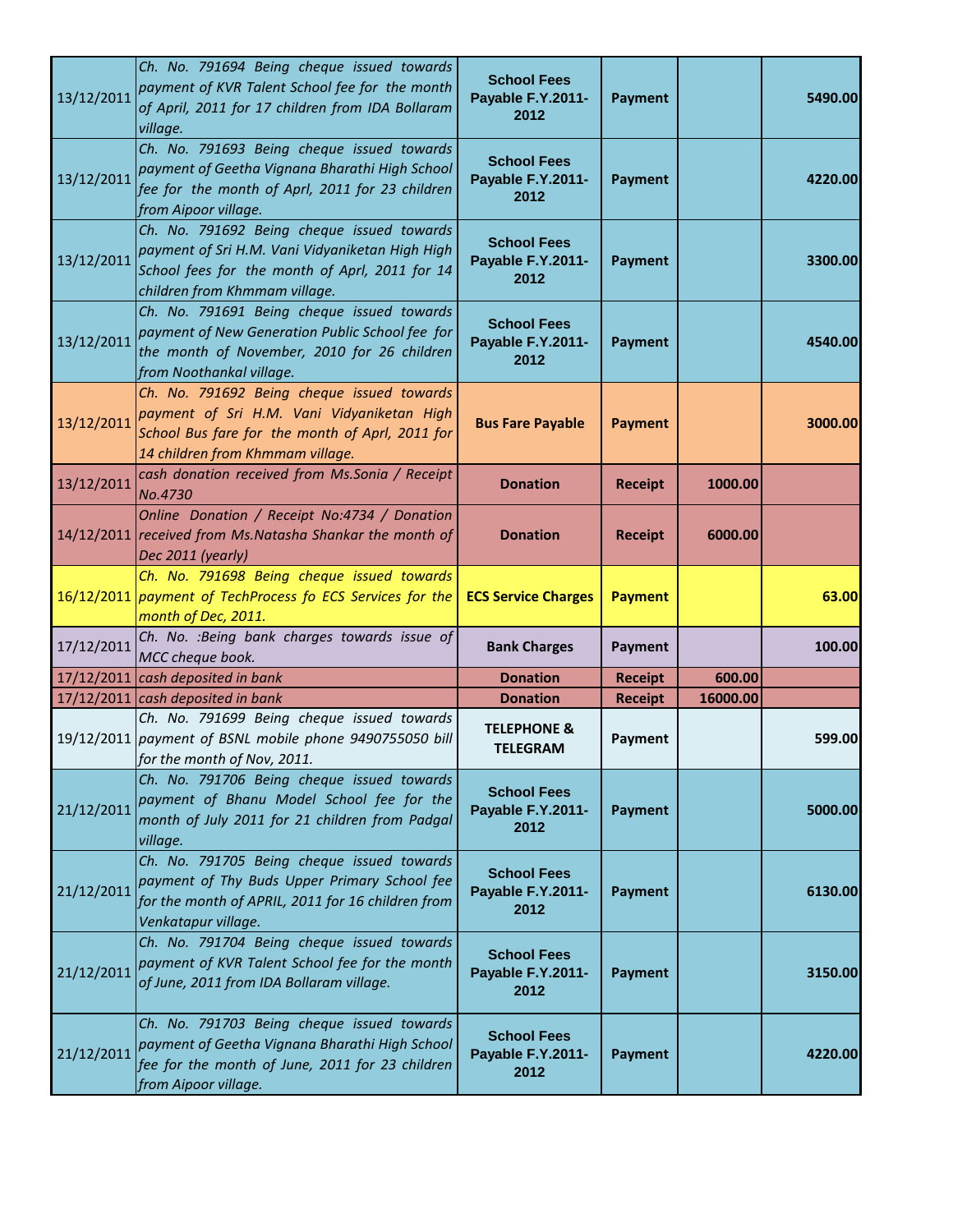| 21/12/2011 | Ch. No. 791702 Being cheque issued towards<br>payment of Sri H.M.Vani Vidyaniketan High<br>School fee for the month of June, 2011 for 14<br>children from Khammam village.<br>Note:-<br>Actual fees is Rs.3000/- but paid Rs.3300 (Rs.300/-<br>extra paid) | <b>School Fees</b><br>Payable F.Y.2011-<br>2012 | <b>Payment</b> |         | 3300.00 |
|------------|------------------------------------------------------------------------------------------------------------------------------------------------------------------------------------------------------------------------------------------------------------|-------------------------------------------------|----------------|---------|---------|
| 21/12/2011 | Ch. No. 791701 Being cheque issued towards<br>payment of The New Generation Public School<br>fee for the month of December, 2011 for 26<br>children from Noothankal village.                                                                               | <b>School Fees</b><br>Payable F.Y.2011-<br>2012 | <b>Payment</b> |         | 4540.00 |
| 21/12/2011 | Ch. No. 791702 Being cheque issued towards<br>payment of Sri H.M.Vani Vidyaniketan High<br>School Bus fare the month of June, 2011 for 14<br>children from Khammam village.                                                                                | <b>Bus Fare Payable</b>                         | <b>Payment</b> |         | 3000.00 |
|            | Being paid through ECS towards payment of BSNL<br>27/12/2011 land line 27800616 bill for the month of Nov,<br>2011.                                                                                                                                        | <b>TELEPHONE &amp;</b><br><b>TELEGRAM</b>       | Payment        |         | 1215.00 |
|            | 30/12/2011 Ch. No. : Being bank interest received.                                                                                                                                                                                                         | <b>Bank Interest</b>                            | Receipt        | 2073.00 |         |
| 31/12/2011 | Ch. No. : Being bank charges towrads excess draw<br>in the savings bank.                                                                                                                                                                                   | <b>Bank Charges</b>                             | <b>Payment</b> |         | 55.00   |
|            | Online Donation / Receipt No:4768 / Donation<br>05/01/2012 received from Mr.Samuel for the month of Jan<br>2012                                                                                                                                            | <b>Donation</b>                                 | <b>Receipt</b> | 1000.00 |         |
|            | Ch. No. 791707 Being cheque issued towards<br>05/01/2012 payment of S.Kumar salary for the month of Dec,<br>2011.                                                                                                                                          | <b>SALARY</b>                                   | <b>Payment</b> |         | 6000.00 |
|            | Ch. No. 791708 Being cheque issued towards<br>05/01/2012 payment of S.Kumar incentive for the month of<br>Dec, 2011.                                                                                                                                       | <b>Incentive</b>                                | Payment        |         | 500.00  |
|            | Ch. No. 791709 Being cheque issued towards<br>05/01/2012 payment of B.Jaya Kumar salary for the month of<br>Dec, 2011.                                                                                                                                     | <b>SALARY</b>                                   | <b>Payment</b> |         | 3710.00 |
|            | Ch. No. 791710 Being cheque issued towards<br>05/01/2012 payment of Ms.Sandhya Rani salary for the<br>month of Nov & Dec, 2011.                                                                                                                            | <b>SALARY</b>                                   | <b>Payment</b> |         | 7000.00 |
|            | Ch. No. 791700 Being cheque issued towards<br>05/01/2012 payment of Airtel Internet charges for the month<br>of Nov, 2011lage.                                                                                                                             | <b>INTERNET CHARGES</b>                         | <b>Payment</b> |         | 1543.20 |
| 07/01/2012 | Payment made towards the school fees for 21<br>children from Padgal village studying in Bhanu<br>Model School for the month of Aug, 2011. INB<br>Ref. No. IZ02237681.                                                                                      | <b>School Fees</b><br>Payable F.Y.2011-<br>2012 | <b>Payment</b> |         | 5000.00 |
|            | Payment made towards the school fees for 23<br>children from Aipoor village studying in Geetha<br>09/01/2012 Vignana Bharathi High School for the month of<br>April, 2011. INB Ref. No. IT33933916.                                                        | <b>School Fees</b><br>Payable F.Y.2011-<br>2012 | <b>Payment</b> |         | 4220.00 |
| 11/01/2012 | Payment made towards the school fees for 9<br>children from Venkatapur village studying in Thy<br>Buds Upper Primary School for the month of JUNE<br>2011. INB Ref. No. IT34056563.                                                                        | <b>School Fees</b><br>Payable F.Y.2011-<br>2012 | <b>Payment</b> |         | 3120.00 |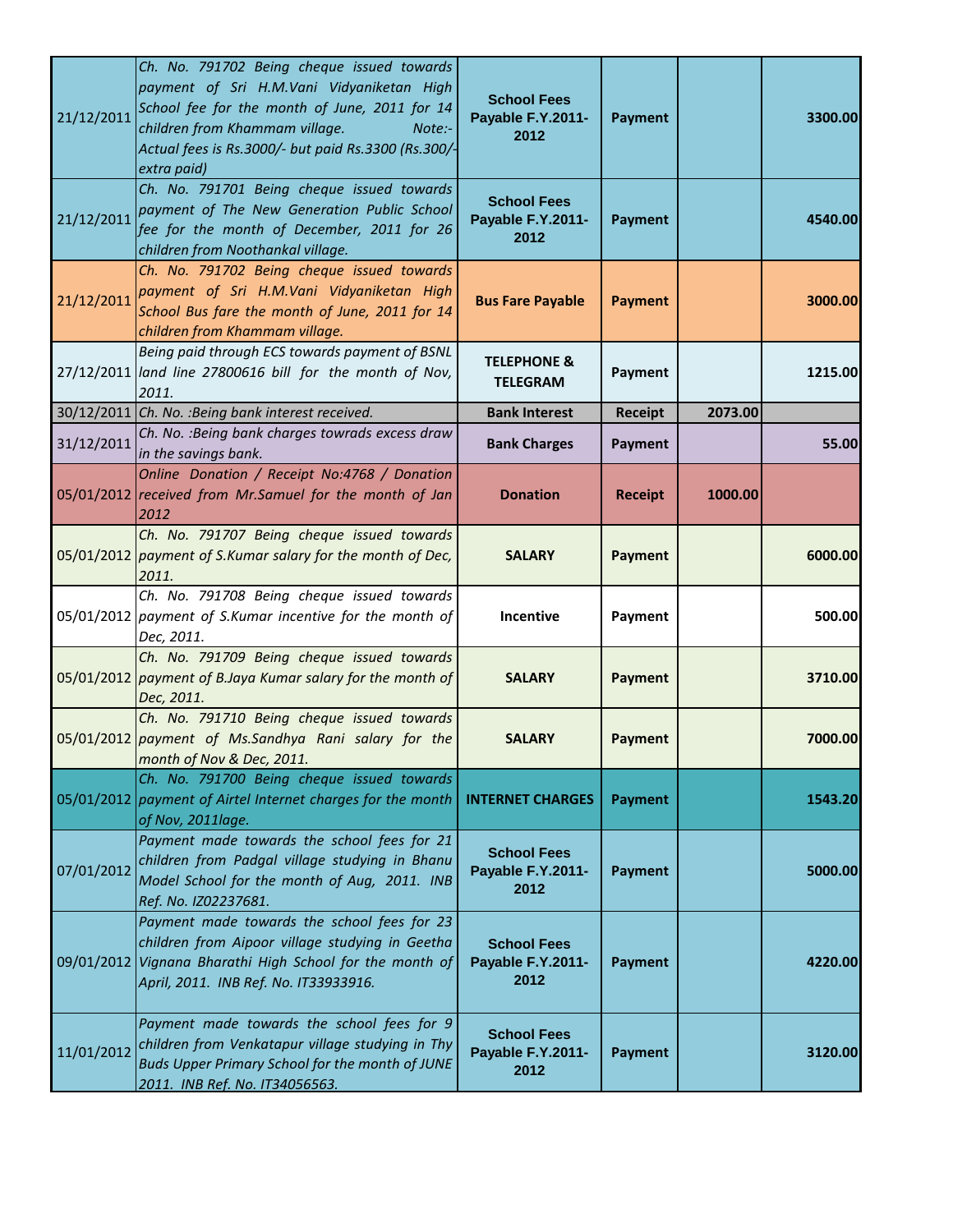| 12/01/2012 | Payment made towards the school fees for 17<br>children from IDA Bollaram village studying in<br>KVR Talent School for the month of July, 2011.<br>INB Ref. No. IR11958273.                                                                               | <b>School Fees</b><br>Payable F.Y.2011-<br>2012 | <b>Payment</b> |         | 3150.00 |
|------------|-----------------------------------------------------------------------------------------------------------------------------------------------------------------------------------------------------------------------------------------------------------|-------------------------------------------------|----------------|---------|---------|
| 12/01/2012 | Ch. No. : Online transfer charges of Rs.3150/- paid<br>for school fees to                                                                                                                                                                                 | <b>Bank Charges</b>                             | Payment        |         | 5.00    |
|            | Ch. No. : 954806 Being cheque issued towards the<br>13/01/2012 salary of Mr.B.Swamy for the month of Dec, 2011                                                                                                                                            | <b>SALARY</b>                                   | <b>Payment</b> |         | 3484.00 |
|            | Ch. No. : Online transfer charges of Rs6300/- paid<br>13/01/2012 for school fees & Bus fare paid to HM Vani<br>School.                                                                                                                                    | <b>Bank Charges</b>                             | Payment        |         | 5.00    |
| 13/01/2012 | Payment made towards the school fees for 14<br>children from Khammam village studying in Sri<br>H.M. Vani Vidyaniketan High School for the<br>month of July, 2011. INB Ref. No. IR11986361.<br>Note:-Actual fees Rs.3000/- but extra paid<br>Rs.300/-     | <b>School Fees</b><br>Payable F.Y.2011-<br>2012 | <b>Payment</b> |         | 3300.00 |
| 13/01/2012 | Payment made towards the school Bus fare for<br>14 children from Khammam village studying in<br>Sri H.M. Vani Vidyaniketan High School for the<br>month of July, 2011. INB Ref. No. IR11986361.<br>Note:-Actual fees Rs.2500/- but extra paid<br>Rs.500/- | <b>Bus Fare Payable</b>                         | <b>Payment</b> |         | 3000.00 |
| 13/01/2012 | Payment made towards the school fees for 41<br>children from Terala village studying in Sri<br>Zenith EM School for the month of Dec, 2011.<br>INB Ref. No. IT34183460.                                                                                   | <b>School Fees</b><br>Payable F.Y.2011-<br>2012 | <b>Payment</b> |         | 6750.00 |
|            | Online Donation / Receipt No:4737 / Donation<br>16/01/2012 received from Mr.B.Venkat Prasad the month of<br>Jan 2012                                                                                                                                      | <b>Donation</b>                                 | <b>Receipt</b> | 1100.00 |         |
|            | Online Donation / Receipt No:4738 / Donation<br>16/01/2012 received from M/s. Holistic Health Care Pvt., Ltd.<br>for the month of Jan 2012                                                                                                                | <b>Donation</b>                                 | <b>Receipt</b> | 1100.00 |         |
|            | Online Donation / Receipt No:4739 / Donation<br>16/01/2012 received from Mr. Prabhat Mehrotra for the<br>month of Jan 2012                                                                                                                                | <b>Donation</b>                                 | <b>Receipt</b> | 450.00  |         |
|            | Online Donation / Receipt No:4740 / Donation<br>16/01/2012 received from Mr.Addepally Kesava Deekshit for<br>the month of Jan 2012                                                                                                                        | <b>Donation</b>                                 | <b>Receipt</b> | 450.00  |         |
|            | Online Donation / Receipt No:4741 / Donation<br>16/01/2012 received from Ms. Vani Kumari Lakkakula for the<br>month of Jan 2012                                                                                                                           | <b>Donation</b>                                 | <b>Receipt</b> | 550.00  |         |
|            | Online Donation / Receipt No:4742 / Donation<br>16/01/2012 received from Ms. Pranitha Polsani for the month<br>of Jan 2012                                                                                                                                | <b>Donation</b>                                 | <b>Receipt</b> | 450.00  |         |
|            | Online Donation / Receipt No:4743 / Donation<br>16/01/2012 received from Mr. Brijesh Shukla for the month of<br>Jan 2012                                                                                                                                  | <b>Donation</b>                                 | <b>Receipt</b> | 450.00  |         |
|            | Online Donation / Receipt No:4744 / Donation<br>16/01/2012 received from Ms. Swetha Mangshetty for the<br>month of Jan 2012                                                                                                                               | <b>Donation</b>                                 | <b>Receipt</b> | 450.00  |         |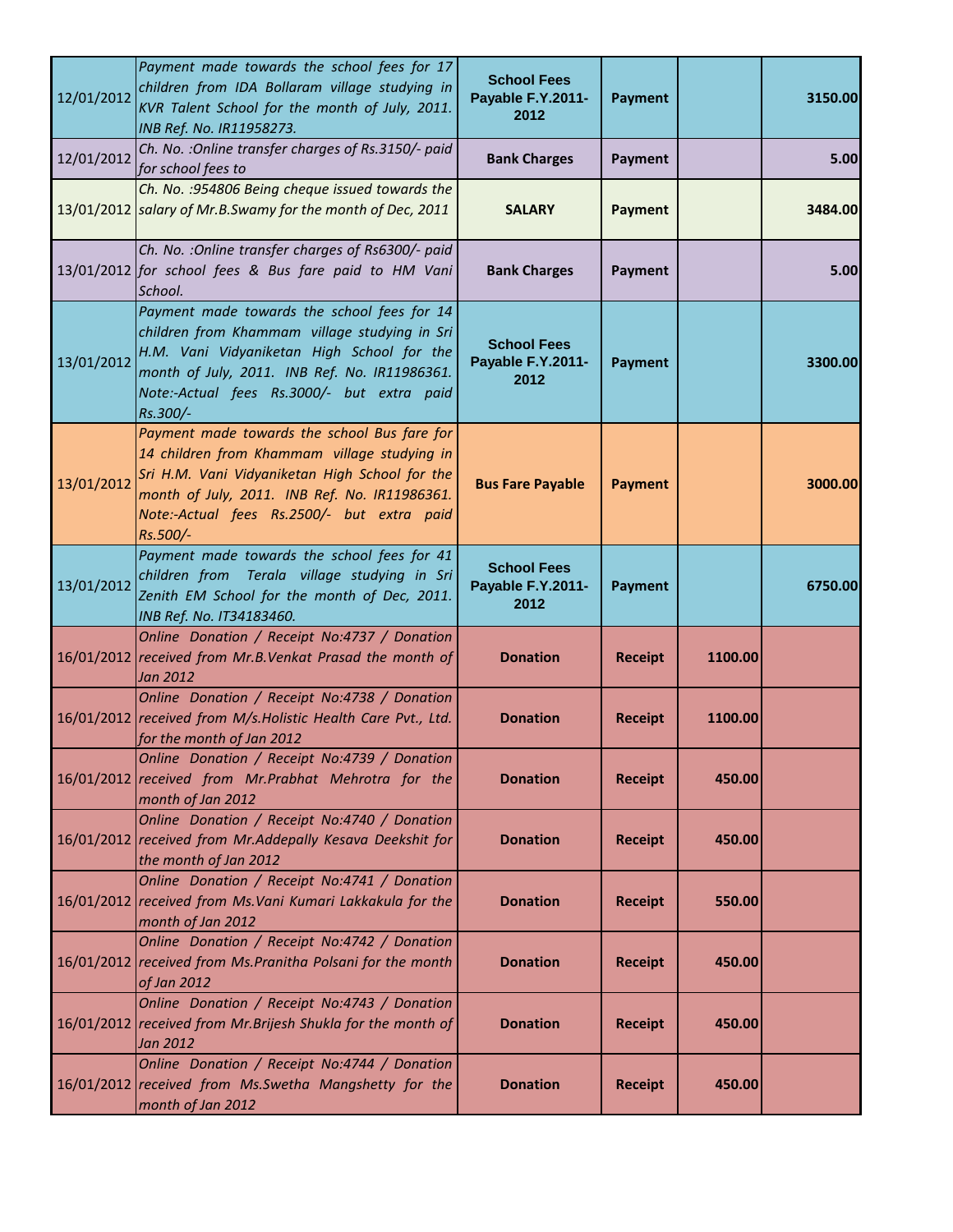|            | Online Donation / Receipt No:4745 / Donation<br>16/01/2012 received from Mr. Veinu Madhav Kulkarni.H for<br>the month of Jan 2012     | <b>Donation</b> | <b>Receipt</b> | 450.00  |  |
|------------|---------------------------------------------------------------------------------------------------------------------------------------|-----------------|----------------|---------|--|
|            | Online Donation / Receipt No:4746 / Donation<br>16/01/2012 received from Ms.Mary Priscilla Francis for the<br>month of Jan 2012       | <b>Donation</b> | <b>Receipt</b> | 450.00  |  |
|            | Online Donation / Receipt No:4747 / Donation<br>16/01/2012 received from Mr. Venugopal Siripuram for the<br>month of Jan 2012         | <b>Donation</b> | <b>Receipt</b> | 450.00  |  |
|            | Online Donation / Receipt No:4748 / Donation<br>16/01/2012 received from Ms. Shruti Murugan for the month<br>of Jan 2012              | <b>Donation</b> | <b>Receipt</b> | 450.00  |  |
|            | Online Donation / Receipt No:4749 / Donation<br>16/01/2012 received from Ms. Sireesha Prithivi for the month<br>of Jan 2012           | <b>Donation</b> | <b>Receipt</b> | 550.00  |  |
|            | Online Donation / Receipt No:4750 / Donation<br>16/01/2012 received from Mr. Tajvinder Singh for the month<br>of Jan 2012             | <b>Donation</b> | <b>Receipt</b> | 1100.00 |  |
| 16/01/2012 | Online Donation / Receipt No:4751 / Donation<br>received from Mr. Pavani Kumar Srinivasa Sai<br>Kasinadhuni for the month of Jan 2012 | <b>Donation</b> | <b>Receipt</b> | 550.00  |  |
|            | Online Donation / Receipt No:4752 / Donation<br>16/01/2012 received from Ms. Priyanka Jhawar for the month<br>of Jan 2012             | <b>Donation</b> | <b>Receipt</b> | 550.00  |  |
|            | Online Donation / Receipt No:4753 / Donation<br>16/01/2012 received from Mr.Sunil P John for the month of<br>Jan 2012                 | <b>Donation</b> | <b>Receipt</b> | 550.00  |  |
|            | Online Donation / Receipt No:4754 / Donation<br>16/01/2012 received from Mr.Sanjeev Nathan for the month<br>of Jan 2012               | <b>Donation</b> | <b>Receipt</b> | 550.00  |  |
|            | Online Donation / Receipt No:4755 / Donation<br>16/01/2012 received from Mr. Souvik Dhar for the month of<br>Jan 2012                 | <b>Donation</b> | <b>Receipt</b> | 550.00  |  |
| 16/01/2012 | Online Donation / Receipt No:4756 / Donation<br>received from Ms.Komanduri Srinivasachari<br>Madhuri for the month of Jan 2012        | <b>Donation</b> | <b>Receipt</b> | 550.00  |  |
|            | Online Donation / Receipt No:4757 / Donation<br>16/01/2012 received from Ms.Uma Devi Duddu for the month<br>of Jan 2012               | <b>Donation</b> | <b>Receipt</b> | 550.00  |  |
|            | Online Donation / Receipt No:4758 / Donation<br>16/01/2012 received from Mr.Pally Ashok for the month of<br>Jan 2012                  | <b>Donation</b> | <b>Receipt</b> | 550.00  |  |
|            | Online Donation / Receipt No:4759 / Donation<br>16/01/2012 received from Ms.Raghavarapu Malathi Supriya<br>for the month of Jan 2012  | <b>Donation</b> | <b>Receipt</b> | 550.00  |  |
|            | Online Donation / Receipt No:4760 / Donation<br>16/01/2012 received from Ms. Neeraja Reddy for the month of<br>Jan 2012               | <b>Donation</b> | <b>Receipt</b> | 550.00  |  |
|            | Online Donation / Receipt No:4761 / Donation<br>16/01/2012 received from Ms. Shivani Batra for the month of<br>Jan 2012               | <b>Donation</b> | <b>Receipt</b> | 550.00  |  |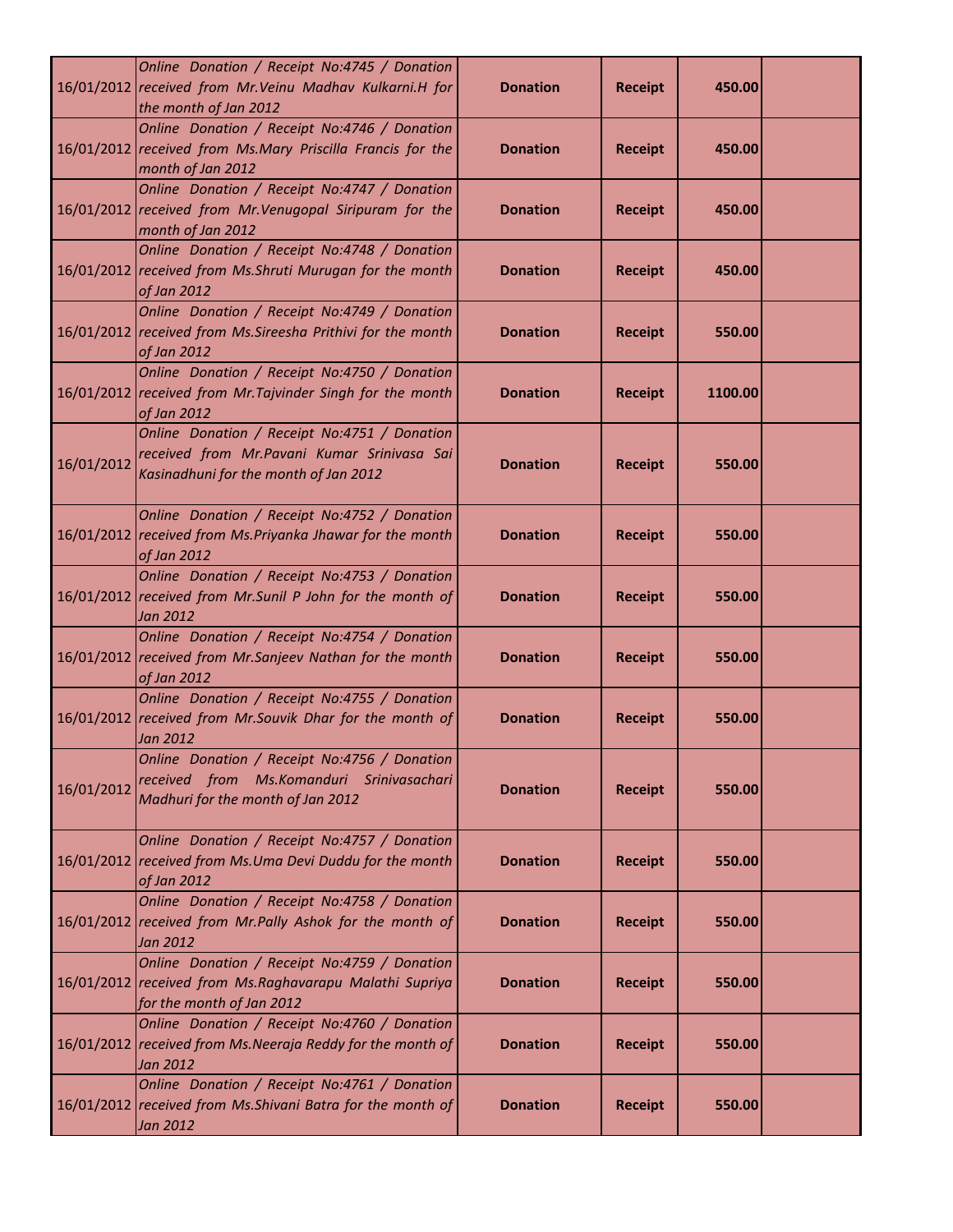|            | Online Donation / Receipt No:4762 / Donation<br>16/01/2012 received from Ms.Ayanti Reddy for the month of<br>Jan 2012                                                         | <b>Donation</b>                                 | <b>Receipt</b> | 550.00  |          |
|------------|-------------------------------------------------------------------------------------------------------------------------------------------------------------------------------|-------------------------------------------------|----------------|---------|----------|
|            | Online Donation / Receipt No:4763 / Donation<br>16/01/2012 received from Ms.V.Santhi Sree for the month of<br>Jan 2012                                                        | <b>Donation</b>                                 | <b>Receipt</b> | 1100.00 |          |
|            | Online Donation / Receipt No:4764 / Donation<br>16/01/2012 received from Ms. Garvita Kapoor for the month<br>of Jan 2012                                                      | <b>Donation</b>                                 | <b>Receipt</b> | 550.00  |          |
|            | Online Donation / Receipt No:4765 / Donation<br>16/01/2012 received from Mr. Subramanian Bharat Rajesh for<br>the month of Jan 2012                                           | <b>Donation</b>                                 | <b>Receipt</b> | 550.00  |          |
|            | Online Donation / Receipt No:4766 / Donation<br>16/01/2012 received from Mr.John Kenneth for the month of<br>Jan 2012                                                         | <b>Donation</b>                                 | <b>Receipt</b> | 550.00  |          |
|            | Online Donation / Receipt No:4767 / Donation<br>16/01/2012 received from Mr.S.V.S.Sainath for the month of<br>Jan 2012                                                        | <b>Donation</b>                                 | <b>Receipt</b> | 450.00  |          |
|            | Payment made to BSNL for mobile phone<br>16/01/2012 No.9490755050 through ECS for the month of<br>Dec, 2011.                                                                  | <b>TELEPHONE &amp;</b><br><b>TELEGRAM</b>       | Payment        |         | 579.00   |
|            | <b>ECS Donation received from Mr.T.V.Rama Krishna</b><br>16/01/2012 Murthy BKP for the month of Jan, 2012. Receipt<br>No4735.                                                 | <b>Donation</b>                                 | <b>Receipt</b> | 550.00  |          |
| 16/01/2012 | ECS Donation received from Ms.V.Madhavi for<br>the month of Jan, 2012. Receipt No.4736.                                                                                       | <b>Donation</b>                                 | <b>Receipt</b> | 1100.00 |          |
|            | Online Donation / Receipt No.4856 donation<br>16/01/2012 received from Ms. Kiran Mai arava for the month<br>of Jan, 2012.                                                     | <b>Donation</b>                                 | <b>Receipt</b> | 550.00  |          |
|            | Online Donation / Receipt No.4857 donation<br>16/01/2012 received from Mr.C. Sarat chandra for the month<br>of Jan, 2012.                                                     | <b>Donation</b>                                 | <b>Receipt</b> | 450.00  |          |
|            | Online Donation / Receipt No.4858 donation<br>16/01/2012 received from Mr. Trivikrama Aditya BKP for the<br>month of Jan, 2012.                                               | <b>Donation</b>                                 | <b>Receipt</b> | 550.00  |          |
|            | Online Donation / Receipt No.4859 donation<br>16/01/2012 received from Mr.John Prasanth for the month of<br>Jan, 2012.                                                        | <b>Donation</b>                                 | <b>Receipt</b> | 550.00  |          |
| 17/01/2012 | Payment made towards the school fees for 37<br>children from Madhapur village studying in<br>Sernity Model School for the month of JANUARY,<br>2011. INB Ref. No. IZ02268908. | <b>School Fees</b><br>Payable F.Y.2011-<br>2012 | <b>Payment</b> |         | 6190.00  |
|            | 24/01/2012 cash deposited in bank                                                                                                                                             | Cash                                            | <b>Contra</b>  | 550.00  |          |
|            | Payment made to BSNL for land phone<br>27/01/2012 No.27800616 through ECS for the month of Dec,<br>2011.                                                                      | <b>TELEPHONE &amp;</b><br><b>TELEGRAM</b>       | Payment        |         | 1159.00  |
|            | Ch. No.954809 Being cheque issued towards the<br>04/02/2012 payment of Airtel Internet charges for the<br>month of Dec, 2012.                                                 | <b>INTERNET CHARGES</b>                         | <b>Payment</b> |         | 1543.10  |
|            | Ch. No.954808 Being cheque issued towards the<br>04/02/2012 payment of Ms.Sandhya Rani salary for the<br>month of Jan, 2011.                                                  | <b>SALARY</b>                                   | Payment        |         | 10000.00 |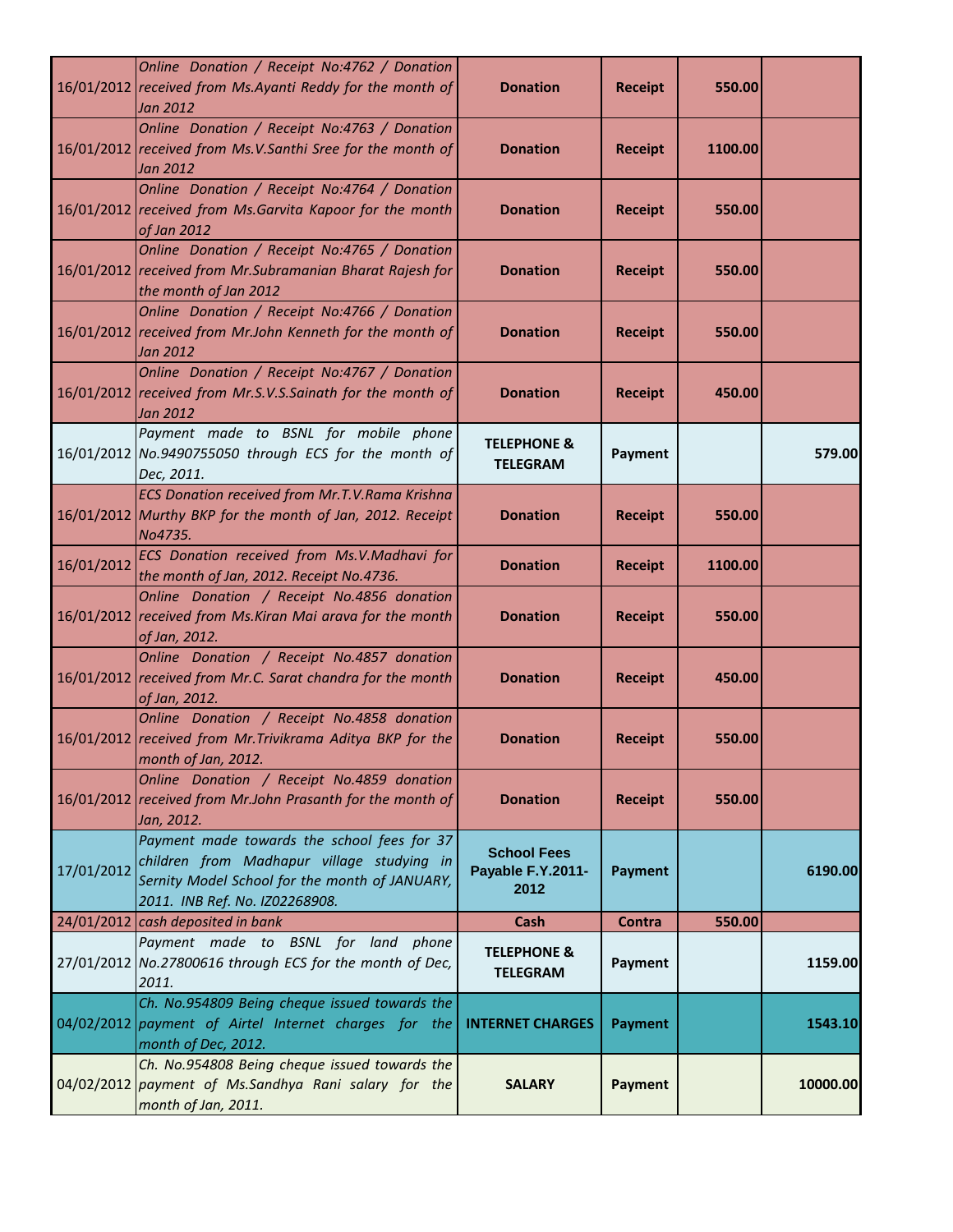|            | Payment made towards the salary of Mr.B.Jaya<br>06/02/2012 Kumar for the month of Jan, 2012 - INB No.<br>IT35328084.                                                                                        | <b>SALARY</b>                                   | Payment        |          | 4517.00 |
|------------|-------------------------------------------------------------------------------------------------------------------------------------------------------------------------------------------------------------|-------------------------------------------------|----------------|----------|---------|
| 07/02/2012 | Payment made towards the school for 16 children<br>from Aipoor village studying in geetha Vignana<br>Bharathi High School, for the month of Aug, 2011<br>INB No. IT35387466.                                | <b>School Fees</b><br>Payable F.Y.2011-<br>2012 | <b>Payment</b> |          | 3080.00 |
|            | Payment made towards the Bus fare for 6<br>children from Khammam village studying in Sri<br>07/02/2012 H.M. Vani Vidyaniketan High School for the<br>month of Aug, 2011. INB Ref. No. SBI<br>NH12038717796. | <b>Bus Fare Payable</b>                         | <b>Payment</b> |          | 2500.00 |
|            | Online Donation / Receipt No:4770 / Donation<br>07/02/2012 received from Mr.Kedar Choudhary for the month<br>of Feb 2012                                                                                    | <b>Donation</b>                                 | <b>Receipt</b> | 60000.00 |         |
|            | Online Donation / Receipt No:4771 / Donation<br>07/02/2012 received from Mr.T.V.Rama Krishna Murthy for<br>the month of Feb 2012                                                                            | <b>Donation</b>                                 | <b>Receipt</b> | 550.00   |         |
|            | Online Donation / Receipt No:4772 / Donation<br>07/02/2012 received from Ms.V.Madhavi for the month of<br>Feb 2012                                                                                          | <b>Donation</b>                                 | <b>Receipt</b> | 1100.00  |         |
|            | Online Donation / Receipt No:4773 / Donation<br>07/02/2012 received from Mr.B. Venkat Prasad for the month<br>of Feb 2012                                                                                   | <b>Donation</b>                                 | <b>Receipt</b> | 1100.00  |         |
|            | Online Donation / Receipt No:4774 / Donation<br>07/02/2012 received from M/s. Holistic Health Care Pvt,. Ltd.<br>for the month of Feb 2012                                                                  | <b>Donation</b>                                 | <b>Receipt</b> | 1100.00  |         |
|            | Online Donation / Receipt No:4775 / Donation<br>07/02/2012 received from Mr.Prabhat Mehrotra for the<br>month of Feb 2012                                                                                   | <b>Donation</b>                                 | <b>Receipt</b> | 450.00   |         |
|            | Online Donation / Receipt No:4776 / Donation<br>07/02/2012 received from Ms. Kiran Mai Arora for the month<br>of Feb 2012                                                                                   | <b>Donation</b>                                 | <b>Receipt</b> | 550.00   |         |
|            | Online Donation / Receipt No:4777 / Donation<br>07/02/2012 received from Mr.S.V.S.Sainath for the month of<br>Feb 2012                                                                                      | <b>Donation</b>                                 | <b>Receipt</b> | 450.00   |         |
|            | Online Donation / Receipt No:4778 / Donation<br>07/02/2012 received from Mr.Addepalli Kesava Deekshit for<br>the month of Feb 2012                                                                          | <b>Donation</b>                                 | <b>Receipt</b> | 450.00   |         |
|            | Online Donation / Receipt No:4779 / Donation<br>07/02/2012 received from Ms. Vani Kumari Lakkakula for the<br>month of Feb 2012                                                                             | <b>Donation</b>                                 | <b>Receipt</b> | 550.00   |         |
|            | Online Donation / Receipt No:4780 / Donation<br>07/02/2012 received from Mr.C.Sarat Chandra for the month<br>of Feb 2012                                                                                    | <b>Donation</b>                                 | <b>Receipt</b> | 450.00   |         |
|            | Online Donation / Receipt No:4781 / Donation<br>07/02/2012 received from Ms. Pranitha Polsani for the month<br>of Feb 2012                                                                                  | <b>Donation</b>                                 | <b>Receipt</b> | 450.00   |         |
|            | Online Donation / Receipt No:4782 / Donation<br>07/02/2012 received from Mr. Brijesh Shukla for the month of<br>Feb 2012                                                                                    | <b>Donation</b>                                 | <b>Receipt</b> | 450.00   |         |
|            | Online Donation / Receipt No:4783 / Donation<br>07/02/2012 received from Ms. Swetha Mangshetty for the<br>month of Feb 2012                                                                                 | <b>Donation</b>                                 | <b>Receipt</b> | 450.00   |         |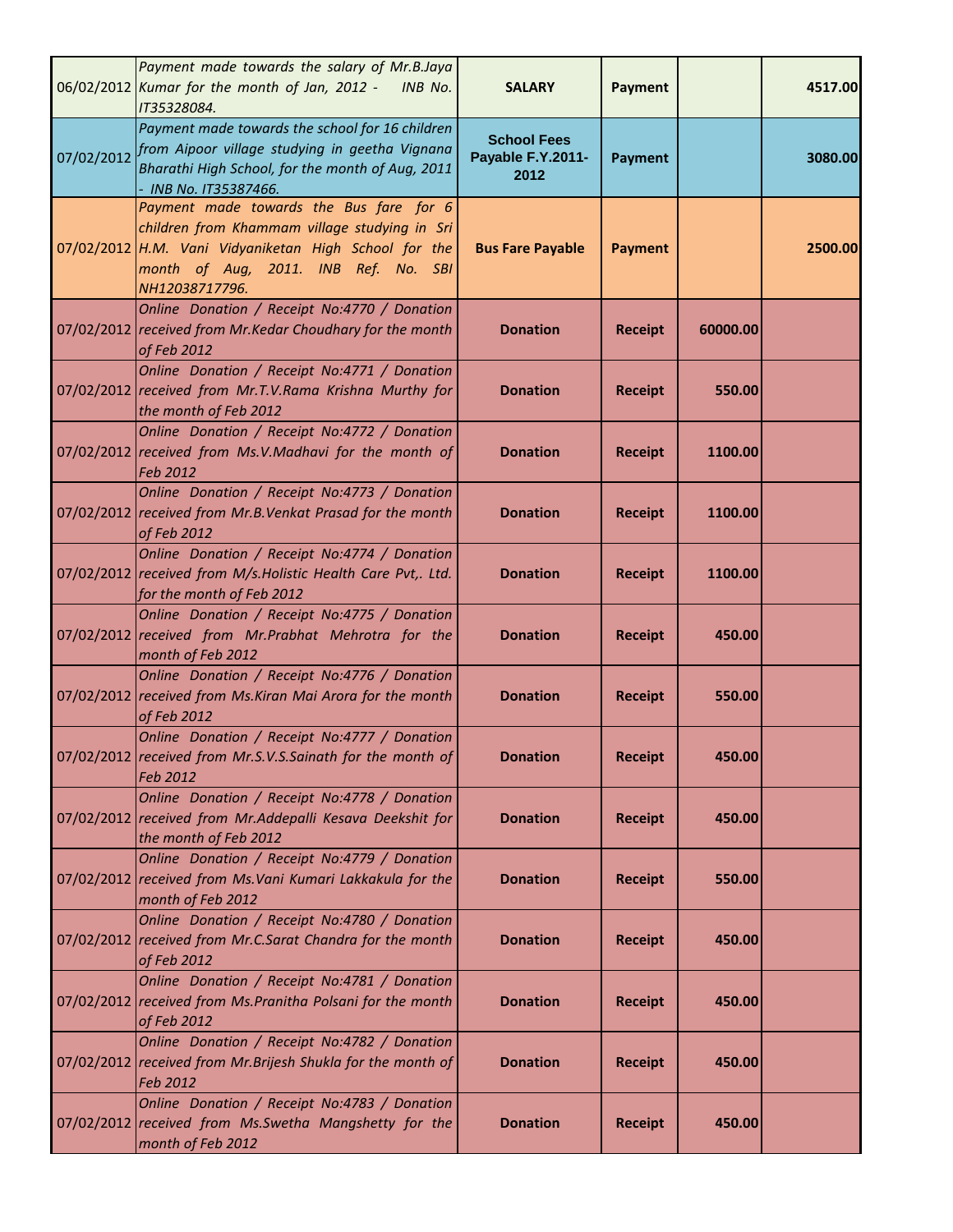|            | Online Donation / Receipt No:4784 / Donation<br>07/02/2012 received from Mr. Vainu Madhav Kulkarni.H for<br>the month of Feb 2012     | <b>Donation</b> | <b>Receipt</b> | 450.00  |  |
|------------|---------------------------------------------------------------------------------------------------------------------------------------|-----------------|----------------|---------|--|
|            | Online Donation / Receipt No:4785 / Donation<br>07/02/2012 received from Ms.Mary Priscilla Francis for the<br>month of Feb 2012       | <b>Donation</b> | <b>Receipt</b> | 450.00  |  |
|            | Online Donation / Receipt No:4786 / Donation<br>07/02/2012 received from Mr. Venugopal Siripuram for the<br>month of Feb 2012         | <b>Donation</b> | <b>Receipt</b> | 450.00  |  |
|            | Online Donation / Receipt No:4787 / Donation<br>07/02/2012 received from Ms. Shruti Murugan for the month<br>of Feb 2012              | <b>Donation</b> | <b>Receipt</b> | 450.00  |  |
|            | Online Donation / Receipt No:4788 / Donation<br>07/02/2012 received from Mr.Sanjeev Vanaparthy for the<br>month of Feb 2012           | <b>Donation</b> | <b>Receipt</b> | 550.00  |  |
|            | Online Donation / Receipt No:4789 / Donation<br>07/02/2012 received from Ms. Sireesha Prithivi for the month<br>of Feb 2012           | <b>Donation</b> | <b>Receipt</b> | 550.00  |  |
|            | Online Donation / Receipt No:4790 / Donation<br>07/02/2012 received from Mr. Tajvinder Singh for the month<br>of Feb 2012             | <b>Donation</b> | <b>Receipt</b> | 1100.00 |  |
| 07/02/2012 | Online Donation / Receipt No:4791 / Donation<br>received from Mr. Pavani Kumar Srinivasa Sai<br>Kasinadhuni for the month of Feb 2012 | <b>Donation</b> | <b>Receipt</b> | 550.00  |  |
|            | Online Donation / Receipt No:4792 / Donation<br>07/02/2012 received from Ms. Priyanka Jhawar for the month<br>of Feb 2012             | <b>Donation</b> | <b>Receipt</b> | 550.00  |  |
|            | Online Donation / Receipt No:4793 / Donation<br>07/02/2012 received from Mr.Sunil P John for the month of<br>Feb 2012                 | <b>Donation</b> | <b>Receipt</b> | 550.00  |  |
|            | Online Donation / Receipt No:4794 / Donation<br>07/02/2012 received from Mr.Sanjeev Nathan for the month<br>of Feb 2012               | <b>Donation</b> | <b>Receipt</b> | 550.00  |  |
|            | Online Donation / Receipt No:4795 / Donation<br>07/02/2012 received from Mr.Souvik Dhar for the month of<br>Feb 2012                  | <b>Donation</b> | <b>Receipt</b> | 550.00  |  |
| 07/02/2012 | Online Donation / Receipt No:4796 / Donation<br>received from Ms.Komanduri Srinivasachary<br>Madhuri for the month of Feb 2012        | <b>Donation</b> | <b>Receipt</b> | 550.00  |  |
|            | Online Donation / Receipt No:4797 / Donation<br>07/02/2012 received from Ms.Uma Devi Duddu for the month<br>of Feb 2012               | <b>Donation</b> | <b>Receipt</b> | 550.00  |  |
|            | Online Donation / Receipt No:4798 / Donation<br>07/02/2012 received from Mr.Pally Ashok for the month of<br>Feb 2012                  | <b>Donation</b> | <b>Receipt</b> | 550.00  |  |
|            | Online Donation / Receipt No:4799 / Donation<br>07/02/2012 received from Ms.Sunitha Sirolikar for the month<br>of Feb 2012            | <b>Donation</b> | <b>Receipt</b> | 550.00  |  |
|            | Online Donation / Receipt No:4800 / Donation<br>07/02/2012 received from Ms.S.Neeaja Reddy for the month<br>of Feb 2012               | <b>Donation</b> | <b>Receipt</b> | 550.00  |  |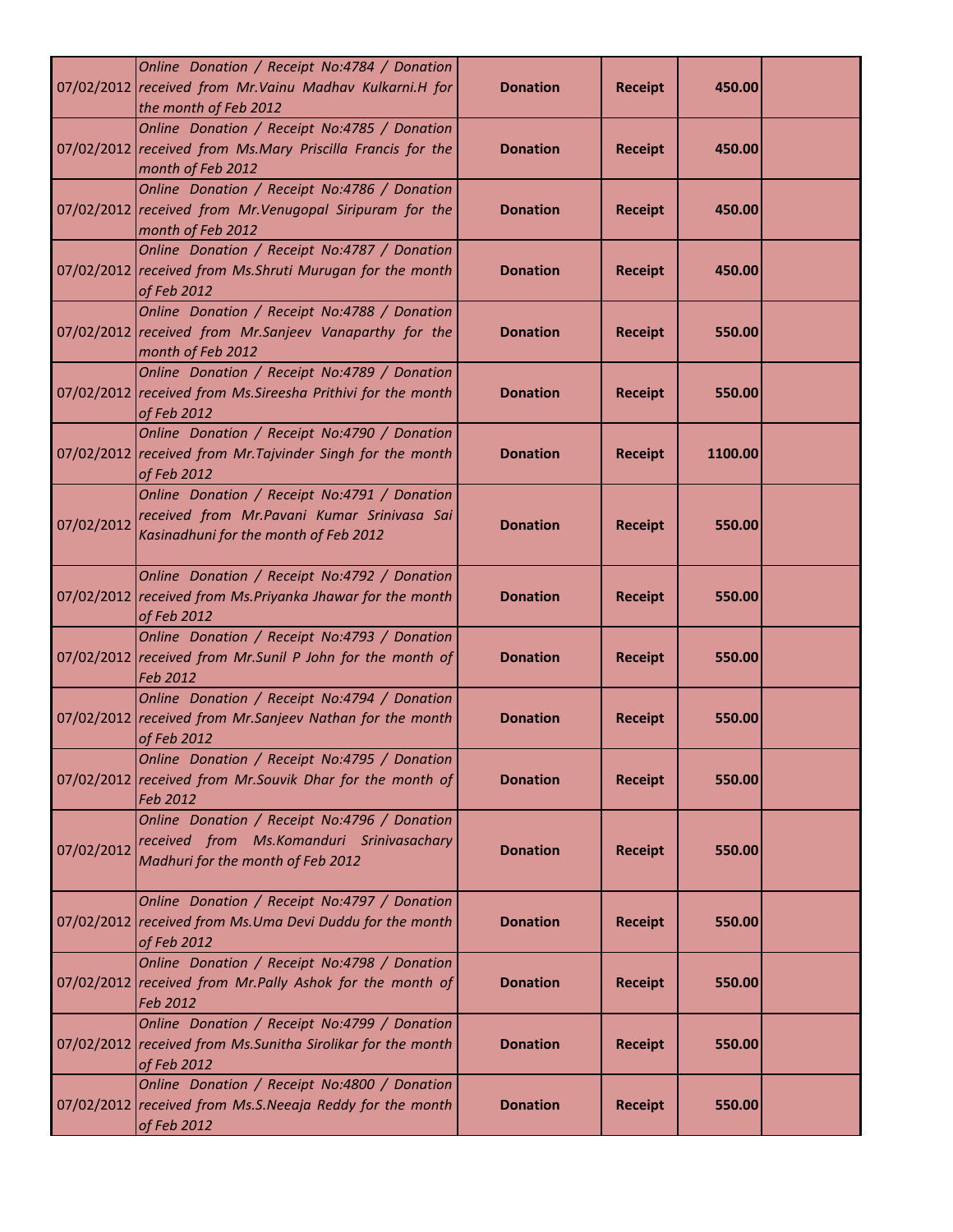|            | Online Donation / Receipt No:4801 / Donation<br>07/02/2012 received from Ms. Shivani Batra for the month of<br>Feb 2012                                                                                        | <b>Donation</b>                                 | <b>Receipt</b> | 550.00  |         |
|------------|----------------------------------------------------------------------------------------------------------------------------------------------------------------------------------------------------------------|-------------------------------------------------|----------------|---------|---------|
|            | Online Donation / Receipt No:4802 / Donation<br>07/02/2012 received from Ms.V.Santhi Sree for the month of<br>Feb 2012                                                                                         | <b>Donation</b>                                 | <b>Receipt</b> | 1100.00 |         |
|            | Online Donation / Receipt No:4803 / Donation<br>07/02/2012 received from Mr.G.Jockhim Arogyam for the<br>month of Feb 2012                                                                                     | <b>Donation</b>                                 | <b>Receipt</b> | 550.00  |         |
|            | Online Donation / Receipt No:4804 / Donation<br>07/02/2012 received from Mr. Subramanian Bharat Rajesh for<br>the month of Feb 2012                                                                            | <b>Donation</b>                                 | <b>Receipt</b> | 550.00  |         |
|            | Online Donation / Receipt No:4805 / Donation<br>07/02/2012 received from Mr. Trivikrama Aditya BKP for the<br>month of Feb 2012                                                                                | <b>Donation</b>                                 | <b>Receipt</b> | 550.00  |         |
|            | Online Donation / Receipt No:4806 / Donation<br>07/02/2012 received from Mr.John Kenneth for the month of<br>Feb 2012                                                                                          | <b>Donation</b>                                 | <b>Receipt</b> | 550.00  |         |
|            | Online Donation / Receipt No:4807 / Donation<br>07/02/2012 received from Mr.John Prasanth for the month of<br>Feb 2012                                                                                         | <b>Donation</b>                                 | <b>Receipt</b> | 550.00  |         |
| 07/02/2012 | Payment made towards the School fees for 9<br>children from Venkatapur village studying in Thy<br>Budy Upper Primary School for the month of<br>JULY, 2011. INB Ref. No. IT35387307.                           | <b>School Fees</b><br>Payable F.Y.2011-<br>2012 | <b>Payment</b> |         | 3120.00 |
| 07/02/2012 | Payment made towards the School fees for 37<br>children from Madhapur village studying in<br>Sernity Model School for the month of FEBRUARY,<br>2011. INB Ref. No. IZ02346918.                                 | <b>School Fees</b><br>Payable F.Y.2011-<br>2012 | <b>Payment</b> |         | 6190.00 |
| 07/02/2012 | Payment made towards the School fees for 17<br>children from IDA Bollaram village studying in<br>KVR Talent School for the month of August,,<br>2011. INB Ref. No. IR12459586.                                 | <b>School Fees</b><br>Payable F.Y.2011-<br>2012 | <b>Payment</b> |         | 3150.00 |
| 07/02/2012 | Ch. No. : Online charges for transfer of Rs.3150/-<br>paid to KVR Talent School.                                                                                                                               | <b>Bank Charges</b>                             | <b>Payment</b> |         | 5.00    |
| 07/02/2012 | Payment made towards the school for 21 children<br>from Padgal village studying in Bhanu Model<br>School, for the month of Sept, 2011 - INB No.<br>IZ0702123968773                                             | <b>School Fees</b><br>Payable F.Y.2011-<br>2012 | <b>Payment</b> |         | 5000.00 |
|            | Payment made towards the School fees for 6<br>children from Khammam village studying in Sri<br>07/02/2012 H.M. Vani Vidyaniketan High School for the<br>month of Aug, 2011. INB Ref. No. SBI<br>NH12038717796. | <b>School Fees</b><br>Payable F.Y.2011-<br>2012 | <b>Payment</b> |         | 3000.00 |
| 07/02/2012 | Ch. No. : Online transfer charges for the amount<br>of Rs.5500/- H.M. Sri vani school                                                                                                                          | <b>Bank Charges</b>                             | <b>Payment</b> |         | 5.00    |
| 07/02/2012 | Payment made towards the School fees for 41<br>children from Terala village studying in Sri Zenith<br>School for the month of Jan, 2012 - INB Ref. No.<br>IT35390795.                                          | <b>School Fees</b><br>Payable F.Y.2011-<br>2012 | <b>Payment</b> |         | 6750.00 |
|            | Ch. No. 954812 Being cheque issued towards the<br>08/02/2012 payment of Mr.B.Swamy salary for the month of<br>Jan, 2012.                                                                                       | <b>SALARY</b>                                   | Payment        |         | 4000.00 |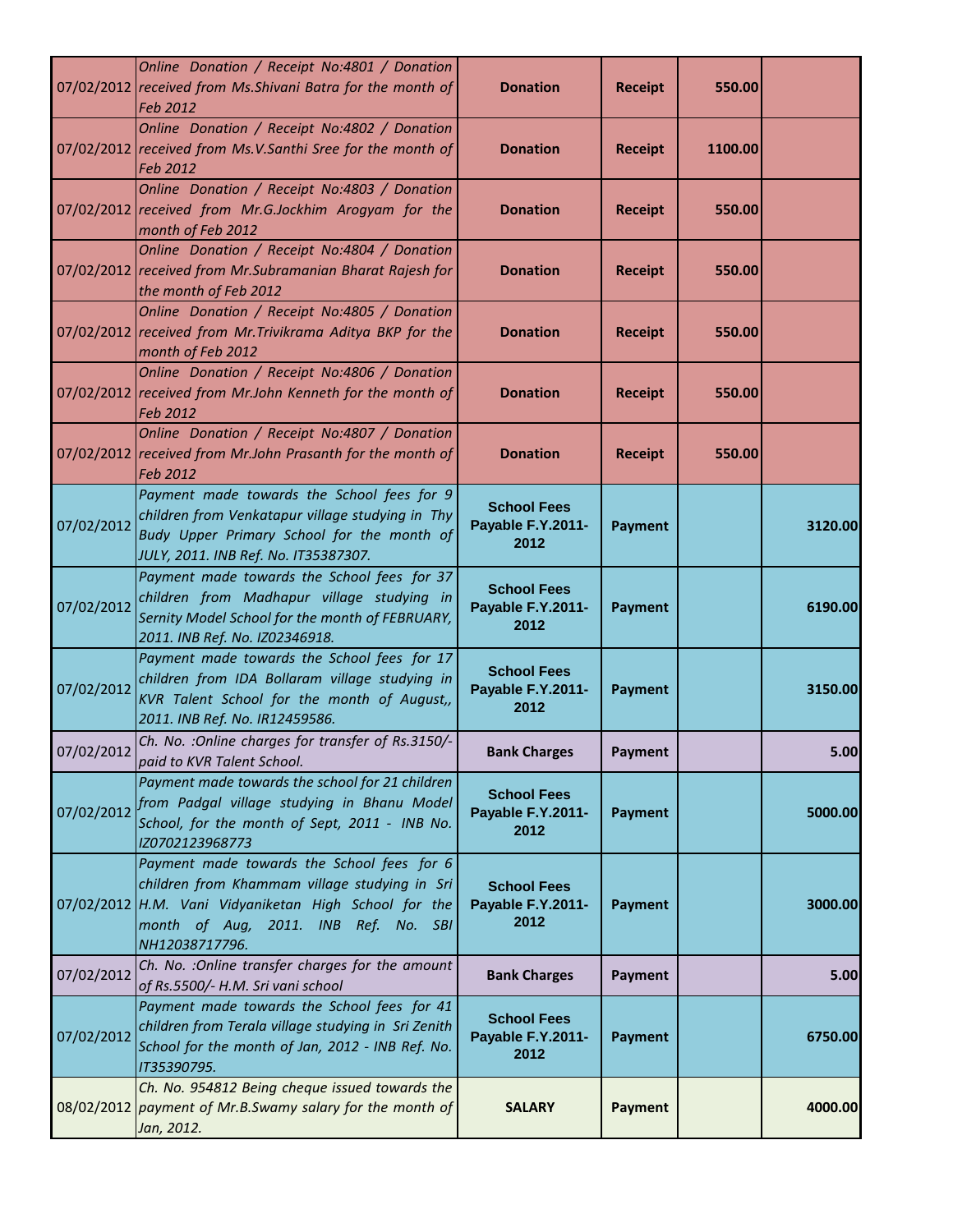|            | Payment made towards the ECS Service of<br>16/02/2012 TechProcess for the month of Jan & Feb, 2012.<br><b>INB Ref. No. IR12637319.</b>                                                                 | <b>ECS Service Charges</b>                      | <b>Payment</b> |         | 114.00  |
|------------|--------------------------------------------------------------------------------------------------------------------------------------------------------------------------------------------------------|-------------------------------------------------|----------------|---------|---------|
|            | Online Donation / Receipt No:4808 / Yearly<br>16/02/2012 Donation received from Mr. Newin Durai in the<br>month of Feb 2012                                                                            | <b>Donation</b>                                 | <b>Receipt</b> | 6000.00 |         |
|            | Online Donation / Receipt No:4809 / Donation<br>16/02/2012 received from Mr.R.Nageswara Rao for the<br>month of Feb 2012                                                                               | <b>Donation</b>                                 | <b>Receipt</b> | 999.00  |         |
| 16/02/2012 | Ch. No. : Online transfer charges for Rs.114/- paid<br>to TechProcess.                                                                                                                                 | <b>Bank Charges</b>                             | Payment        |         | 5.00    |
|            | Payment made towards the BSNL for mobile<br>21/02/2012 phone no.9490755050 through ECS for the month ELEPHONE & TELEGRA<br>of Jan, 2012                                                                |                                                 | Payment        |         | 632.00  |
| 21/02/2012 | Payment made towards the school fees for 9<br>children from Venkatapur village studying in Thy<br>Buds Upper Primary School for the month of<br>AUGUST, 2011. INB Ref. No.IT36087073.                  | <b>School Fees</b><br>Payable F.Y.2011-<br>2012 | <b>Payment</b> |         | 3120.00 |
| 21/02/2012 | Payment made towards the school fees for 21<br>children from Padgal village studying in Bhanu<br>Model School for the month of Oct, 2011. INB<br>Ref. No.SBI 2102124056277                             | <b>School Fees</b><br>Payable F.Y.2011-<br>2012 | <b>Payment</b> |         | 5000.00 |
| 21/02/2012 | Payment made towards the school fees for 37<br>children from Madhapur village studying in<br>Serinity High School for the month of MARCH,<br>2011. INB Ref. No.SBI 2102124056309                       | <b>School Fees</b><br>Payable F.Y.2011-<br>2012 | <b>Payment</b> |         | 6190.00 |
|            | Payment made towards the school fees for 6<br>children from Khammam village studying in Sri<br>21/02/2012 H.M. Vidyaniketan High School for the month of<br>Sept, 2011. INB Ref. No.SBI NH12052246524. | <b>School Fees</b><br>Payable F.Y.2011-<br>2012 | <b>Payment</b> |         | 3000.00 |
|            | Payment made towards the school fees for 17<br>children from IDA Bollaram village studying in<br>21/02/2012 KVR Talent School for the month of September,<br>2011. INB Ref. No.SBI NH12052247525       | <b>School Fees</b><br>Payable F.Y.2011-<br>2012 | <b>Payment</b> |         | 3150.00 |
|            | Payment made towards the Bus fare for 6<br>children from Khammam village studying in Sri<br>$21/02/2012$ H.M. Vidyaniketan High School for the month of<br>Sept, 2011. INB Ref. No.SBI NH12052246524   | <b>Bus Fare Payable</b>                         | <b>Payment</b> |         | 2500.00 |
| 21/02/2012 | Ch. No. : Online transfer charges Rs.3150/- paid to<br><b>KVR Talent School.</b>                                                                                                                       | <b>Bank Charges</b>                             | Payment        |         | 5.00    |
| 21/02/2012 | Payment made towards the School fees for 16<br>children from Aipoor village studying in Geetha<br>vignana Bharathi High School for the month of<br>Sept, 2011. INB Ref. No. IT35387466.                | <b>School Fees</b><br>Payable F.Y.2011-<br>2012 | <b>Payment</b> |         | 3080.00 |
|            | 21/02/2012 Ch. No. : Online transfer charges.                                                                                                                                                          | <b>Bank Charges</b>                             | Payment        |         | 5.00    |
| 23/02/2012 | Ch. No. 954813 Being cheque issued towards the<br>payment of The New Generation Bublic School<br>fee for the month of JANUARY, 2011 for 26<br>children from Noothankal village.                        | <b>School Fees</b><br>Payable F.Y.2011-<br>2012 | <b>Payment</b> |         | 4540.00 |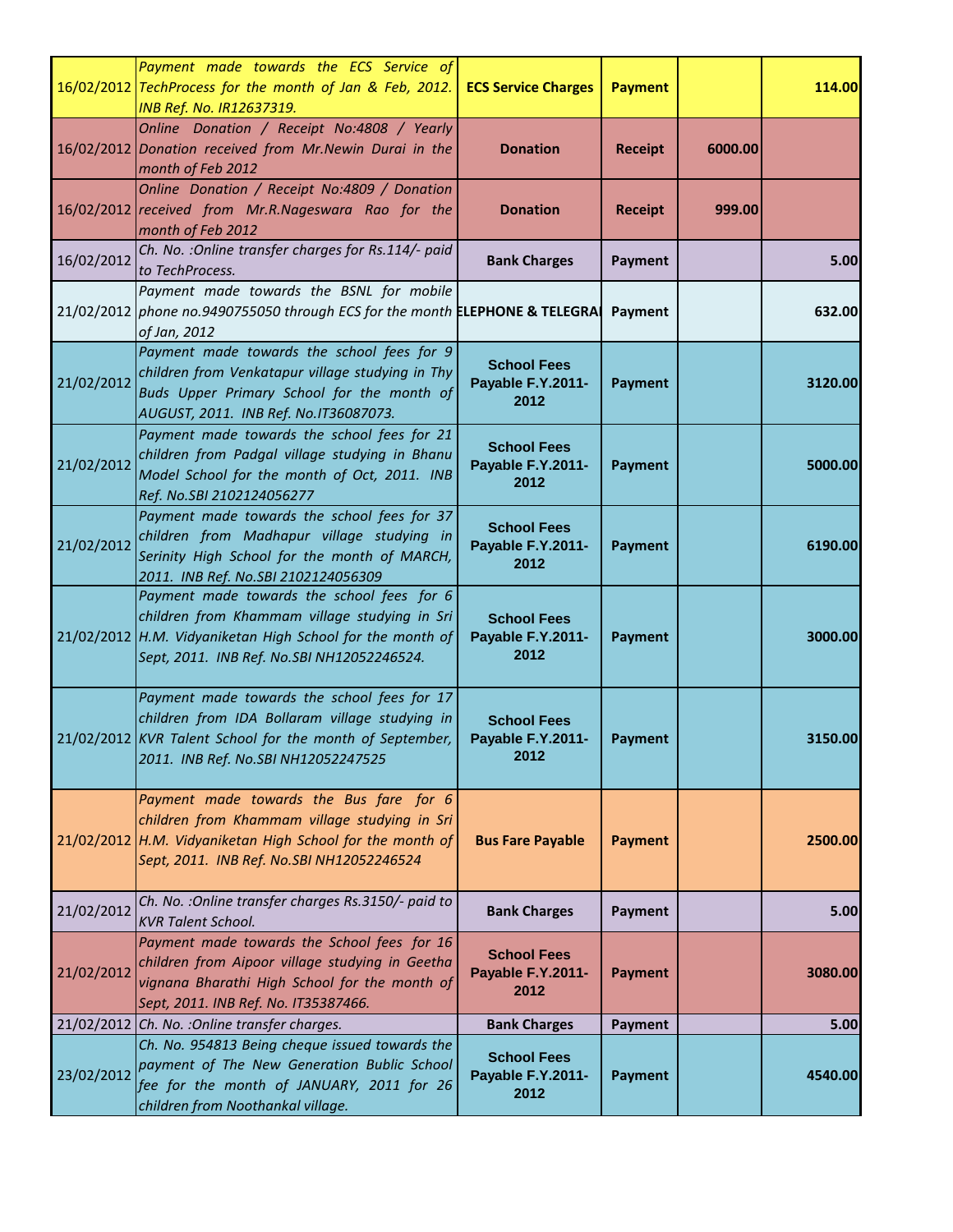| Payment made through ECS towards the<br>27/02/2012 telephone bill for 27800616 for the month of Jan, ELEPHONE & TELEGRA<br>2012.            |                         | Payment        |          | 1160.00 |
|---------------------------------------------------------------------------------------------------------------------------------------------|-------------------------|----------------|----------|---------|
| 27/02/2012 cash deposited in bank                                                                                                           | Cash                    | Contra         | 600.00   |         |
| Online Donation / Receipt No:4811 / Donation<br>02/03/2012 received from Mr.Samuel for the month of Mar,<br>2012                            | <b>Donation</b>         | <b>Receipt</b> | 1000.00  |         |
| Payment made towards the salary of B.Jaya<br>05/03/2012 Kumar for the month of Feb, 2012. INB Ref. No.<br>IT36898130                        | <b>SALARY</b>           | <b>Payment</b> |          | 4483.00 |
| Online Donation / Receipt No:4812 /Yearly<br>05/03/2012 Donation received from Mr.A.Velayutham in the<br>month of Mar, 2012                 | <b>Donation</b>         | <b>Receipt</b> | 12000.00 |         |
| Ch. No. 954814 Being cheque issued towards the<br>06/03/2012 payment of Airtel Internet charges for the month<br>of Jan, 2012.              | <b>INTERNET CHARGES</b> | <b>Payment</b> |          | 1543.10 |
| Online Donation / Receipt No:4813 / Donation<br>06/03/2012 received from Mr.T.V.Rama Krishna Murthy in<br>the month of Mar, 2012            | <b>Donation</b>         | <b>Receipt</b> | 550.00   |         |
| Online Donation / Receipt No:4814 / Donation<br>06/03/2012 received from Ms.V.Madhavi for the month of<br>Mar, 2012                         | <b>Donation</b>         | <b>Receipt</b> | 1100.00  |         |
| Online Donation / Receipt No:4815 / Donation<br>06/03/2012 received from Mr.B.Venkat Prasad for the month<br>of Mar, 2012                   | <b>Donation</b>         | <b>Receipt</b> | 1100.00  |         |
| Online Donation / Receipt No:4816 / Donation<br>06/03/2012 received from M/s. Holistic Health Care Pvt., Ltd.<br>for the month of Mar, 2012 | <b>Donation</b>         | <b>Receipt</b> | 1100.00  |         |
| Online Donation / Receipt No:4817 / Donation<br>06/03/2012 received from Mr.Prabhat Mehrotra. for the<br>month of Mar, 2012                 | <b>Donation</b>         | <b>Receipt</b> | 450.00   |         |
| Online Donation / Receipt No:4818 / Donation<br>06/03/2012 received from Ms. Kiran Mai. R.L. for the month of<br>Mar, 2012                  | <b>Donation</b>         | <b>Receipt</b> | 550.00   |         |
| Online Donation / Receipt No:4819 / Donation<br>06/03/2012 received from Mr.S.V.S.Sainath for the month of<br>Mar, 2012                     | <b>Donation</b>         | <b>Receipt</b> | 450.00   |         |
| Online Donation / Receipt No:4820 / Donation<br>06/03/2012 received from Mr.A.Kesava Deekshit for the<br>month of Mar, 2012                 | <b>Donation</b>         | <b>Receipt</b> | 450.00   |         |
| Online Donation / Receipt No:4822 / Donation<br>06/03/2012 received from Mr.C.Sarat Chandra for the month<br>of Mar, 2012                   | <b>Donation</b>         | <b>Receipt</b> | 450.00   |         |
| Online Donation / Receipt No:4823 / Donation<br>06/03/2012 received from Ms. Vani Kumari Lakkakula for the<br>month of Mar, 2012            | <b>Donation</b>         | <b>Receipt</b> | 550.00   |         |
| Online Donation / Receipt No:4824 / Donation<br>06/03/2012 received from Ms. Pranitha Polsani for the month<br>of Mar, 2012                 | <b>Donation</b>         | <b>Receipt</b> | 450.00   |         |
| Online Donation / Receipt No:4825 / Donation<br>06/03/2012 received from Mr. Brijesh Shukla for the month of<br>Mar, 2012                   | <b>Donation</b>         | <b>Receipt</b> | 450.00   |         |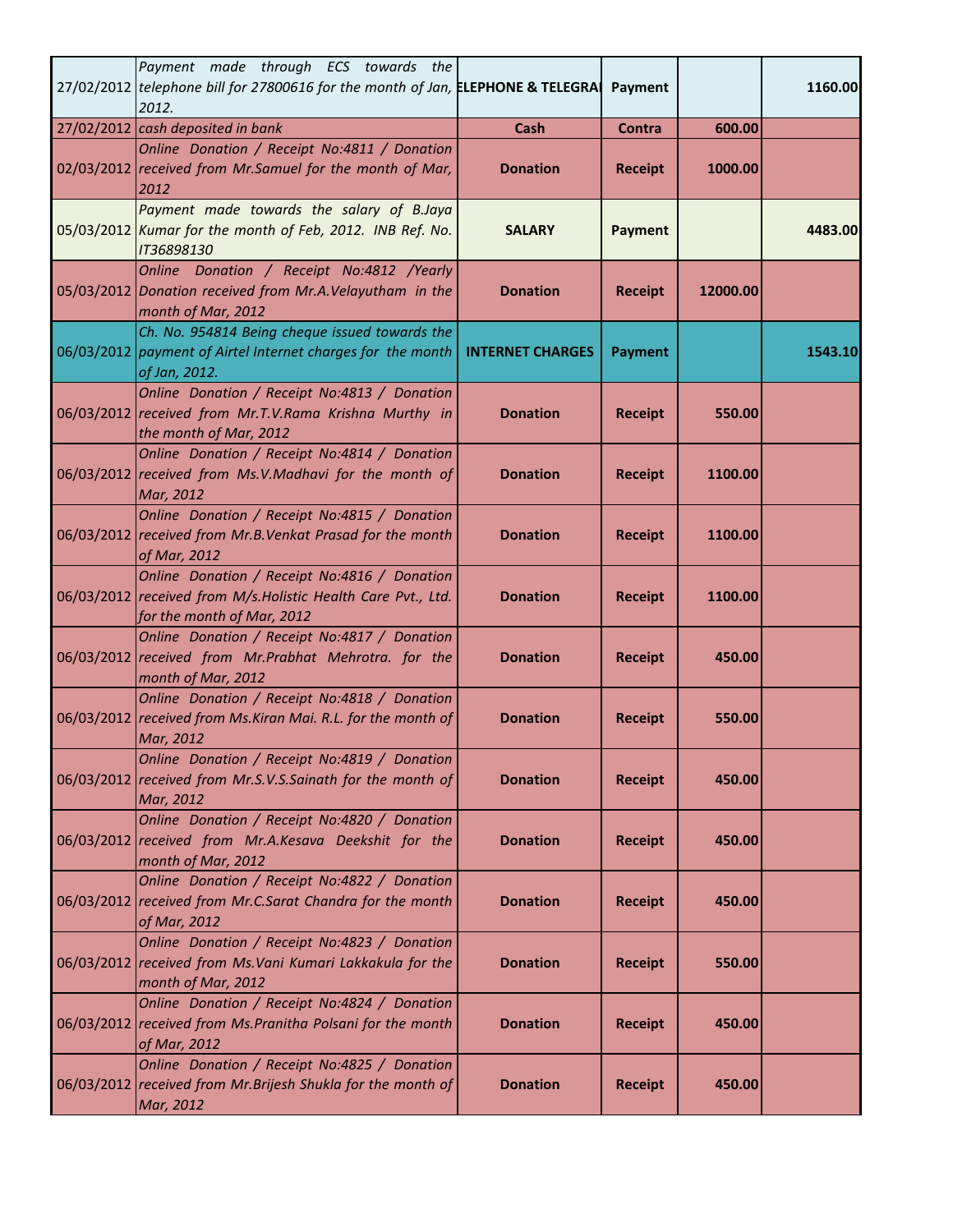|            | Online Donation / Receipt No:4826 / Donation<br>06/03/2012 received from Ms. Swetha Mangshetty for the<br>month of Mar, 2012           | <b>Donation</b> | <b>Receipt</b> | 450.00  |  |
|------------|----------------------------------------------------------------------------------------------------------------------------------------|-----------------|----------------|---------|--|
|            | Online Donation / Receipt No:4827 / Donation<br>06/03/2012 received from Mr. Vainu Madhav Kulkarni. H for<br>the month of Mar, 2012    | <b>Donation</b> | <b>Receipt</b> | 450.00  |  |
|            | Online Donation / Receipt No:4828 / Donation<br>06/03/2012 received from Ms.Mary Priscialla Francis for the<br>month of Mar, 2012      | <b>Donation</b> | <b>Receipt</b> | 450.00  |  |
|            | Online Donation / Receipt No:4829 / Donation<br>06/03/2012 received from Mr. Venugopal Siripuram for the<br>month of Mar, 2012         | <b>Donation</b> | <b>Receipt</b> | 450.00  |  |
|            | Online Donation / Receipt No:4830 / Donation<br>06/03/2012 received from Ms. Sireesha Prithivi for the month<br>of Mar, 2012           | <b>Donation</b> | <b>Receipt</b> | 550.00  |  |
|            | Online Donation / Receipt No:4831 / Donation<br>06/03/2012 received from Mr.Sanjeev Vanaparthi for the<br>month of Mar, 2012           | <b>Donation</b> | <b>Receipt</b> | 550.00  |  |
|            | Online Donation / Receipt No:4832 / Donation<br>06/03/2012 received from Mr. Tejvinder Singh for the month<br>of Mar, 2012             | <b>Donation</b> | <b>Receipt</b> | 1100.00 |  |
| 06/03/2012 | Online Donation / Receipt No:4833 / Donation<br>received from Mr. Pavani Kumar Srinivasa Sai<br>Kasinadhuni for the month of Mar, 2012 | <b>Donation</b> | <b>Receipt</b> | 550.00  |  |
|            | Online Donation / Receipt No:4834 / Donation<br>06/03/2012 received from Ms. Priyanka Jhawar for the month<br>of Mar, 2012             | <b>Donation</b> | <b>Receipt</b> | 550.00  |  |
|            | Online Donation / Receipt No:4835 / Donation<br>06/03/2012 received from Mr.Sunil P John for the month of<br>Mar, 2012                 | <b>Donation</b> | <b>Receipt</b> | 550.00  |  |
|            | Online Donation / Receipt No:4836 / Donation<br>06/03/2012 received from Mr.Sanjeev Nathan for the month<br>of Mar, 2012               | <b>Donation</b> | <b>Receipt</b> | 550.00  |  |
|            | Online Donation / Receipt No:4837 / Donation<br>06/03/2012 received from Mr.Souvik Dhar for the month of<br>Mar, 2012                  | <b>Donation</b> | <b>Receipt</b> | 550.00  |  |
| 06/03/2012 | Online Donation / Receipt No:4838 / Donation<br>received from Ms.Komanduri Srinivasachary<br>Madhuri for the month of Mar, 2012        | <b>Donation</b> | <b>Receipt</b> | 550.00  |  |
|            | Online Donation / Receipt No:4839 / Donation<br>06/03/2012 received from Ms.Uma Devi. Duddu for the<br>month of Mar, 2012              | <b>Donation</b> | <b>Receipt</b> | 550.00  |  |
|            | Online Donation / Receipt No:4840 / Donation<br>06/03/2012 received from Mr.Palley Ashok for the month of<br>Mar, 2012                 | <b>Donation</b> | <b>Receipt</b> | 550.00  |  |
|            | Online Donation / Receipt No:4841 / Donation<br>06/03/2012 received from Ms. Sunitha Sirolikar for the month<br>of Mar, 2012           | <b>Donation</b> | <b>Receipt</b> | 550.00  |  |
|            | Online Donation / Receipt No:4842 / Donation<br>06/03/2012 received from Ms.S.Neeraja Reddy for the month<br>of Mar, 2012              | <b>Donation</b> | <b>Receipt</b> | 550.00  |  |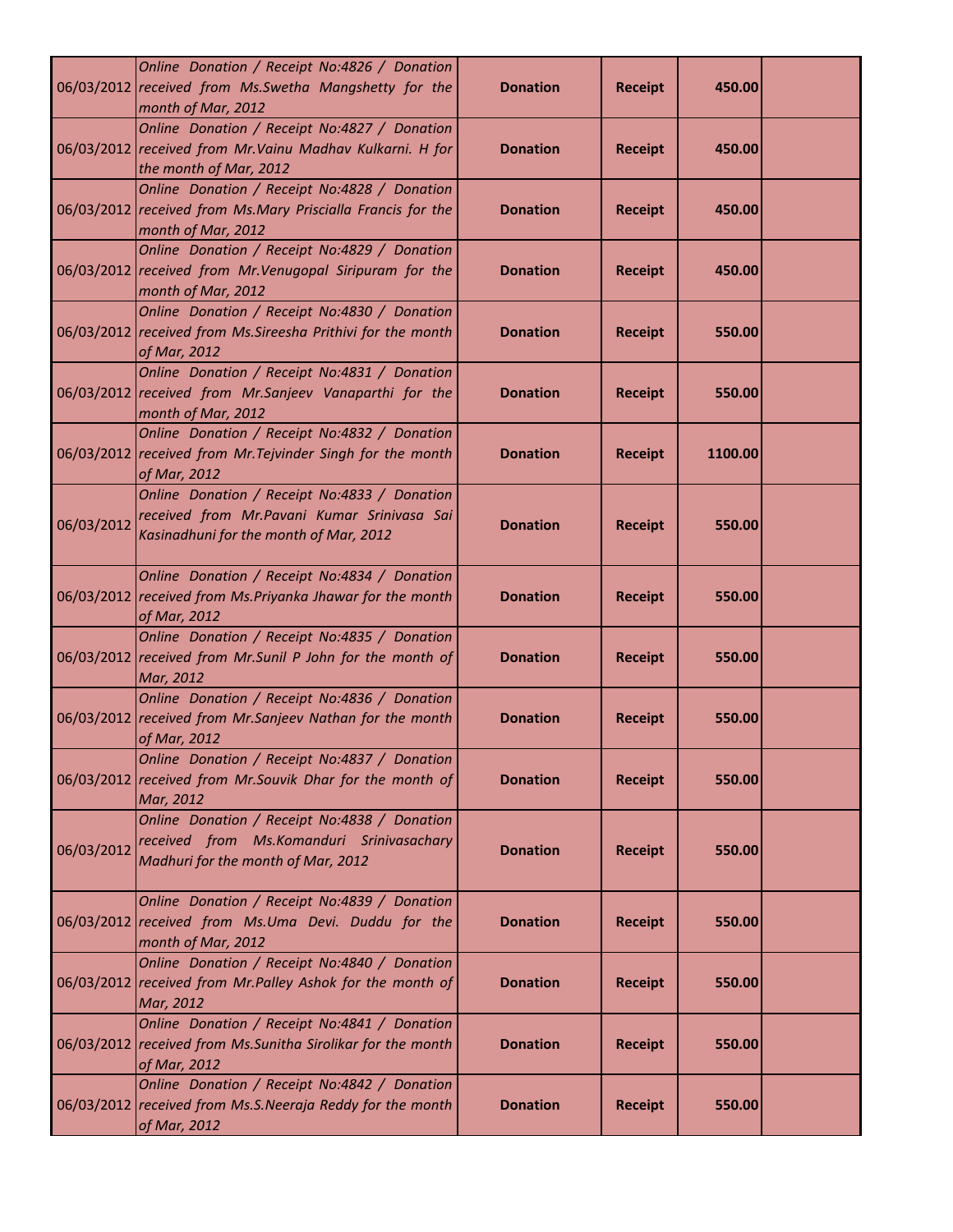|            | Online Donation / Receipt No:4843 / Donation<br>06/03/2012 received from Ms. Shivani Batra for the month of<br>Mar, 2012                                                      | <b>Donation</b>                                 | <b>Receipt</b> | 550.00  |         |
|------------|-------------------------------------------------------------------------------------------------------------------------------------------------------------------------------|-------------------------------------------------|----------------|---------|---------|
|            | Online Donation / Receipt No:4844 / Donation<br>06/03/2012 received from Ms.Ayanti Reddy for the month of<br>Mar, 2012                                                        | <b>Donation</b>                                 | <b>Receipt</b> | 550.00  |         |
|            | Online Donation / Receipt No:4845 / Donation<br>06/03/2012 received from Ms.santhi Sree for the month of<br>Mar, 2012                                                         | <b>Donation</b>                                 | <b>Receipt</b> | 1100.00 |         |
|            | Online Donation / Receipt No:4846 / Donation<br>06/03/2012 received from Ms. Garvita Kapoor for the month<br>of Mar, 2012                                                     | <b>Donation</b>                                 | <b>Receipt</b> | 550.00  |         |
|            | Online Donation / Receipt No:4847 / Donation<br>06/03/2012 received from Mr.G.Jockhim Arogyam for the<br>month of Mar, 2012                                                   | <b>Donation</b>                                 | <b>Receipt</b> | 550.00  |         |
|            | Online Donation / Receipt No:4848 / Donation<br>06/03/2012 received from Mr. Subramanian Bharat Rajesh for<br>the month of Mar, 2012                                          | <b>Donation</b>                                 | <b>Receipt</b> | 550.00  |         |
|            | Online Donation / Receipt No:4849 / Donation<br>06/03/2012 received from Mr. Trivikrama Aditya BKP for the<br>month of Mar, 2012                                              | <b>Donation</b>                                 | <b>Receipt</b> | 550.00  |         |
|            | Online Donation / Receipt No:4850 / Donation<br>06/03/2012 received from Mr.John Kenneth for the month of<br>Mar, 2012                                                        | <b>Donation</b>                                 | <b>Receipt</b> | 550.00  |         |
|            | Online Donation / Receipt No:4851 / Donation<br>06/03/2012 received from Mr.John Prasanth for the month of<br>Mar, 2012                                                       | <b>Donation</b>                                 | <b>Receipt</b> | 550.00  |         |
|            | Ch. No. 954815 Being cheque issued towards the<br>08/03/2012 payment of Mr.Sambasivan Kumar salary for the<br>month of Jan, 2012.                                             | <b>SALARY</b>                                   | <b>Payment</b> |         | 3000.00 |
|            | Ch. No. 954816 Being cheque issued towards the<br>08/03/2012 payment of Mr. Sambasivan Kumar salary for the<br>month of Feb, 2012.                                            | <b>SALARY</b>                                   | <b>Payment</b> |         | 3000.00 |
|            | Payment made towards the salary of Ms.Sandhya<br>09/03/2012 for the month of Feb, 2011. INB Ref. No.<br>IR13124502.                                                           | <b>SALARY</b>                                   | Payment        |         | 8968.00 |
| 09/03/2012 | Ch. No. : 954817 issued towards the school fees<br>for 26 children from Noothankal village studying<br>in The New Generation Public School for the<br>month of FEBRUARY, 2011 | <b>School Fees</b><br>Payable F.Y.2011-<br>2012 | <b>Payment</b> |         | 4540.00 |
| 09/03/2012 | Ch. No. : Online transfer charges toward paid to<br>Ms.Sandhya Rani Rs.8968/-                                                                                                 | <b>Bank Charges</b>                             | Payment        |         | 5.00    |
| 16/03/2012 | Ch. No. : 954818 issued towards the school fees<br>for 26 children from Noothankal village studying<br>in The New Generation Public School for the<br>month of MARCH, 2011    | <b>School Fees</b><br>Payable F.Y.2011-<br>2012 | <b>Payment</b> |         | 4540.00 |
|            | Payment made towards the BSNL mobile phone<br>21/03/2012 for 9490755050 through ECS for the month of<br>Feb, 2012                                                             | <b>TELEPHONE &amp;</b><br><b>TELEGRAM</b>       | Payment        |         | 573.00  |
|            | Online Donation Quarterly / Receipt No.4860<br>21/03/2012 donation received from Ms. Mandakini Rapolu.                                                                        | <b>Donation</b>                                 | <b>Receipt</b> | 1600.00 |         |